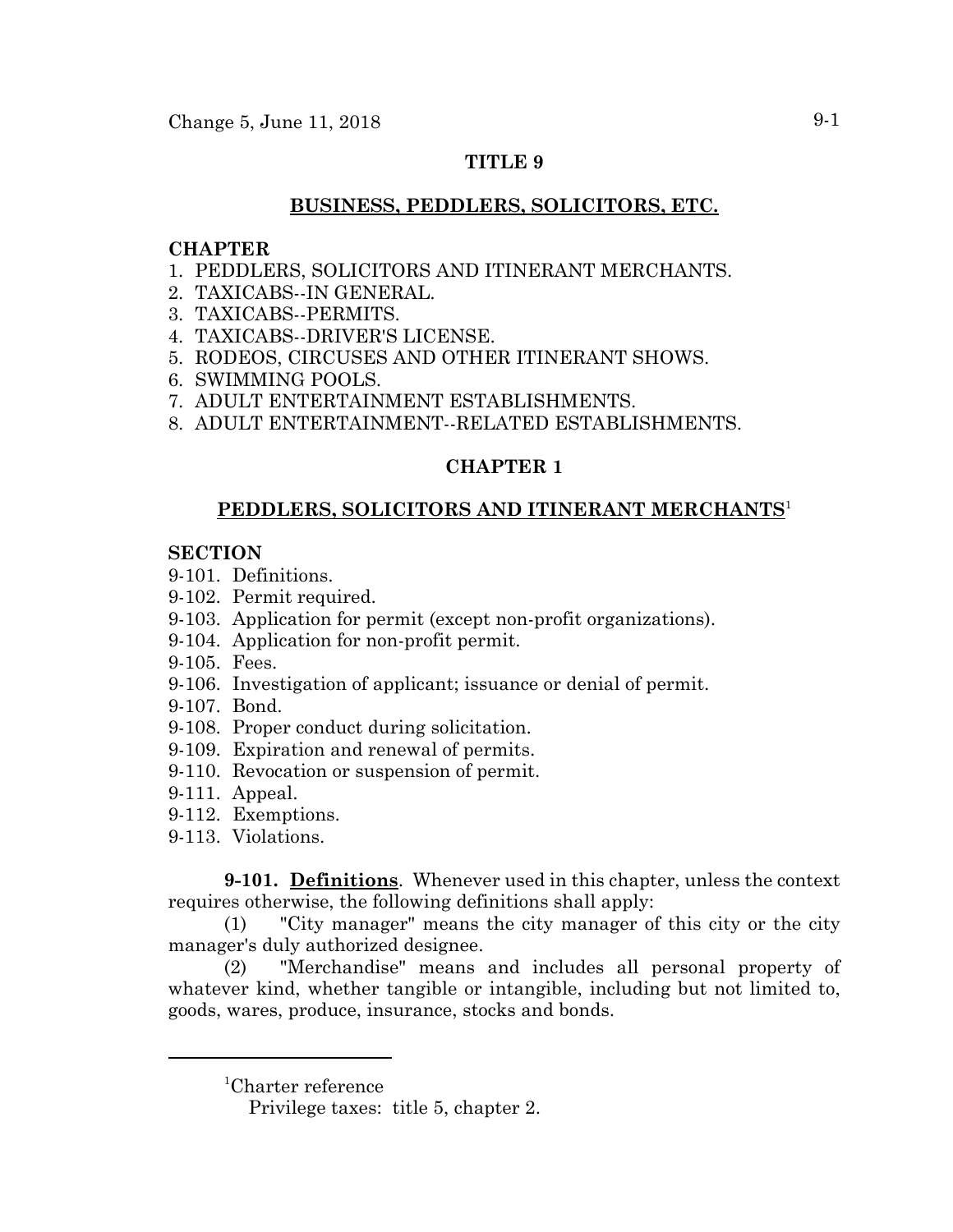Change 5, June 11, 2018  $9-2$ 

(3) "Non-profit organization" means and includes any non-profit organization as defined by and qualified under the rules and regulations of the Internal Revenue Service.

(4) "Permittee" means the person holding a valid permit issued under this chapter.

(5) "Solicit" means and includes offering merchandise for sale, barter or exchange, whether for present or future delivery, or in any manner disposing of personal property by peddling or hawking the same.

(6) "Solicitor" means and includes peddler, huckster or itinerant merchant and all persons of any age who solicit, attempt to solicit, sell, barter, exchange or offer to sell, barter or exchange, and includes person soliciting on behalf of a nonprofit organization. (1969 Code, § 18-1, as replaced by Ord. #22-2012, Oct. 2012)

**9-102. Permit required**. It shall be unlawful for any person to solicit the sale of merchandise or the furnishing of a service within the city without first obtaining a permit therefor in compliance with the provisions of this chapter. Furthermore, no person shall solicit contributions or the sale of merchandise for a nonprofit organization unless the organization first obtains a permit therefor in compliance with this chapter. (1969 Code, § 18-2, as replaced by Ord. #22-2012, Oct. 2012)

# **9-103. Application for permit (except non-profit organizations)**.

(1) Applicants for a permit under this chapter must file with the utility business office a sworn written application, on a form provided by the city, which shall at a minimum contain the following:

(a) Name and physical description of the applicant. In the case of a non-profit organization, a list of all proposed solicitors, if such a list is available.

(b) Complete permanent home address and local address of the applicant and, in the case of transient merchants, the local address from which proposed sales will be made.

(c) Personal identity information as may be required to conduct a thorough background check on the individual.

(d) A brief description of the nature of the business and any goods to be sold.

(e) If applicant is employed, the name, address and telephone number of the employer, together with credentials therefrom establishing the exact relationship and authority of the employee to act for the employer. If the person is acting as an agent, the name, address, and telephone number of the principal being represented shall be provided along with credentials establishing the relationship and the authority of the agent to act for the principal.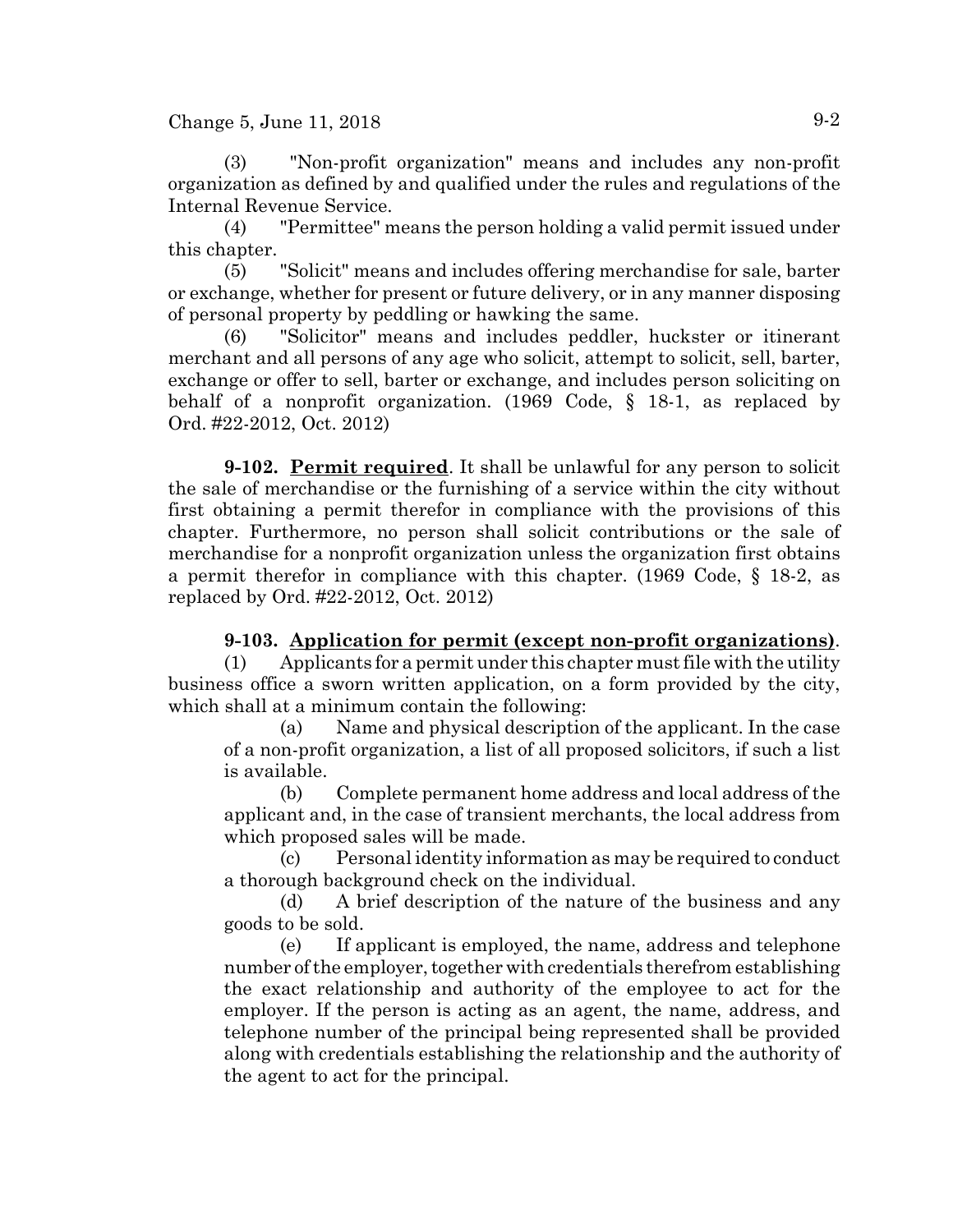(f) The length of time for which the right to do business is desired.

(g) The names of at least two (2) reputable local property or business owners who will certify as to the applicant's good moral reputation and business responsibility, or in lieu of the names of references, such other available evidence as will enable an investigator to properly evaluate the applicant's moral reputation and business responsibility.

(h) A statement as to whether or not the applicant has been convicted of any felony, misdemeanor or ordinance violation other than traffic violations; the nature of the offense or violation; and the punishment or penalty assessed therefor, the date and location where such offense or violation occurred and other pertinent details thereof.

(i) Proof of possession of any permit or license which, under federal, state or local laws or regulations, the applicant is required to have in order to conduct the proposed business, or which, under any such law or regulation, would exempt the applicant from the permitting requirements of this chapter.

(j) The last three (3) cities or towns, if that many, where applicant carried on business immediately preceding the date of application and, in the case of transient merchants, the addresses from which such business was conducted in those municipalities.

(k) The applicant's consent for the city to conduct a background investigation, including a review of the applicant's criminal and civil records.

(2) At the time of application, the applicant must cooperate in the recording of a digital photograph which will be placed on file and be used in the printing of the solicitor's permit, should such permit be approved.

(3) Failure to provide all requested information, providing false information, or failure to authorize a background investigation will result in the denial of the application. (1969 Code, § 18-3, as replaced by Ord. #22-2012, Oct. 2012)

**9-104. Application for non-profit permit**. (1) Applicants for a permit under this chapter for non-profit purposes must file with the utility business office a sworn written application, on a form provided by the city, which shall at a minimum contain the following:

(a) Name of the non-profit organization represented, its principal address or place of business, tax exempt certification number and the nature of the beneficiaries of its efforts.

(b) The name, contact information and complete permanent home address and local address of a local representative of the organization who will be responsible for all canvassers; in the case of such not being local, the local address from which solicitations will be made,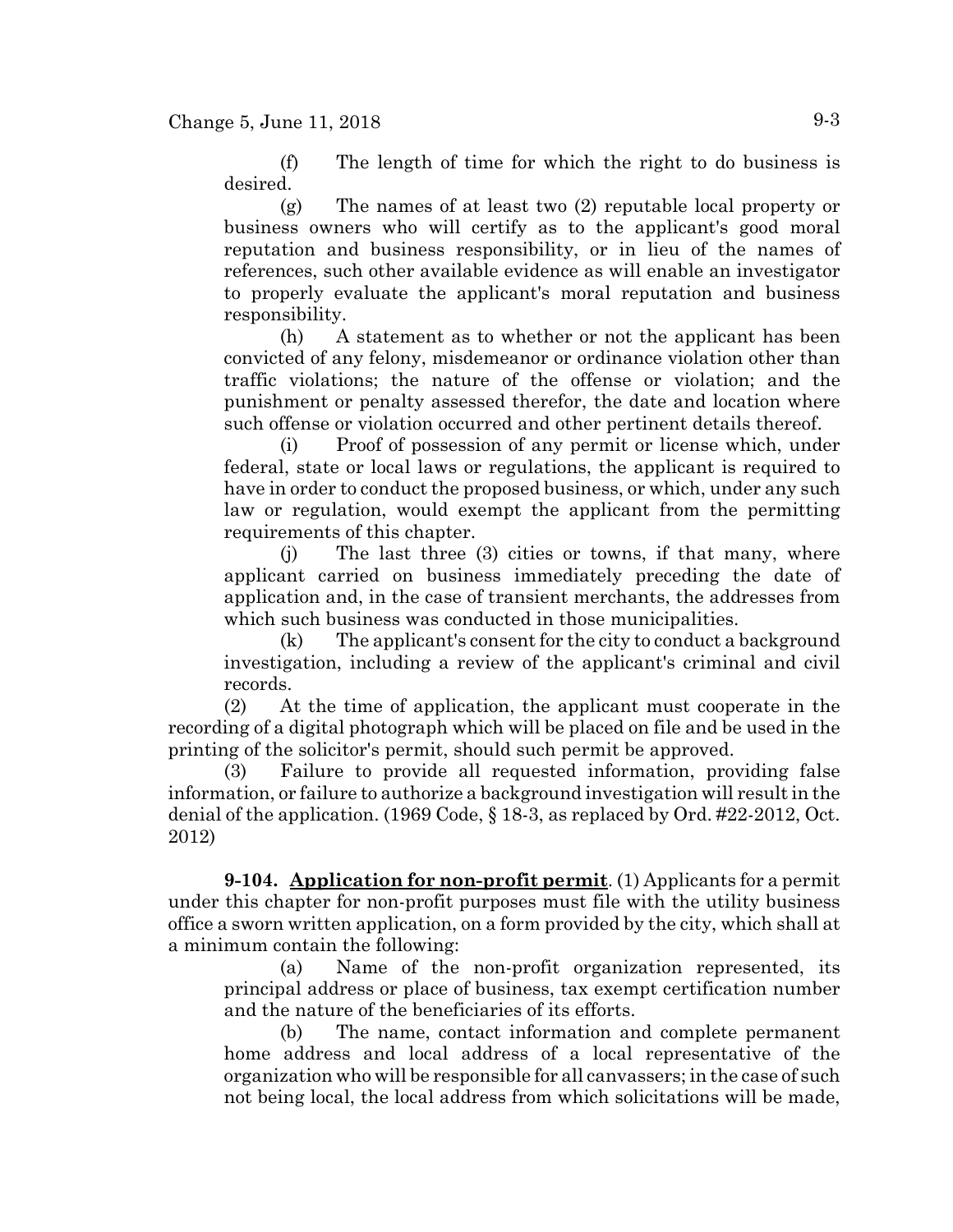along with such personal identity information as may be required to conduct a thorough background check on that individual.

(c) A brief description of the nature of the solicitation.

(d) The length of time for which the permit is desired.

(e) The names, addresses and contact information of all canvassers to be involved in the effort and a statement by the local representative that all canvassers are personally known to be of good moral character and not to have been convicted of any felony, misdemeanor or ordinance violation involving a sex offense, trafficking in controlled substances, theft, or any violent act against persons or property, or fraud, deceit or misrepresentation, or moral turpitude within the last ten (10) years.

(f) The applicant's consent for the city to conduct a background investigation, including a review of the applicant's criminal and civil records.

(2) Failure to provide all requested information, providing false information, or failure to authorize a background investigation will result in the denial of the application.  $(1969 \text{ Code}, \{818-4, \text{ as replaced by Ord}, \#22-2012, \text{Oct.})\}$ 2012)

**9-105.** Fees. At the time of application, the applicant shall pay a nonrefundable fee to cover the cost of processing the application and investigating the facts stated therein. The permit fee shall be established by resolution of city council. (1969 Code, § 18-5, as replaced by Ord. #22-2012, Oct. 2012)

### **9-106. Investigation of applicant; issuance or denial of permit**.

(1) Upon receipt of the application and payment of the fee, the utility business office shall cause an investigation to be made of the applicant's moral reputation or business responsibility and conduct a background investigation of the applicant. If the applicant's application is complete and the investigation is satisfactory, a permit shall be issued to the applicant. The permit shall be prepared by the city and shall include a current photo of the permittee. A list of all permits issued shall be kept for two (2) years from the date of issue.

(2) The city may deny the application for any of the following reasons:

(a) The location and time of solicitation or peddling would endanger the safety and welfare of the solicitors, peddlers or their customers;

(b) An investigation reveals the applicant falsified information on the application;

(c) The applicant has been convicted of a felony, misdemeanor or ordinance violation involving a sex offense, trafficking in controlled substances, theft, or any violent act against persons or property within the last ten (10) years;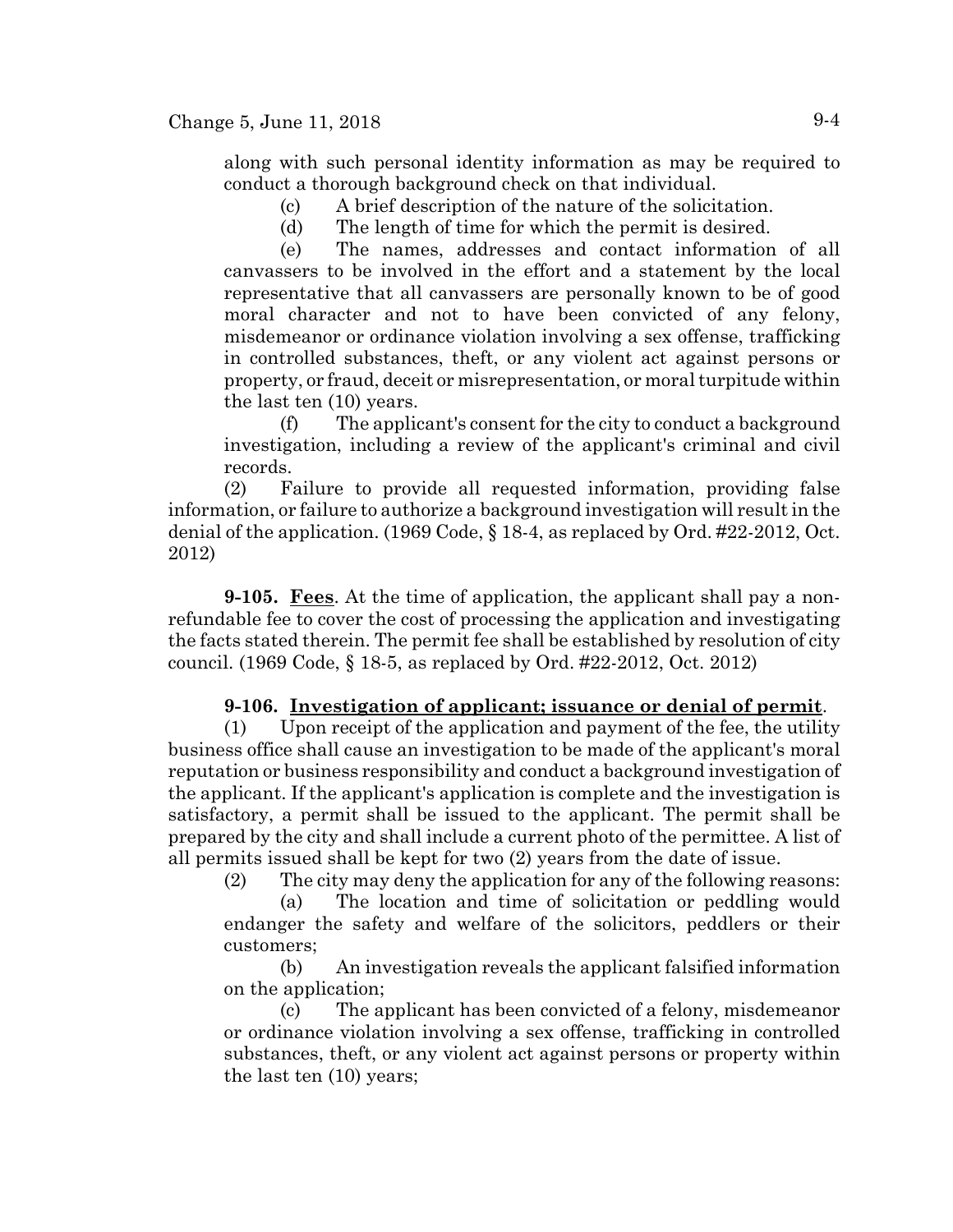(d) The applicant is a person against whom a judgment based upon, or conviction for, fraud, deceit or misrepresentation has been entered within the last ten (10) years;

(e) The applicant has been convicted of a crime of moral turpitude within the last ten (10) years;

(f) There is no proof of authority for the applicant to serve as an agent of the principal; or

(g) The applicant has been denied a permit under this chapter within the last year, unless the applicant can and does show to the satisfaction of the city that the reasons for such earlier denial no longer exist.

(3) The reason(s) for denial of a permit shall be noted on the application and the applicant shall be notified that his or her application has been denied and that no permit will be issued. The notice shall also inform the applicant of the appeal process. Notice shall be mailed to the applicant's address as listed on the application. (1969 Code, § 18-16, as replaced by Ord. #22-2012, Oct. 2012)

**9-107. Bond**. All solicitors requiring cash deposits shall furnish to the city a bond in the amount of ten (10) times the solicitor's highest deposit amount and shall guarantee to any citizen of the city that all money paid as a down payment will be accounted for and applied according to the representations of the permittee, and further guaranteeing to any citizen of the city doing business with the permittee that the merchandise purchased will be delivered according to the representations of the permittee. Action on the bond may be brought by any person aggrieved and for whose benefit the bond is given, but the surety may by paying the face amount of the bond pursuant to court order to the clerk of court in which the suit is commenced be relieved without costs of all further liability. (1969 Code, § 18-17, as replaced by Ord. #22-2012, Oct. 2012)

**9-108. Proper conduct during solicitation**. (1) Hours of solicitation. Solicitation is allowed between the hours of 9:00 A.M. and 9:00 P.M. from April through October and between the ours of 9:00 A.M. and 7:30 P.M. from November through March, it being the intent that door-to-door solicitation occur during daylight hours for safety and visibility of the solicitors and at times when citizens feel secure in their homes to receive unexpected visitors. Solicitation outside of these hours is a violation of this chapter.

(2) Not transferrable. It is a violation of this chapter a permit issued under this chapter to be used at any time by any person or organization other than the one to whom it is issued.

(3) Display of permit. Every person issued a permit under this chapter shall clearly display said permit on his or her person at all times while solicitation is in process and allow inspection of said permit by the occupant of the private premises upon which the person is soliciting. Further, every person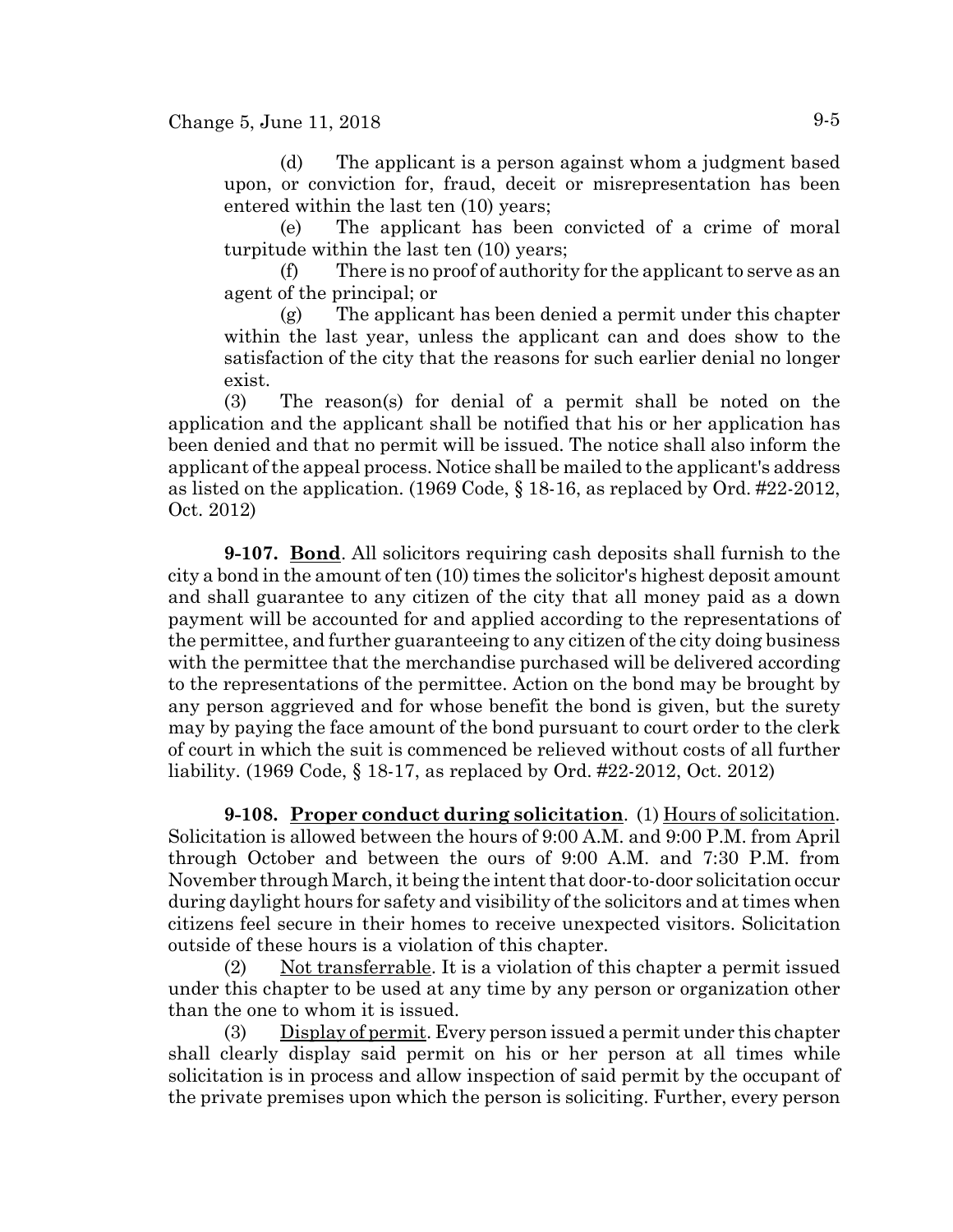issued a permit under this chapter shall produce the same at the request of any police officer or city employee. Failure to adhere to these requirements is a violation of this chapter.

(4) No solicitation signs. It is a violation of this chapter and deemed to be trespass for any person, whether permitted or not, while conducting the business of a peddler or solicitor to fail to comply with posted signs such as "no solicitors," "no peddlers," "no solicitation," and signs of similar meaning when posted on private property unless such person is or has been invited upon the premises by the occupant thereof.

 $(5)$  Trespass. It is a violation of this chapter and deemed to be trespass for any permittee acting under this chapter to fail to promptly leave the private premises of any person who requests, asks or directs the permittee to leave.

 $(6)$  Aggressive manner. It is a violation of this chapter for permittees to act in any manner which could be reasonably considered aggressive, coercive, threatening, harassing or abusive, such as using obscene or profane language, intimidation, or unwelcome physical contact.

(7) False or misleading. It is a violation of this chapter for permittees to knowingly make a false or misleading statement or representation in the course of soliciting. This includes, but is not limited to, stating that a donation is needed to meet a specific need when there are already sufficient funds to meet that need or stating that a donation is needed to meet a need that does not exist.

(8) Shouting, using horns, bells, etc. No person holding a permit under this chapter, or any person on his or her behalf, shall shout, cry out, blow a horn, ring a bell or use any sound amplifying device upon any of the sidewalks, streets, alleys, parks or other public places of the city or upon private premises where sound of sufficient volume is emitted or produced therefrom to be capable of being plainly heard upon the adjacent sidewalks, streets, alleys, parks, or other public places, for the purpose of attracting attention to any goods, wares, or merchandise which such permittee proposes to sell.

 $(9)$  Use of streets. No person holding a permit under this chapter shall have any exclusive right to any location near the public streets or be permitted a stationary location thereon, nor shall any such person be permitted to operate in a congested area where such operation might impede or inconvenience the public use of streets, nor shall any such person be permitted to accept orders for goods or sell directly from a vehicle of any kind while standing in a public street. For the purpose of this section the judgment of the city manager, exercised in good faith, shall be deemed conclusive as to whether the area is congested and the public impeded or inconvenienced. (1969 Code, § 18-18, as replaced by Ord. #22-2012, Oct. 2012)

**9-109. Expiration and renewal of permit**. Permits issued under the provisions of this chapter shall expire on the same date that the permittee's privilege license expires and shall be renewed, without cost, if the permittee applies for and obtains a new privilege license within thirty (30) days thereafter.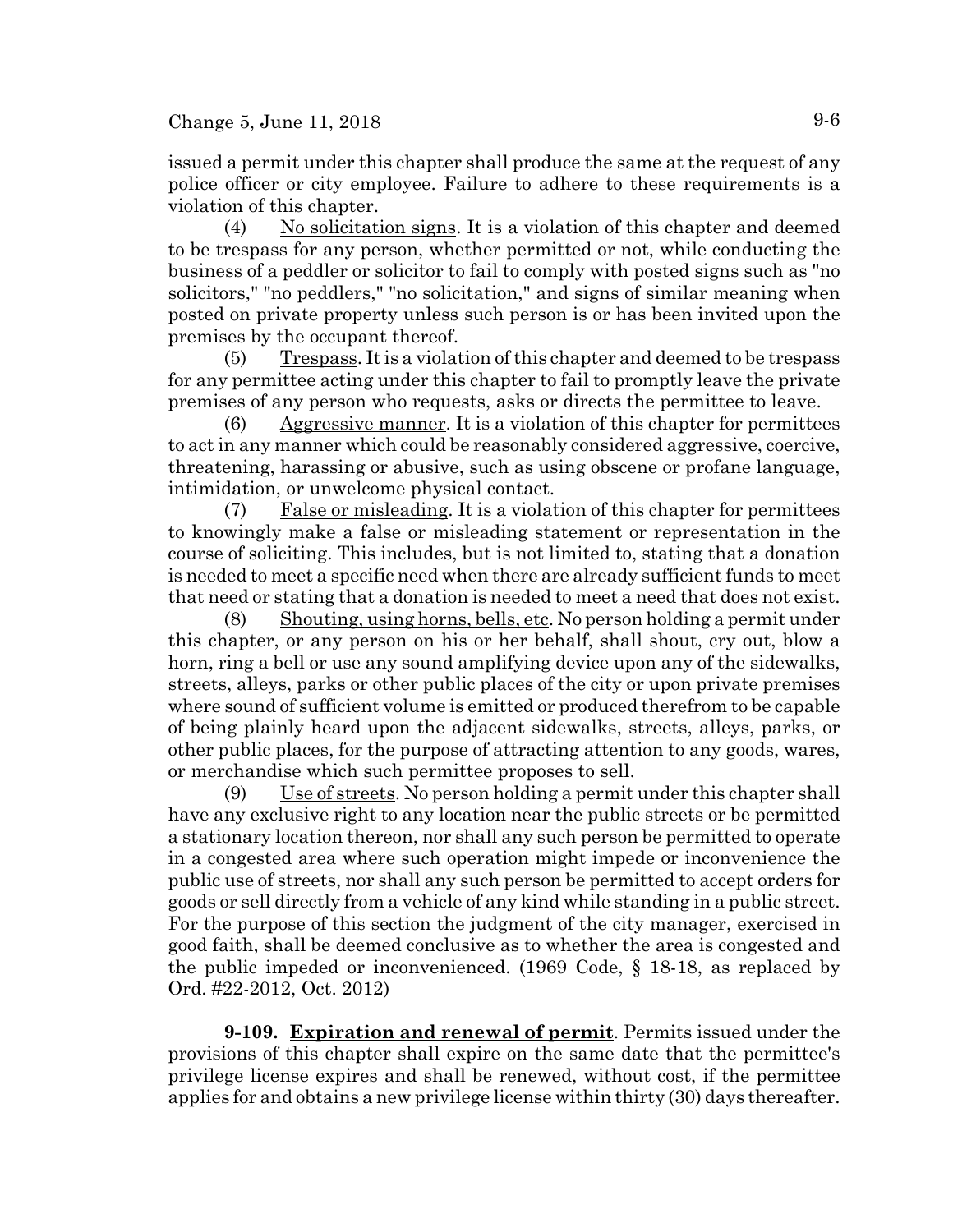Change 5, June 11, 2018  $9-7$ 

Permits issued to permittees who are not subject to a privilege tax shall be issued for one (1) year, except permits issued to non-profit organizations, which shall be issued for two (2) years. An application for a renewal shall be made substantially in the same form as an original application. However, only so much of the application shall be completed as is necessary to reflect conditions which have changed since the last application was filed. (1969 Code, § 18-19, as replaced by Ord. #22-2012, Oct. 2012)

**9-110. Revocation or suspension of permit**. (1) Permits issued under the provisions of this chapter may be revoked by the city manager, after notice and hearing, for any of the following causes:

(a) Fraud, misrepresentation, or incorrect statement contained in the application (that was not revealed during the initial investigation), or made in the course of carrying on the business of solicitor, canvasser, peddler, transient merchant, itinerant merchant or itinerant vendor.

(b) Conducting the business of peddler, canvasser, solicitor, transient merchant, itinerant merchant, or itinerant vendor, as the case may be, in an unlawful manner or in such a manner as to constitute a breach of the peace or to constitute a menace to the health, safety, or general welfare of the public.

(c) Conviction of any crime, misdemeanor or ordinance violation involving a sex offense, trafficking in controlled substances, fraud, theft, deceit, misrepresentation or any violent act against persons or property within the last ten (10) years that was not revealed during the initial investigation or that occurred after the date of application;

(d) Conviction of any crime involving moral turpitude within the last ten (10) years that was not revealed during the initial investigation or that occurred after the date of application; or

(e) Any violation of this chapter.

(2) Notice of the hearing for revocation of a permit under this section shall be given by the city manager in writing, setting forth specifically the grounds of complaint and the time and place of hearing. Such notice shall be mailed to the permittee at the address listed on the application at least five (5) days prior to the date set for hearing, or it shall be delivered by a police officer in the same manner as a summons at least three (3) days prior to the date set for hearing.

(3) When reasonably necessary in the public interest, the city manager may suspend a permit issued under this chapter pending the revocation hearing.

(4) No permittee whose permit has been revoked shall make further application until a period of at least six (6) months has elapsed since the date of revocation. (1969 Code, § 18-20, as replaced by Ord. #22-2012, Oct. 2012)

**9-111. Appeal**. (1) Any person aggrieved by the action or decision to deny, suspend or revoke a permit applied for under the provisions of this chapter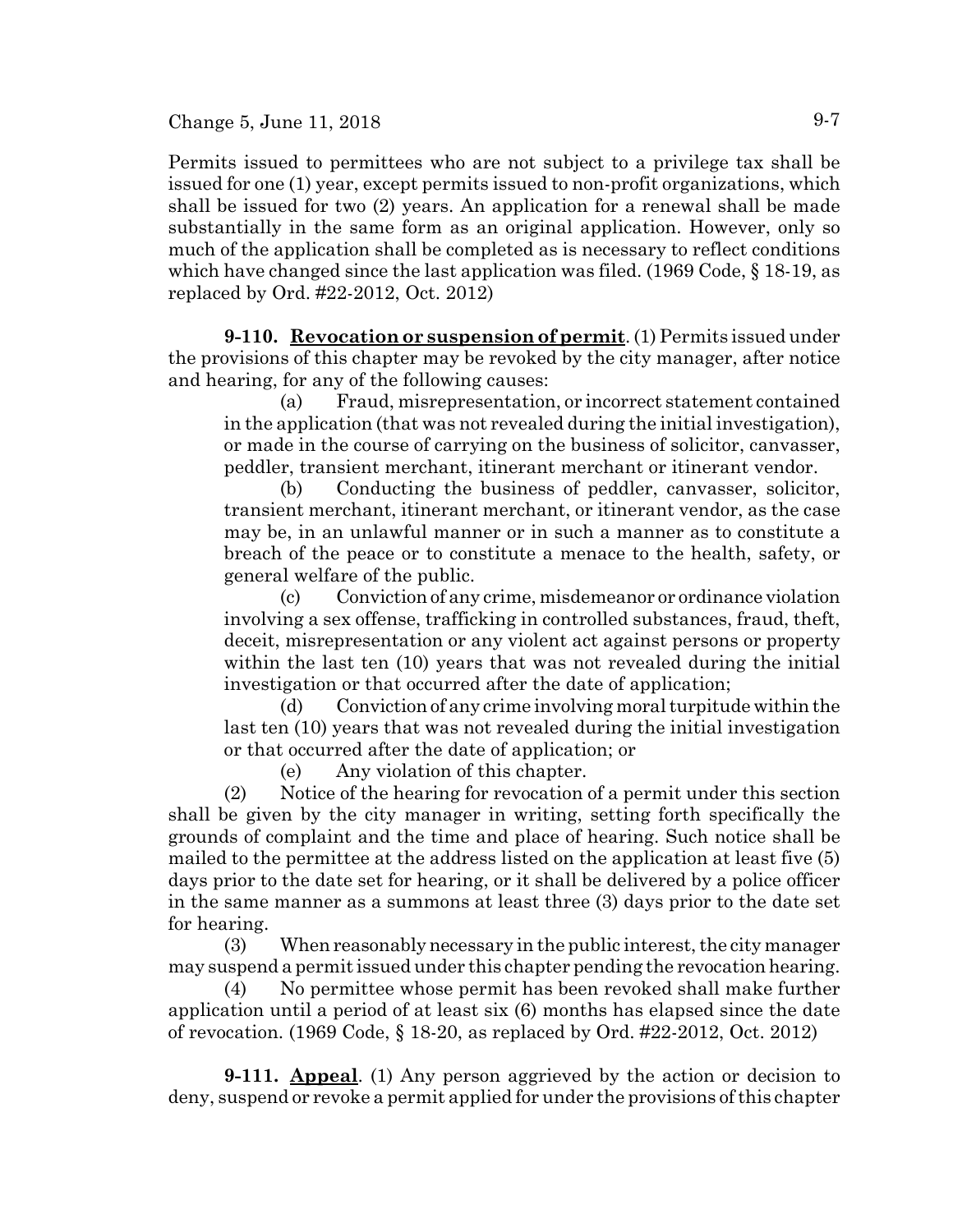shall have the right to appeal such action or decision to the city manager within fifteen (15) days after the notice of the action or decision has been mailed to the person's address as shown on the permit application.

(2) An appeal shall be taken by filing with the city manager a written statement setting forth the grounds for the appeal.

(3) A hearing shall be set not later than twenty (20) days from the date of receipt of the appellant's written statement.

(4) Notice of the time and place of the hearing shall be given to the appellant in the same manner as provided for the mailing of notice of action or decision.

(5) The decision of the city manager on the appeal shall be final and binding on all parties concerned. (1969 Code, § 18-21, as replaced by Ord. #22-2012, Oct. 2012)

**9-112. Exemptions**. The provisions of this chapter shall not be applicable to persons selling at wholesale to dealers, newsboys, bona fide merchants who merely deliver goods in the regular course of business, sellers responding to a prior invitation by the owner or occupant of a residence, or to bona fide candidates, campaign workers and political committees campaigning on behalf of candidates or on ballot issues and persons soliciting signatures of registered voters on petitions to be submitted to any governmental agency. The provisions of this chapter are also not applicable to students enrolled in grades K through 12 while engaged in fundraising activities, or any persons under the age of eighteen (18) except when they are agents of a for-profit organization.

Any other person or organization claiming to be legally exempt from the regulations set forth in this chapter, or from the payment of a fee, shall cite to the utility business office the statute or other legal authority under which exemption is claimed and shall present proof of qualification for such an exemption. (1969 Code, § 18-22, as replaced by Ord. #22-2012, Oct. 2012)

**9-113. Violations**. Any person violating the provisions of this chapter shall, upon conviction, pay a fine not to exceed fifty dollars (\$50.00) for each offense. Every day such violation continues shall constitute a separate offense. (1969 Code, § 18-23, as replaced by Ord. #22-2012, Oct. 2012)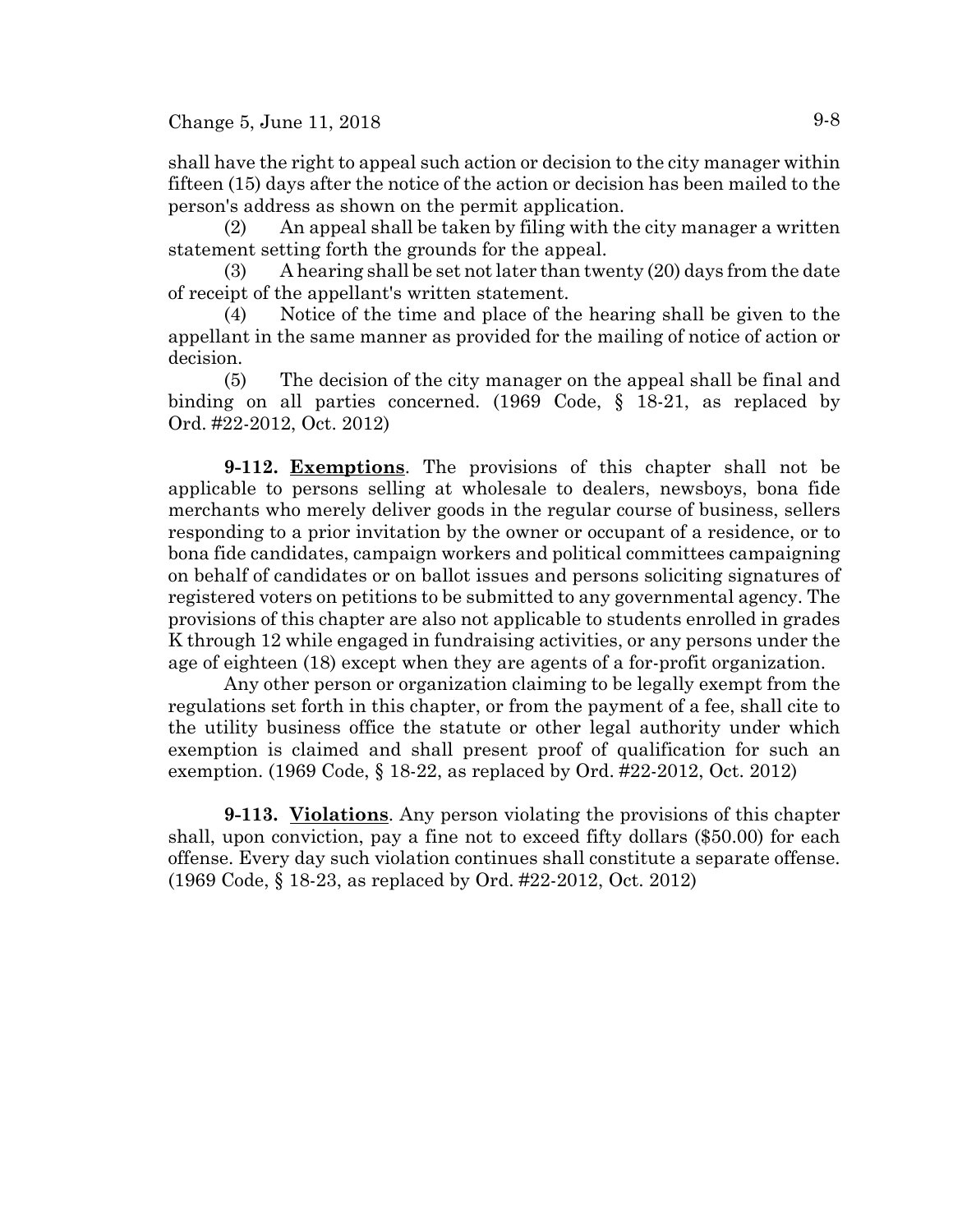# **CHAPTER 2**

# $\mathbf{TAXICABS^{1}-IN\ GENERAL}$

#### **SECTION**

- 9-201. Definitions.
- 9-202. General powers and duties of city manager.
- 9-203. Evidence of title to be filed with city clerk.
- 9-204. Monthly reports and fees required of operators.
- 9-205. Maintenance, signage and inspection.
- 9-206. Taximeters.
- 9-207. Rates.
- 9-208. Unlawful to fail to pay fare.
- 9-209. Taxicab stands.
- 9-210. Indiscriminate solicitation of passengers prohibited.
- 9-211. Solicitation of utility passengers prohibited.
- 9-212. Accident reports.

**9-201. Definitions**. (1) "ASE-certified mechanic." ASE-certified mechanic means a mechanic certified by the National Institute for Automotive Service Excellence or similar nationally recognized mechanical certification.

(2) "City manager." City manager means the city manager or the city manager's duly authorized designee.

(3) "Taxicab." Taxicab means any motor vehicle used for the purpose of transporting persons within the city for hire and not operating upon an established route or between fixed termini. Taxicab does not include vehicles engaged exclusively in sight-seeing operations or used for weddings, funerals, or similar operations. Further, taxicab does not include vehicles operated or controlled by transportation network companies as that termed in defined in Tennessee Code Annotated, § 55-12-141. (1969 Code, § 23-1, as replaced by Ord. #1-2017, Jan. 2017)

**9-202. General powers and duties of city manager**. The city manager shall have exclusive jurisdiction of the licensing and regulations of taxicabs within the city and shall administer the provisions of chapters 2, 3, and 4 of this title and in accordance therewith shall be authorized to promulgate rules and regulations for the operation of taxicabs in Oak Ridge. (1969 Code, § 23-2)

<sup>1</sup> Municipal code reference

Privilege taxes: title 5, chapter 2.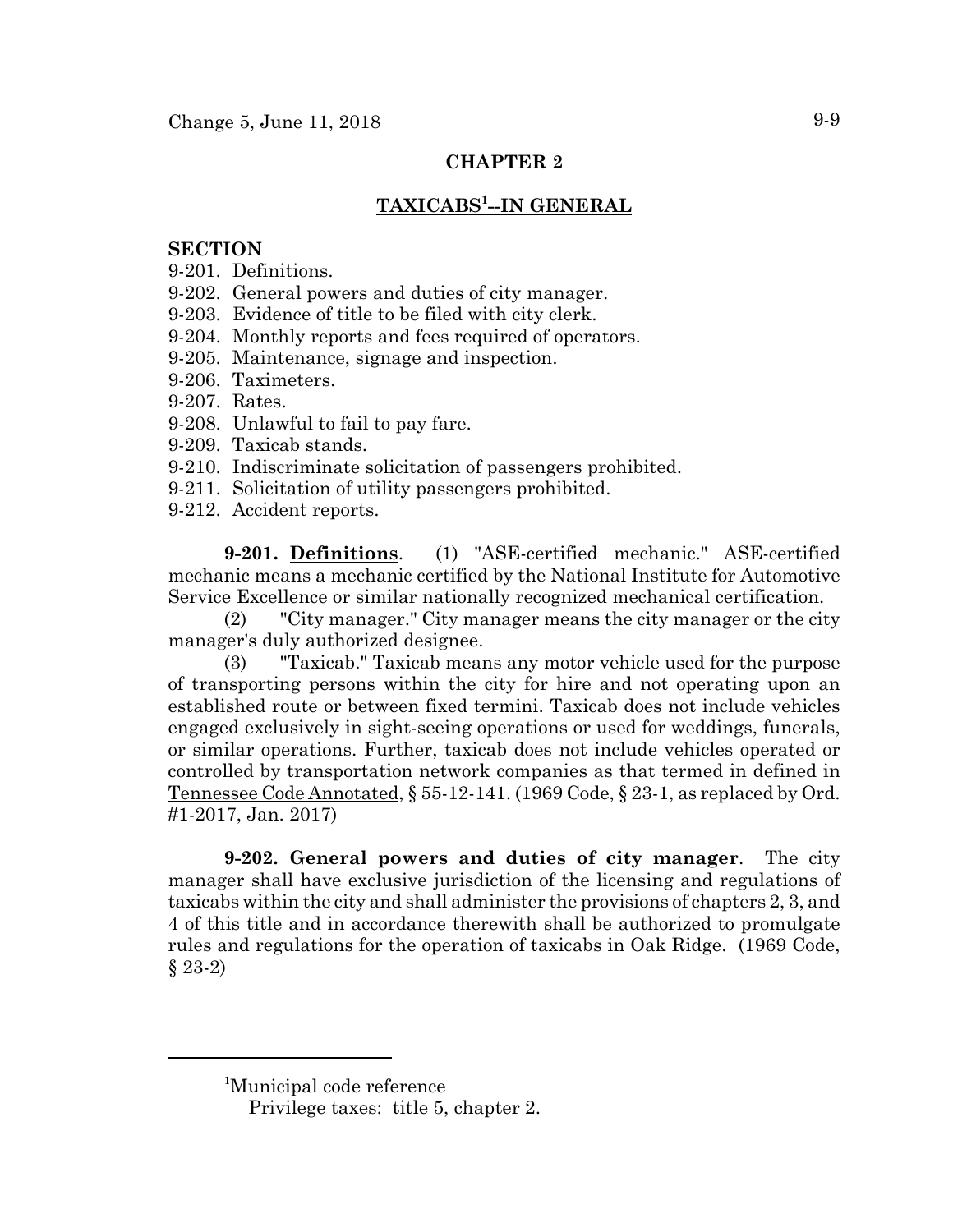**9-203. Evidence of title to be filed with city clerk**. A certificate of title for each taxicab for which a permit is issued under chapters 2, 3, and 4 of this title, or lawful evidence thereof, shall be filed with the city clerk. (1969 Code, § 23-3)

**9-204. Monthly reports and fees required of operators**. Each person holding a taxicab permit under the provisions of chapters 2, 3, and 4 of this title shall file a monthly report, on a form provided by the city, which shall show the number of taxicabs operated during the preceding month, the number in operation, the number out of service for repairs or otherwise. With such report, such person shall pay the sum of five dollars (\$5.00) for each taxicab in operation, which payments shall be made monthly. All funds derived from such payments may be used for the purpose of enforcing the provisions of chapters 2, 3, and 4 of this title. Payments shall be made to the city with the monthly report, as provided herein, and such funds shall be deposited in the city treasury. (1969 Code, § 23-4)

**9-205. Maintenance, signage and inspection**. (1) Maintenance. All taxicabs operated within the city shall be safely conditioned for the transportation of passengers and shall be kept in a clean and sanitary condition in interior and exterior. All taxicabs shall be receive annual maintenance by an ASE-certified mechanic. Documentation of this annual evaluation shall be submitted to the city manager and kept on file in the city clerk's office. It shall be unlawful for any person to operate a taxicab in the city limits unless such taxicab is equipped in accordance with the requirements of the state motor vehicle law.

(2) Signage. All taxicabs shall have conspicuously posted inside the cab a sign reading as follows:

City ordinance requires that the interior and exterior of this cab be kept clean. If you think the cleanliness of this cab needs improvement, please mention this to the cab driver or call the police department (865-425-4399) and give the number of the cab.

(3) Inspection. The city manager shall cause to be made periodic inspection of such vehicles to determine their fitness for public use. It shall be grounds for the revocation of any taxicab permit for the holder thereof to fail to comply with this section. (1969 Code, § 23-5, as replaced by Ord. #1-2017, Jan. 2017)

**9-206. Taximeters**. No person shall operate any taxicab in the city, nor shall a permit for a taxicab be issued under chapters 2, 3, and 4 of this title, unless the taxicab is equipped with a standard taximeter, in good and workable condition, and designed to mechanically and accurately measure distance traveled, record the time the vehicle is waiting, and upon which there shall be indicated, by figures, the fare charged. All taximeters shall be so placed that the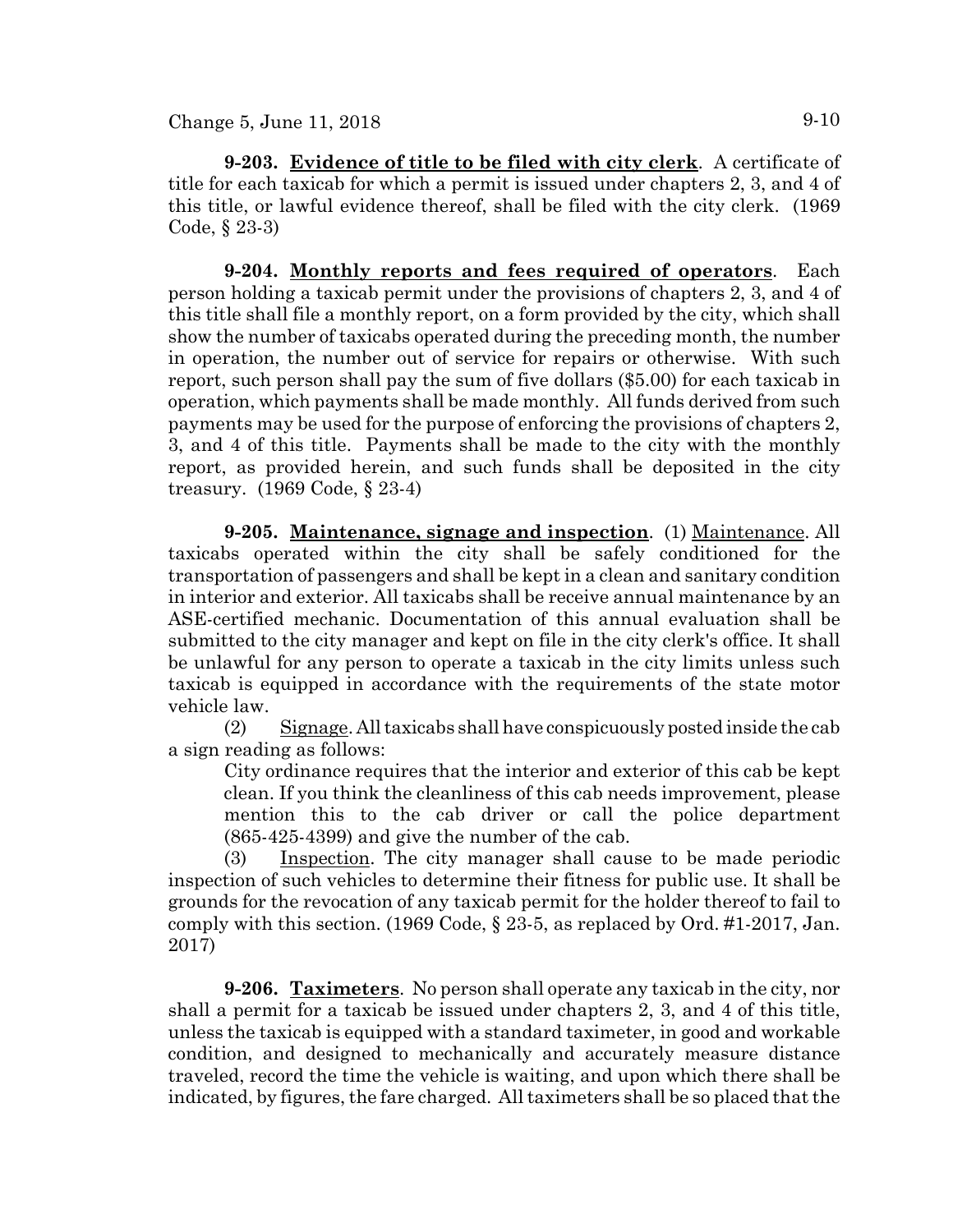Change 5, June 11, 2018 9-11

face thereof, where the fare is registered, will be plainly visible to passengers within the vehicle. After sundown, the face of every taximeter shall be illuminated by a suitable light and so arranged as to reflect the fare indicated thereon. (1969 Code, § 23-6)

**9-207. Rates**. No operator of any taxicab shall charge rates in excess of the amounts set by resolution of city council. (1969 Code, § 23-7, as amended by Ord. #4-00, Feb. 2000, and replaced by Ord. #10-05, Oct. 2005)

**9-208. Unlawful to fail to pay fare**. It shall be unlawful for any person to refuse to pay the legal fare charged by the operator of any taxicab in accordance with the provisions of chapters 2, 3, and 4 of this title, and any person who shall fail or refuse to pay such fare shall be guilty of a misdemeanor. (1969 Code, § 23-7.1)

**9-209. Taxicab stands**. The city manager shall, upon issuing a permit under chapters 2, 3, and 4 of this title, approve or designate, at his or her discretion, the taxicab stands at which taxicabs covered by the permit shall be required to stand while awaiting patronage, as well as call boxes appertaining thereto. The city manger is hereby authorized to limit the number of stands and to so regulate their location as to not unreasonably interfere with the right of adjacent landowners or tenants to ingress or egress. The space so allotted to any permittee shall not be used or trespassed upon by any other operator of taxicabs within the city. (1969 Code, § 23-8)

**9-210. Indiscriminate solicitation of passengers prohibited**. No operator of a taxicab shall indiscriminately solicit passengers upon the streets or other public ways of the city. (1969 Code, § 23-9)

**9-211. Solicitation of utility passengers prohibited**. No operator of any taxicab shall, in any manner whatever, directly or indirectly, solicit the patronage of those who have assembled for the purpose of becoming passengers upon any public utility authorized to transport passengers in the city. (1969 Code, § 23-10)

**9-212. Accident reports**. All accidents arising from or in connection with the operation of taxicabs which result in death or injury to any person, result in damage to any vehicle, or result in damage to any property in an amount exceeding four hundred dollars (\$400.00) shall be reported within seventy-two (72) hours from the time of the occurrence to the city manager on a form to be furnished by the city manager. Any taxicab damaged in an accident may not be returned to service until a safety inspection has been completed by an ASE-certified mechanic and has been approved for safe operation by said mechanic, with documentation of such delivered to the city manager. A taxicab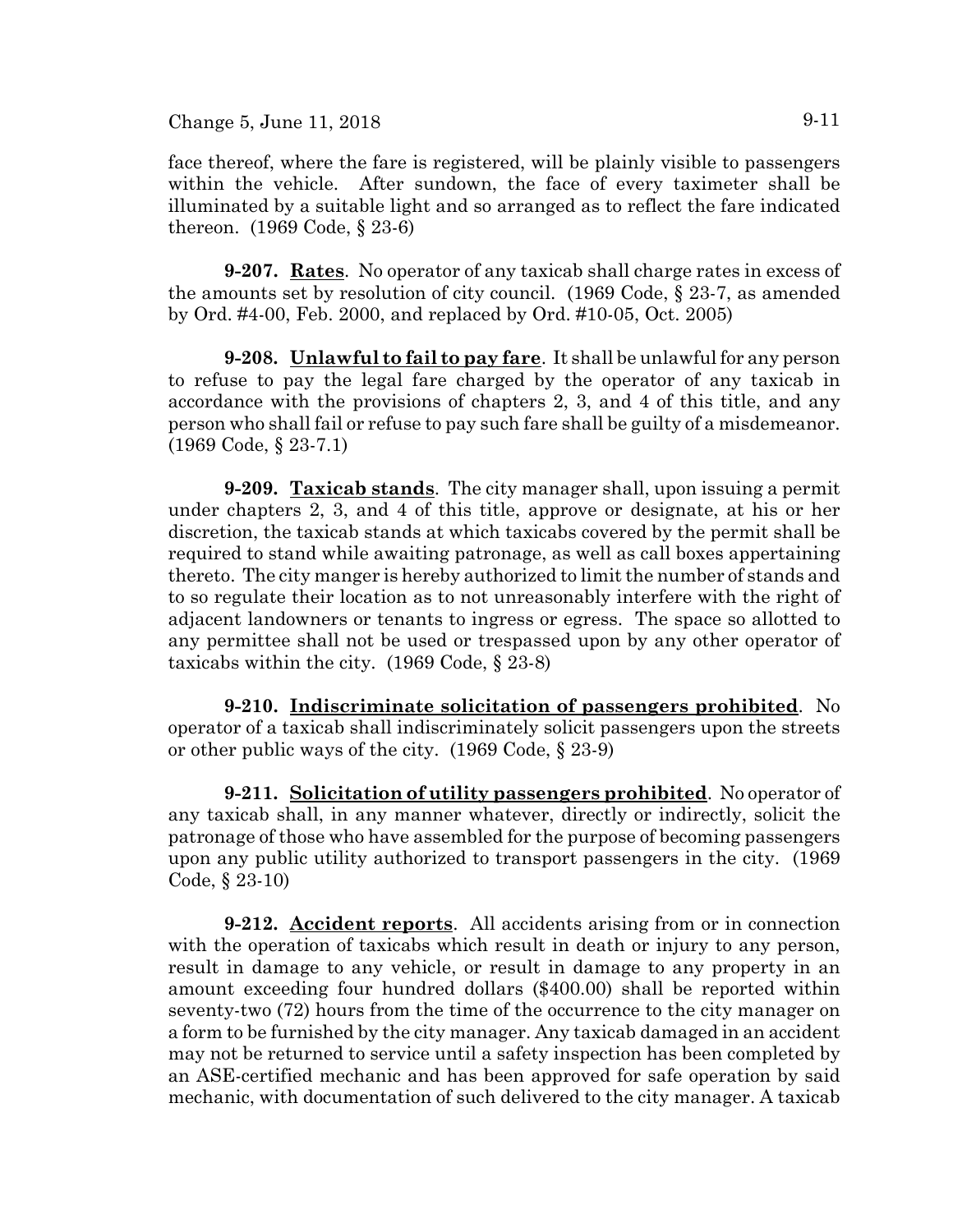Change 5, June 11, 2018 9-12

damaged in an accident, but still operable per the safety inspection without placing the driver or passengers at risk, must be repaired within two (2) weeks of the accident or removed from operation until repaired.

A taxicab driver operating a taxicab at the time of an accident involving bodily injury or death is required to report for a drug screen within twenty-four (24) hours from the time of occurrence at a testing site designated by the city manager. Failure to report for such a screen may result in revocation of the taxicab driver's license. (1969 Code, § 23-11, as replaced by Ord. #1-2017, Jan. 2017)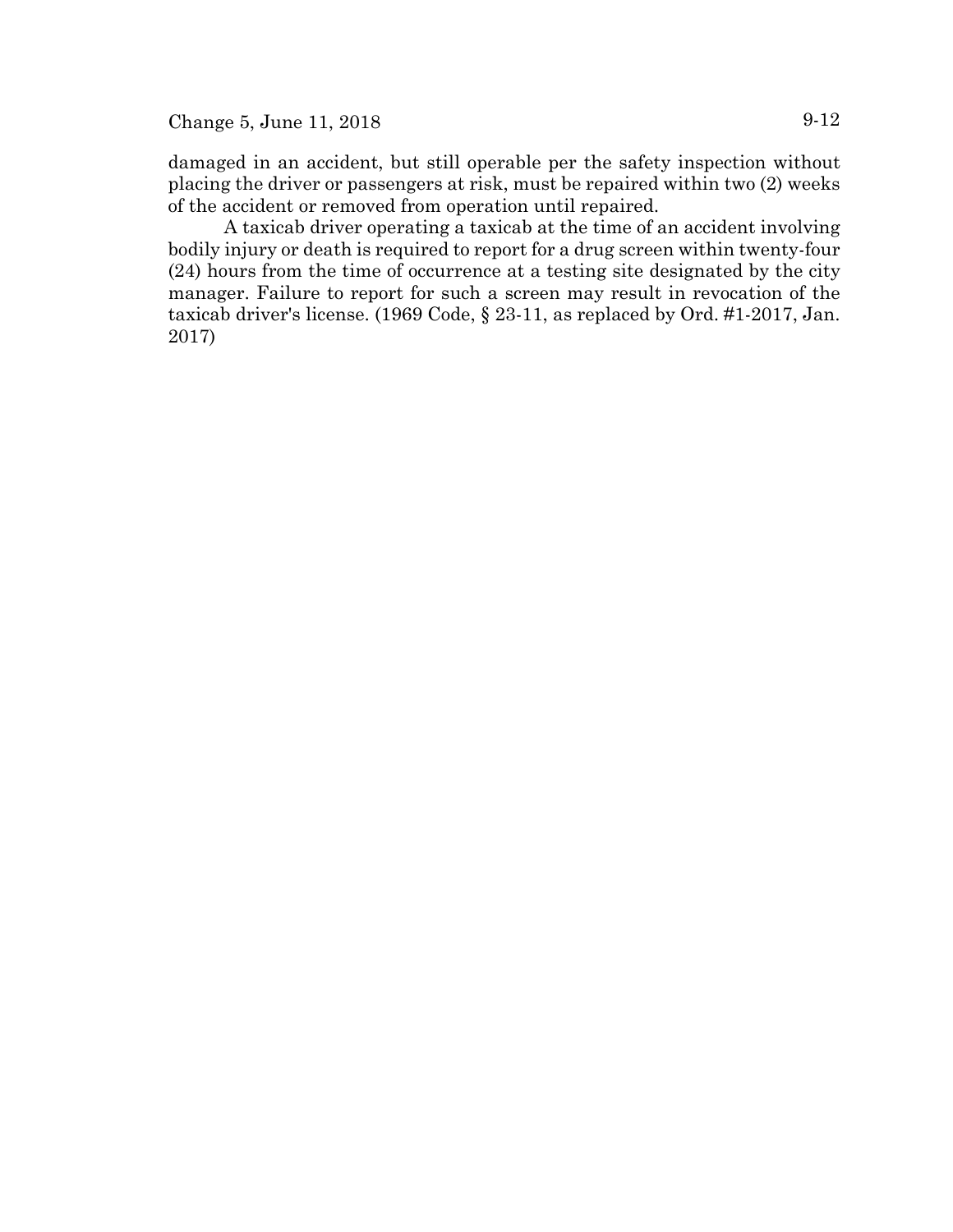## **CHAPTER 3**

## **TAXICABS--PERMITS**

#### **SECTION**

- 9-301. Permit required.
- 9-302. Application.
- 9-303. Hearing prerequisite to issuance.
- 9-304. Insurance required of applicant.
- 9-305. Issuance; determination of convenience and necessity.
- 9-306. Form.
- 9-307. Increasing number of taxicabs after issuance.
- 9-308. Transfer or assignment.
- 9-309. Revocation.

**9-301. Permit required**. No person shall operate or cause to be operated any taxicab in the city without having first applied for and received a permit therefor from the city manager. (1969 Code, § 23-22)

**9-302. Application**. An application for a permit under this chapter shall be made with the city manager, on forms prescribed by him or her, shall be in writing, verified by affidavit of the applicant or his or her duly authorized agent, and shall contain the following information:

(1) Full name and address of the applicant and the applicant's company; if a partnership, the name of each partner, and if a corporation, the names and addresses of the executive officers thereof.

(2) Previous experience of the applicant in the taxicab business.

(3) The number of taxicabs desired to be operated.

(4) The seating capacity and make of each automobile to be used as a taxicab.

(5) The state license number of each vehicle.

(6) The model of each vehicle, by year, and the time it has been used as a taxicab.

(7) The rate of fare proposed to be charged.

(8) The name, address and telephone number of two (2) character references.

(9) A description of the color scheme on the taxicabs. (1969 Code, § 23-28)

**9-303. Hearing prerequisite to issuance**. A permit shall be granted under this chapter only after a public hearing by the city manager after ten (10) days' notice by publication in the official newspaper within the city. (1969 Code, § 23-24)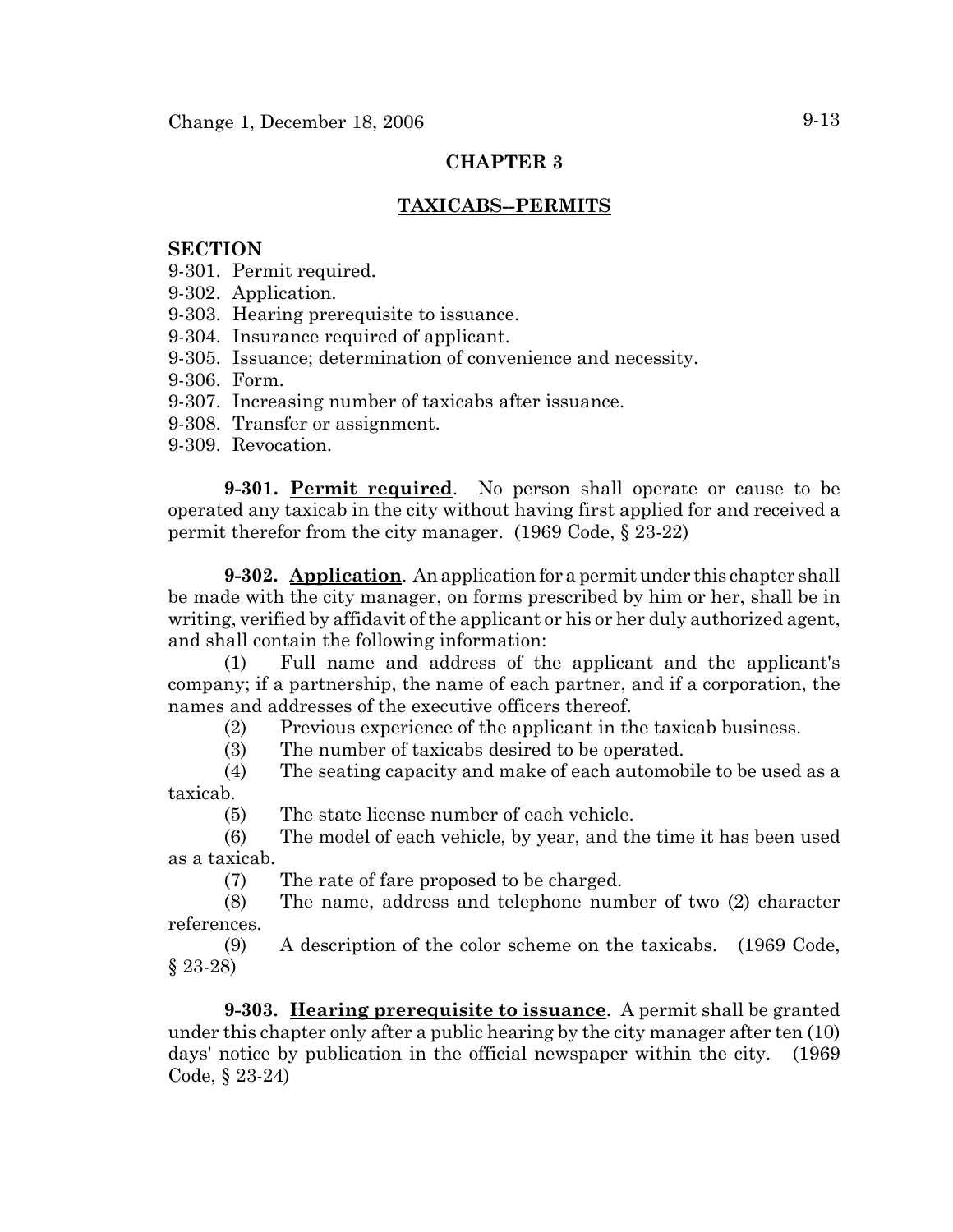**9-304. Insurance required of applicant**. No permit shall be granted for the operation of taxicabs until the owner thereof shall have first filed with the city manager for each and every vehicle so employed, a certificate of public liability insurance, with memorandum copies of policies, with some public liability insurance company authorized to do business in the State of Tennessee, and approved by the city manager and city attorney. Policies covered by the certificates shall be issued to the person owning the taxicab, and shall provide bodily injury, the limits of which shall be in such amounts for single injury, injury to more than one (1) person in any one (1) accident, and property damage as is required by the Tennessee Financial Responsibility Law for motor vehicles. (1969 Code, § 23-25)

**9-305. Issuance; determination of convenience and necessity**. Except as otherwise provided in chapters 2, 3, and 4 of this title, the city manager may issue any taxicab permit which the public welfare, convenience and necessity may require. In making such determination, the city manager shall consider whether the demands of the public require such proposed or additional taxicab service, which consideration shall involve traffic increase factors and the need for increased parking space upon the streets of the city, and the city manager may consider whether the safe use of the streets by the public, both vehicular and pedestrian, will be preserved by the granting of such proposed or additional permit. (1969 Code, § 23-26)

**9-306. Form**. The permit required by this chapter, when issued, shall be in the form of a certificate of convenience and necessity. (1969 Code, § 23-27)

**9-307. Increasing number of taxicabs after issuance**. No person granted a permit under this chapter shall increase the number of taxicabs allowed or enlarge upon the authority granted him or her by the permit. Every increase in the number of taxicabs operated shall be contingent upon the approval of the city manager in the same manner and to the same extent as is provided in this chapter for the original issuance of permits. (1969 Code, § 23-28)

**9-308. Transfer or assignment**. No permit granted under this chapter shall be assigned, transferred or conveyed to any other person; provided, that the city manager may, after a hearing, when the facts and circumstances justify it, permit a transfer of the original certificates where the city manager finds that the public convenience and necessity will be better served by such transfer. (1969 Code, § 23-29)

**9-309. Revocation**. The city manager shall have full authority to revoke a permit issued under this chapter, after notice and public hearing in accord with rules and regulations promulgated pursuant to  $\S 1$ -105 of this code, where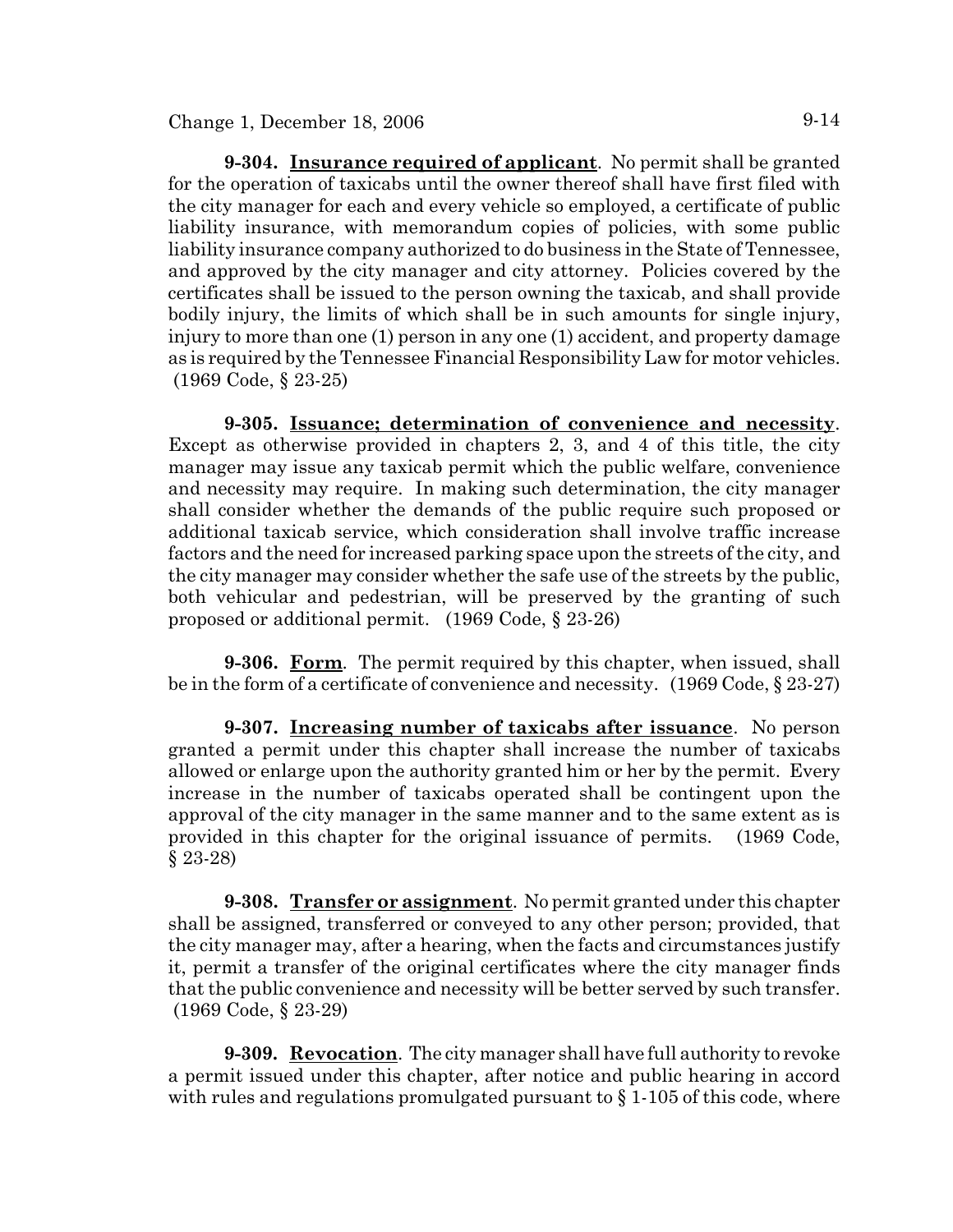Change 1, December 18, 2006 9-15

the provisions of this chapter are violated by the holder of the permit. Such revocation shall be in addition to any penalty imposed for such violation. (1969 Code, § 23-30)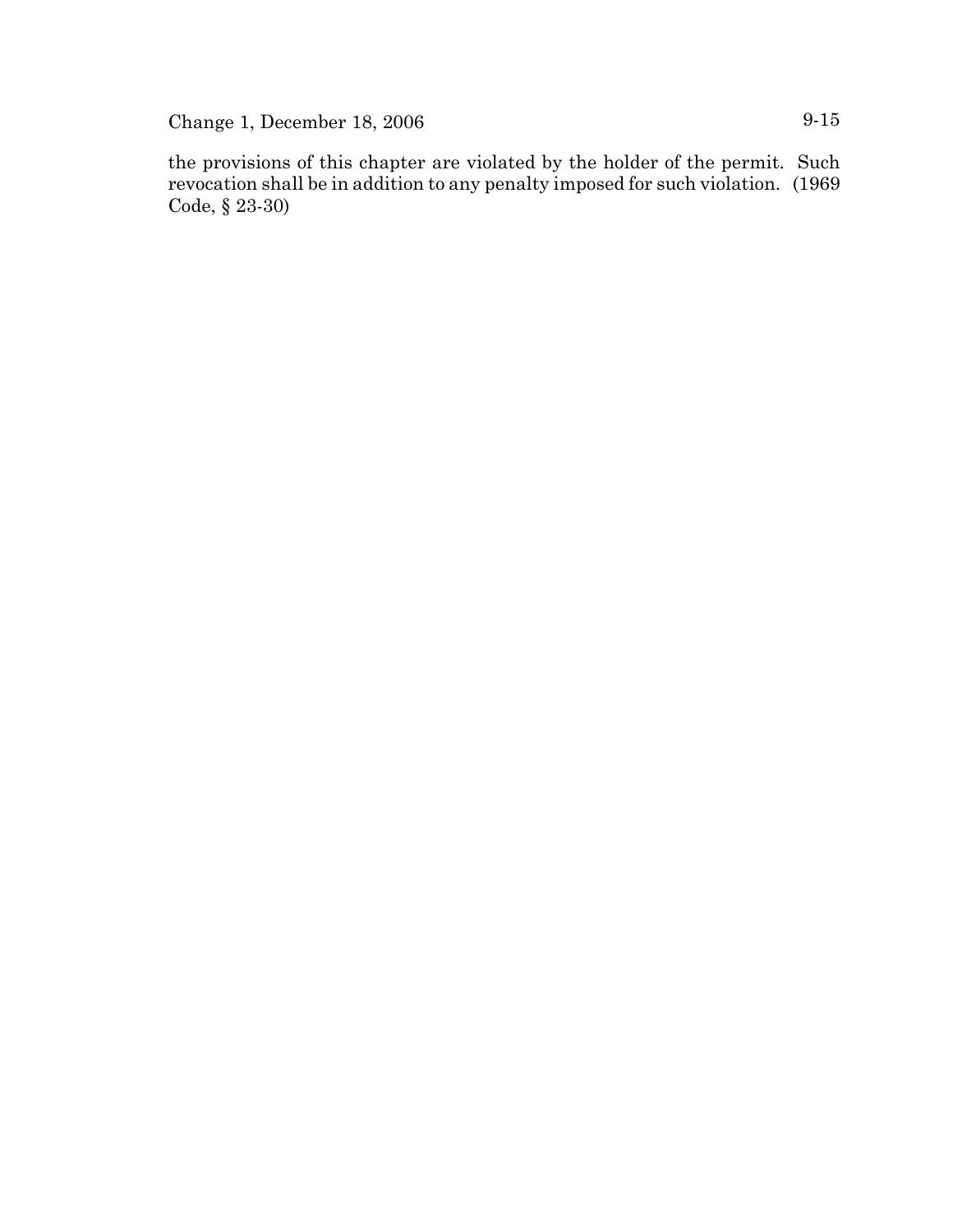## **CHAPTER 4**

## **TAXICABS--DRIVER'S LICENSE**

#### **SECTION**

9-401. Required.

- 9-402. Application.
- 9-403. Qualifications of applicant.
- 9-404. Fee.
- 9-405. Issuance; form; contents.
- 9-406. Display.
- 9-407. Not transferrable.
- 9-408. Expiration and renewal.
- 9-409. Suspension or revocation.

**9-401. Required**. It shall be unlawful for any person to drive a taxicab within the city unless he or she has a current license so to do issued in accord with this chapter. (1969 Code, § 23-41)

**9-402. Application**. Application for a taxicab driver's license shall be on a form provided by the city manager. Such application shall give the applicant's full name; present address; place of residence for three (3) years next preceding; age; height; color of eyes and hair; places of previous employment; whether he or she has ever been convicted of a felony or misdemeanor; Tennessee driver's license number with the appropriate state-required endorsement for drivers of vehicles for hire; whether previously licensed as a driver or chauffeur, and if so, whether his or her license has ever been suspended or revoked. Such application shall be signed and sworn to by the applicant, submitted to the city manager, and then kept by the city clerk as part of the applicant's file. The application provided for herein shall have attached thereto, on a form provided by the city manager, affidavits of the applicant's good character from two (2) reputable persons who have known him or her personally during the three (3) years next preceding the date of the application. (1969 Code, § 23-42, as replaced by Ord. #1-2017, Jan. 2017)

**9-403. Qualifications of applicant**. Each applicant for a taxicab driver's license shall:

(1) Be of the age of eighteen (18) years or more.

(2) Be of sound physique, with good eyesight, and not subject to any ailment of mind or body which might render him or her unfit for the safe operation of a taxicab.

(3) Be able to read and write the English language.

(4) Be clean in dress and person and not addicted to the use of drugs or intoxicating liquors.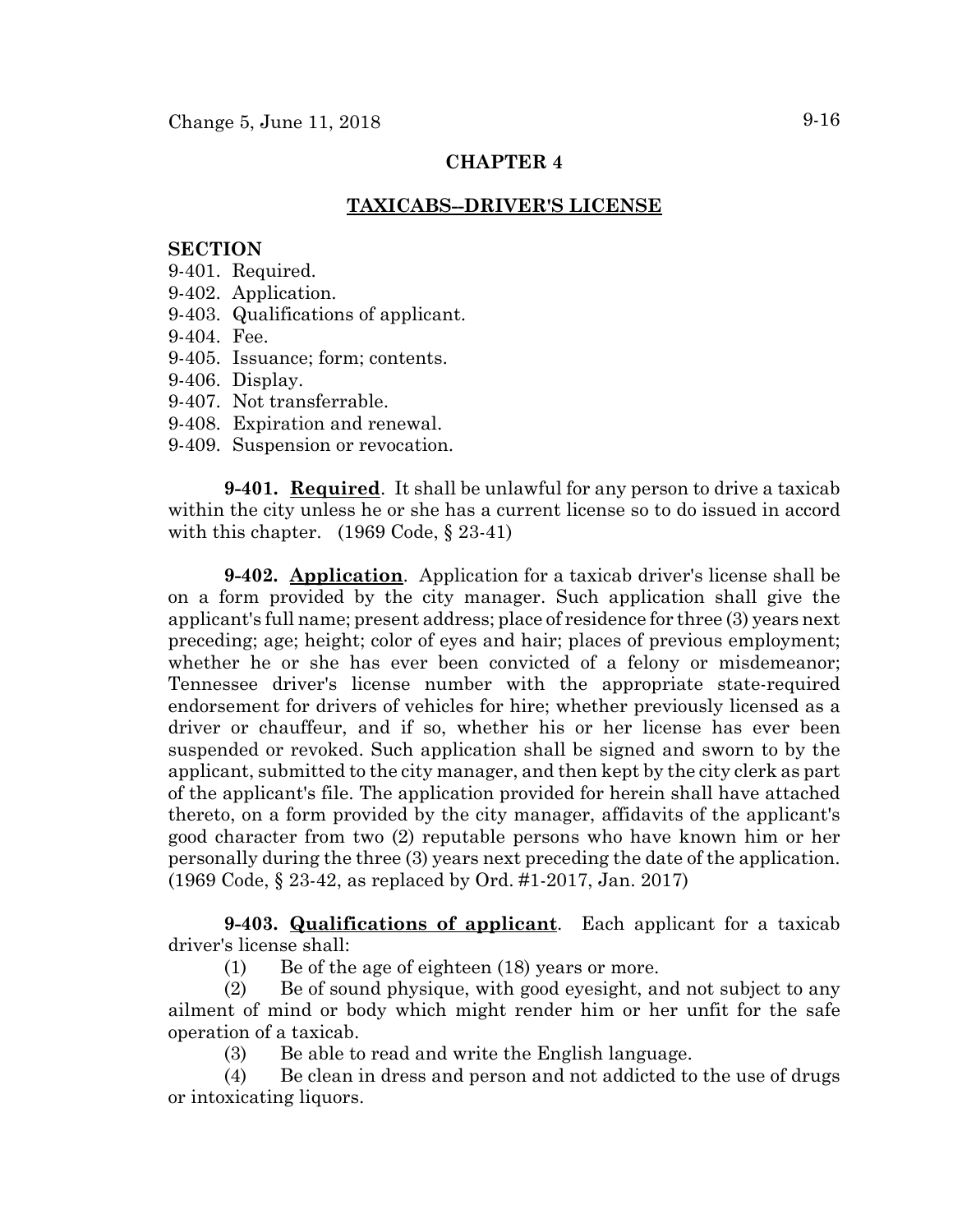$Change 1, December 18, 2006$  9-17

(5) Be of good moral character as evidenced by the affidavits referred to in § 9-402.

(6) Not have been convicted within the five (5) years preceding the date of the application of any felony, or any offense involving shoplifting, theft, larceny, driving under the influence of alcohol or drugs, possession, sale or use of marijuana or controlled substances, reckless driving or an offense of a similar nature, violation of §§ 11-501, 11-701, 11-702, or 11-704 of the Code of Ordinances, City of Oak Ridge, Tennessee. (1969 Code, § 23-43)

**9-404. Fee**. The fee for a taxicab driver's license shall be four dollars (\$4.00). (1969 Code, § 23-44)

**9-405. Issuance; form; contents**. Upon compliance with the provisions of this chapter and payment of the prescribed fee, the city manager shall issue to the applicant a taxicab driver's license, which shall be in the form of an identification card, bearing the photograph of the person to whom issued. (1969 Code, § 23-45)

**9-406. Display**. At all times while a licensed taxicab driver is engaged in driving or operating any taxicab within the city limits, the license issued under this chapter shall be displayed in a conspicuous place in the taxicab. (1969 Code, § 23-46)

**9-407. Not transferrable**. A license issued under this chapter shall not be transferrable and shall not be used by other than the person to whom issued. (1969 Code, § 23-47)

**9-408. Expiration and renewal**. The license of any taxicab driver issued under this chapter shall expire one (1) year from the date issued, and shall be renewed for the ensuing year on or before such date upon payment of a fee of two dollars (\$2.00). (1969 Code, § 23-48)

**9-409. Suspension or revocation**. Upon the conviction of any licensed taxicab driver for the violation of a city, state, or federal law involving the use, sale, or distribution of alcoholic beverages, or of any felony, or of any offense involving shoplifting, larceny, or theft, or of driving under the influence of alcohol or drugs, or of possession, sale, or use of marijuana or a controlled substance, or of reckless driving or offense of a similar nature, or upon a conviction of a violation of §§ 11-701, 11-702, 11-501, or 11-704 of the Code of Ordinances, City of Oak Ridge, Tennessee, or upon conviction of three (3) traffic violations other than those hereinabove included provided those hereinabove included traffic offenses may be included as one or more of the three (3) violations, within a one-year period, the city manager may suspend or revoke the license of such driver. In the case of a suspension, it shall be for not less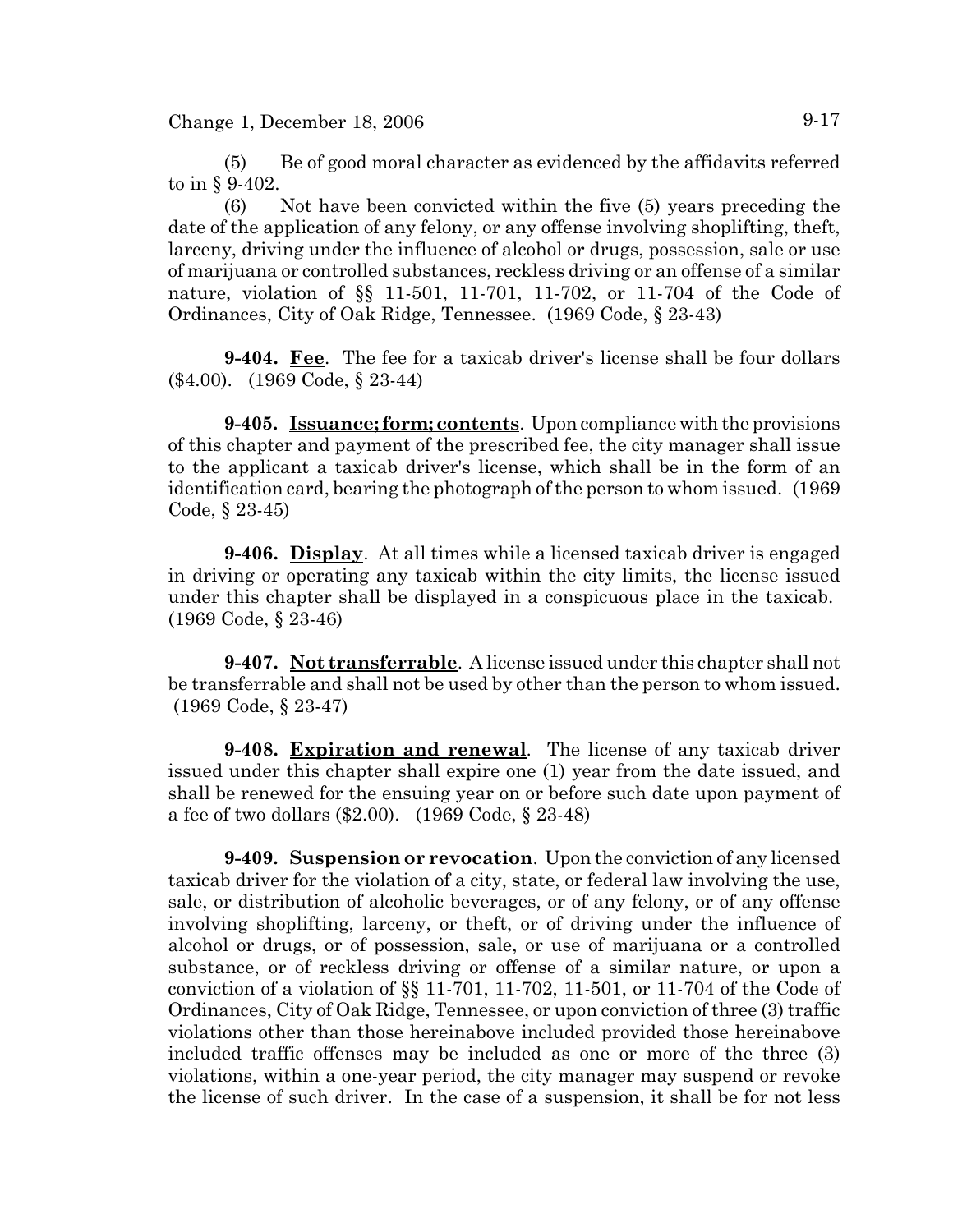than ten (10) days nor more than thirty (30) days, the period to be fixed by the city manager. In cases of suspension, the city manager shall take up from the licensee his or her license identification card, and shall return the same at the expiration of the period of suspension. In case of revocation, such identification card shall be returned to the city manager. It shall be unlawful for any driver to refuse to surrender his or her identification card to the city manager in cases of suspension, or demand therefor, or to drive or operate any taxicab during such period of suspension or revocation. (1969 Code, § 23-49)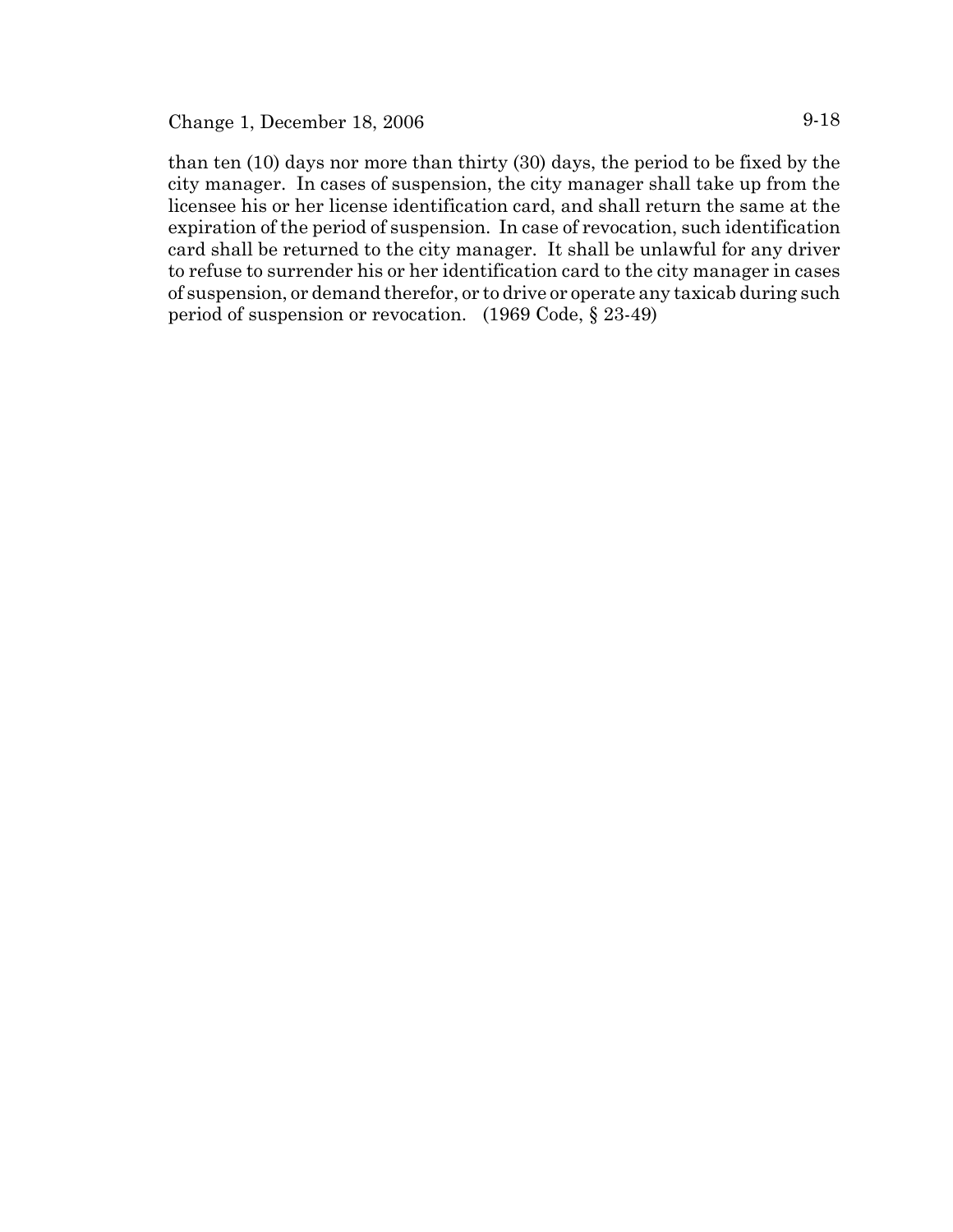## **CHAPTER 5**

# **RODEOS, CIRCUSES AND OTHER ITINERANT SHOWS<sup>1</sup>**

#### **SECTION**

- 9-501. Permit required; application for permit.
- 9-502. General conditions to issuance of permit.
- 9-503. Permit fees.
- 9-504. Occupancy of structure prohibited prior to issuance of permit.
- 9-505. Liability insurance and cash bond.
- 9-506. Inspection of premises.
- 9-507. Revocation of permit.

**9-501. Permit required; application for permit**. No person shall conduct, erect, or cause to be conducted or erected any rodeo, wild west show, menagerie, circus, carnival, or similar type of itinerant show within the city without a permit so to do issued by the city manager. Application for such permit shall be in writing and filed with the city manager at least fourteen (14) days prior to the opening date of any performance. The application shall state clearly the following:

(1) Whether any open flame is intended to be used within the structure, and if so, what precautions are to be taken to render it safe.

(2) The name of the person, firm, or corporation which will use the structure.

(3) The location of the principal place of business of such person, firm, or corporation.

(4) The names and addresses of the officers of such firm or corporation.

(5) The length of time the structure is intended to be used for the purpose applied for.

(6) The hours of the day or night during which such structure is intended to be used as a place of assembly.

(7) The formula of the solution which is to be used to flameproof the structure, or a copy of a certificate showing the date of the last flameproof treatment and by whom performed.

(8) What provisions have been made for sanitary facilities for persons using the premises on which such structure is to be erected or is maintained.

(9) The name or names of the sponsoring local person or group.

(10) That only safety film motion pictures will be used, where motion pictures are to be shown.

1 Municipal code reference

Privilege taxes: title 5, chapter 2.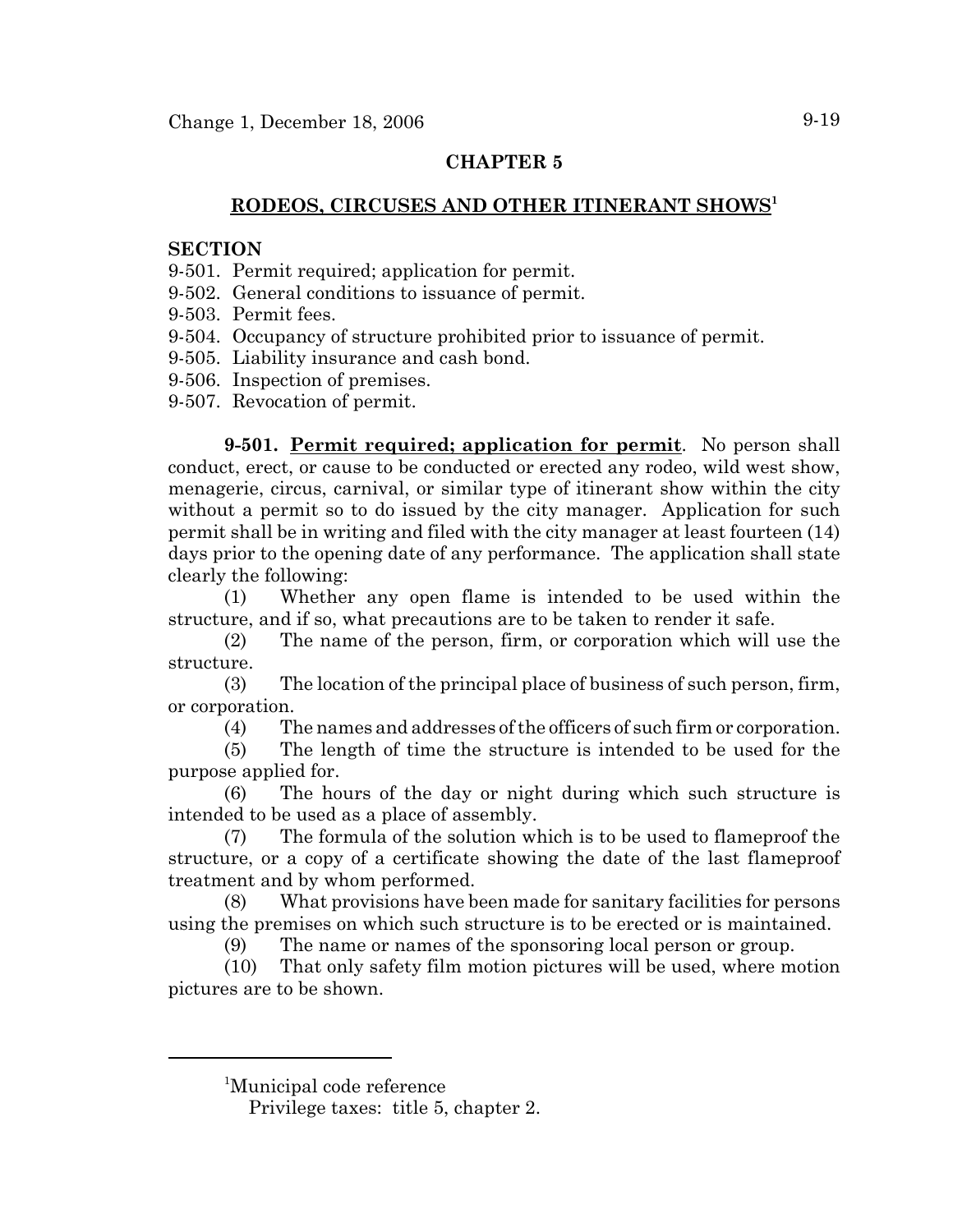$Change 1, December 18, 2006$   $9-20$ 

(11) That the proposed operation is in compliance with the zoning ordinance, as amended.

(12) Such other relevant information as the city manager may require.

Such application shall include the names of the owners, their addresses, and the name or names of the manager or managerial personnel of the operation. (1969 Code, § 5-11)

**9-502. General conditions to issuance of permit**. The city manager shall not issue a permit required by this chapter, unless the applicant has made provision for:

(1) Adequate aisles, seats, platforms, and poles.

(2) Sufficient exits, well marked and properly lighted.

(3) Lighted and unobstructed passageways to areas leading away from the structure, so that fire-fighting equipment and personnel may operate easily.

(4) Removal, before the structure is to be used as a place of public assembly, of any pole, rope or other obstruction in any aisle or exit.

(5) Inspection before the opening of the show by the city electrical inspector to ascertain if any defects exist in the wiring and provision made for immediate correction of any defects which may be found.

(6) Sufficient first-aid fire appliances to be distributed throughout the structure with operating personnel familiar with the operation of such equipment available and assigned during the use of such structure as a place of assembly.

(7) Sufficient "NO SMOKING" signs visible at all times.

(8) An employee at each entrance to require the extinguishing of all cigarettes, cigars and other smoking materials.

(9) Announcement at frequent intervals to the persons in the assembly of the fact that smoking within the structure is prohibited.

(10) Proper safeguarding of any open flame or its use prohibited.

(11) The prohibition of fireworks.

(12) The clearing of straw, dry grass, sawdust and any combustible trash from the structure before it is opened to the public and arrangements made to keep the areas where debris may be expected to accumulate well serviced, especially under open seats.

(13) Proper facilities for calling the city fire department.

(14) Adequate police and fire personnel and equipment, at the applicant's expense, for the control of persons in the assembly to prevent overcrowding, obstruction of aisles and exits and such other control as may be necessary to render the occupation of such structure or its use by the public safe.

(15) Rendering nonflammable the tent and canvas parts of the structure and all combustible decorative materials, including curtains, acoustic materials, streamers, cloth, cotton batting, straw, vines, leaves, trees, and moss. (1969 Code, § 5-12)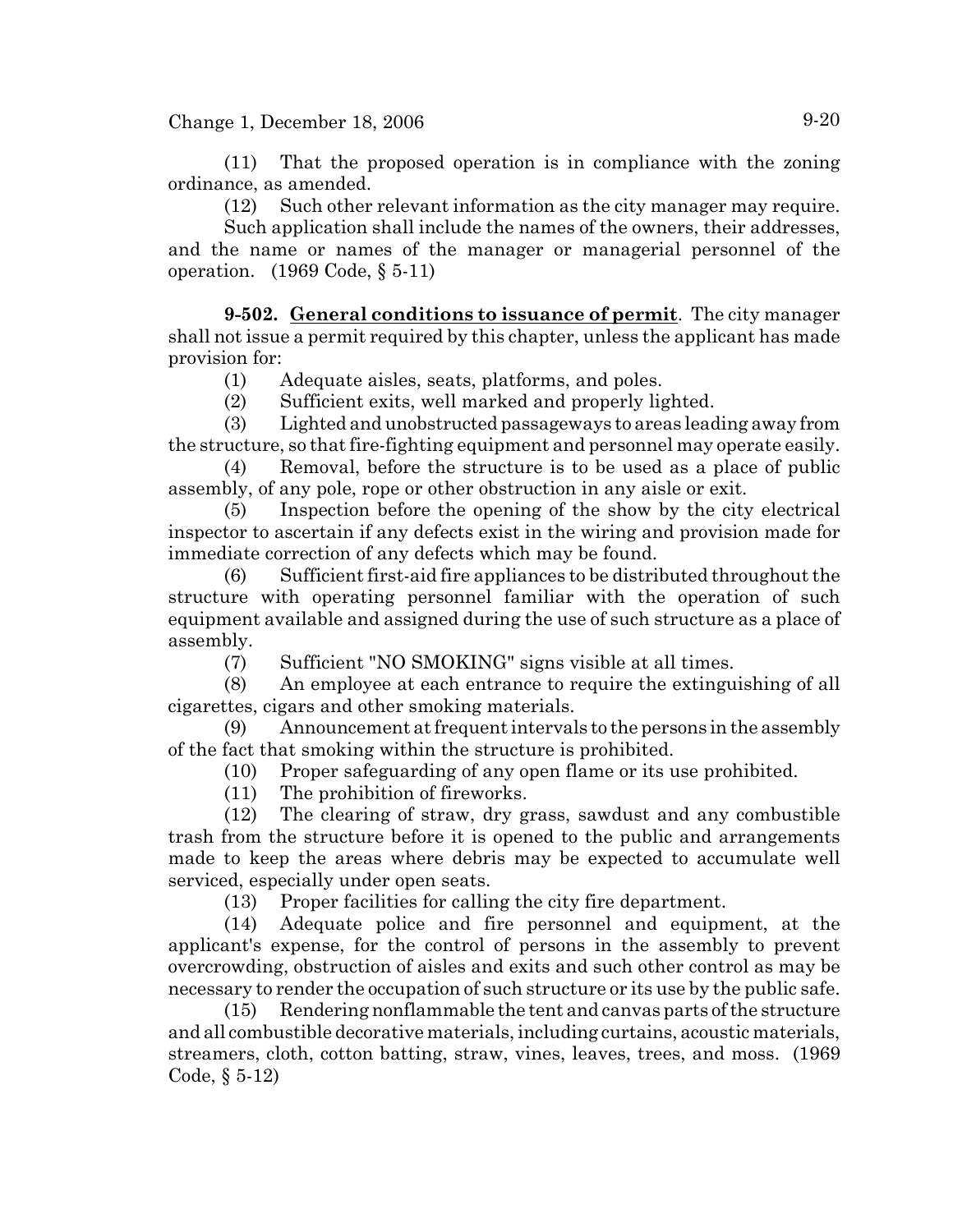**9-503. Permit fees**. (1) The following fees are to be paid to the city for permits required by this chapter, in addition to any other fee, tax, or payment required by any other provisions of this code or state statutes:

|                                                                       | (a)                         | Rodeo and wild west show, per day  \$150.00                                        |
|-----------------------------------------------------------------------|-----------------------------|------------------------------------------------------------------------------------|
|                                                                       | (b)                         |                                                                                    |
|                                                                       | $\left( \mathrm{c} \right)$ | Circuses and menagerie parades within the city, when circus                        |
|                                                                       |                             |                                                                                    |
|                                                                       | (d)                         | Buildings for entertainment, amusement or exhibitions of                           |
| any kind or nature not enumerated above:                              |                             |                                                                                    |
|                                                                       |                             |                                                                                    |
|                                                                       |                             |                                                                                    |
|                                                                       |                             |                                                                                    |
|                                                                       |                             |                                                                                    |
|                                                                       | (e)                         | Motor carnival, per day (first day)  100.00                                        |
|                                                                       |                             | Per day (after first day) $\ldots \ldots \ldots \ldots \ldots \ldots \ldots$ 75.00 |
|                                                                       |                             | Concessions--Less than 20' x 20' per day  3.00                                     |
|                                                                       |                             | Concessions--20' x 20' or more, per day $\dots \dots \dots$ 5.00                   |
|                                                                       | (f)                         |                                                                                    |
|                                                                       |                             | Per day (after first day) $\ldots \ldots \ldots \ldots \ldots \ldots \ldots$ 75.00 |
|                                                                       |                             | Concessions--Less than 20' x 20' per day  3.00                                     |
|                                                                       |                             | Concessions--20' x 20' or more, per day $\dots \dots \dots$ 5.00                   |
|                                                                       | (g)                         | Tent shows, except religious:                                                      |
|                                                                       |                             |                                                                                    |
|                                                                       |                             | 75.00                                                                              |
|                                                                       | (h)                         | Any amusement or entertainment or show of any kind,                                |
| except religious, on any lot of land in the city not included above:  |                             |                                                                                    |
|                                                                       |                             | 20.00                                                                              |
|                                                                       |                             |                                                                                    |
| (2)                                                                   |                             | The above fees shall not apply to those activities fostered and                    |
|                                                                       |                             | supervised by the recreation department of the city or to permanently located      |
| amusement facilities. $(1969 \text{ Code}, \S 5-13, \text{modified})$ |                             |                                                                                    |

**9-504. Occupancy of structure prohibited prior to issuance of permit**. It shall be unlawful for any person to cause or permit the occupancy of a structure for purposes defined in this chapter, as a place of assembly, unless the permit required by this chapter has been issued. (1969 Code, § 5-14)

**9-505. Liability insurance and cash bond**. The applicant for a permit required by this chapter shall furnish evidence that a public liability insurance policy in the amount of not less than one hundred thirty thousand dollars (\$130,000.00) for one person and three hundred fifty thousand dollars (\$350,000.00) for any one accident, is in force and effect at the time such structure is to be occupied as a place of assembly by the public. The applicant shall deposit with the city finance director a cash bond in the sum of three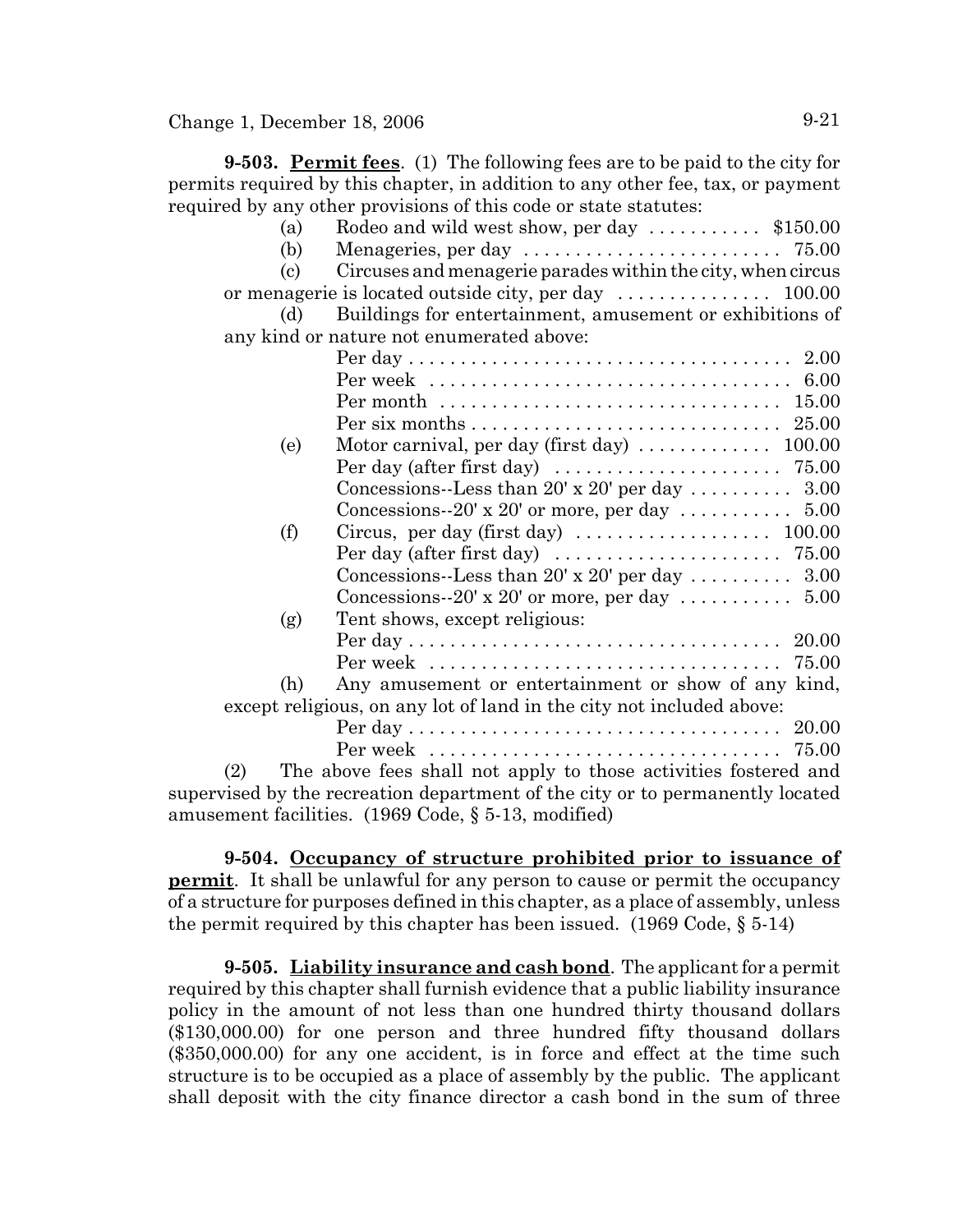### Change 1, December 18, 2006 9-22

hundred dollars (\$300.00), conditioned that no damage will be done to the streets, sewers, trees or adjoining property and that no dirt, paper, litter or other debris will be permitted to remain upon the streets or upon any private property by such applicant. Such cash bond shall be returned to the applicant upon certification by the city manager that all conditions of this chapter have been complied with. (1969 Code, § 5-15, modified)

**9-506. Inspection of premises**. The city manager shall cause an inspection to be made, at least forty-eight (48) hours prior to the first performance or to the erection of a structure for which a permit is required by this chapter, to determine if provisions of all health, safety, and zoning rules, regulations, and appropriate sections of this code are complied with or will be complied with in a satisfactory manner. (1969 Code, § 5-16)

**9-507. Revocation of permit**. If the city manager finds that a structure is being maintained in violation of any of the provisions of this chapter, or in such a manner as to constitute a fire hazard, the city manager may revoke the permit issued under this chapter and it shall thereafter be unlawful for any person to continue to operate the activity or show covered by such permit or to allow the occupancy of such structure. (1969 Code, § 5-17)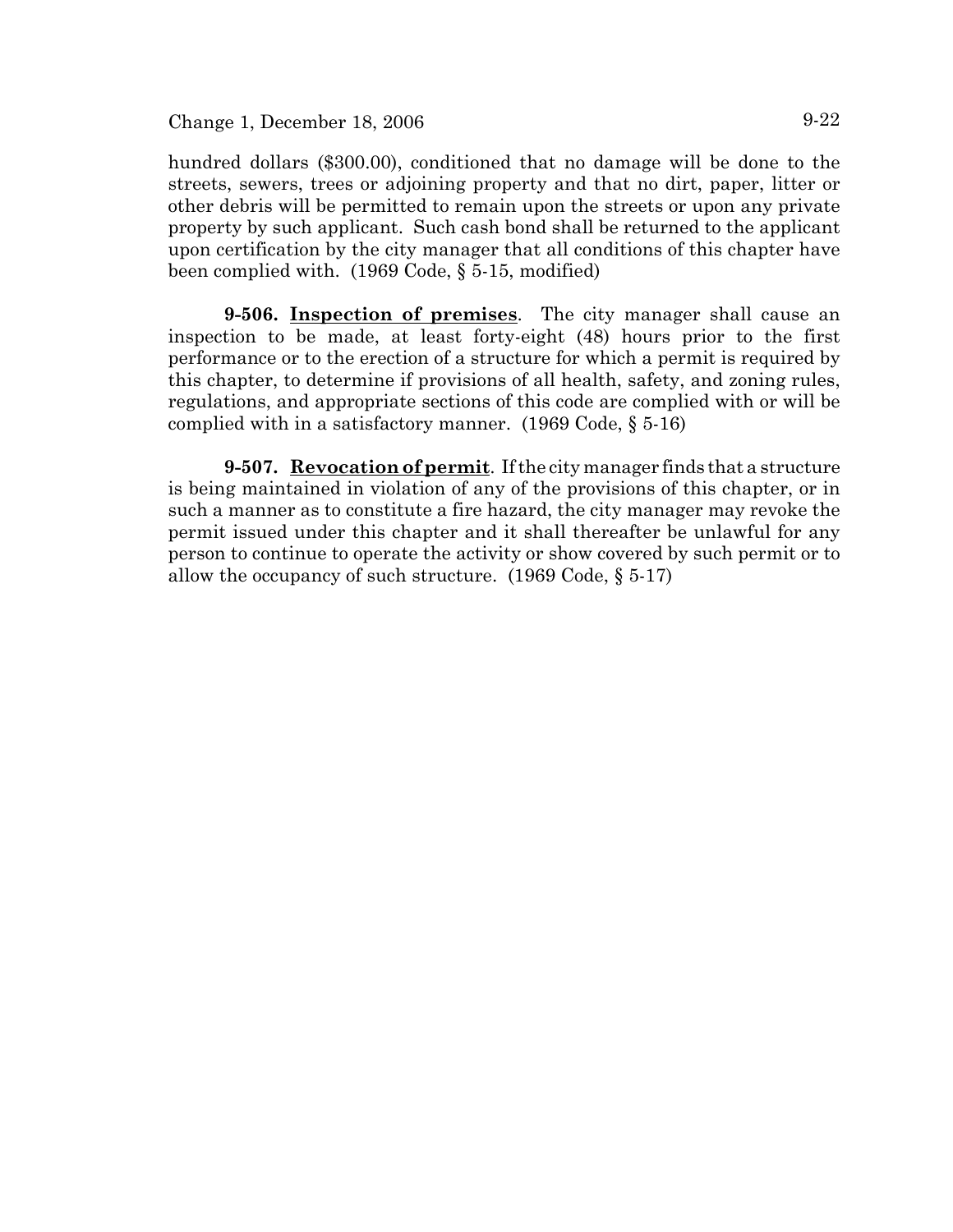## **CHAPTER 6**

### **SWIMMING POOLS1**

### **SECTION**

- 9-601. Definitions.
- 9-602. Permit to operate.
- 9-603. Approval of plans and specifications.
- 9-604. Inspections.
- 9-605. Responsibility for closing pool.
- 9-606. Standards of compliance.
- 9-607. Fencing required.
- 9-608. Penalty for violation.

**9-601. Definitions**. (1) "Swimming pool." A swimming pool is an artificial body of water used collectively by a number of persons primarily for the purpose of swimming, recreational bathing or wading, and includes any related equipment, structures, areas and enclosures that are intended for the use of persons using or operating the swimming pool such as equipment, dressing, locker, shower and toilet rooms. Public swimming pools include but are not limited to those which are for parks, schools, motels, camps, resorts, apartments, clubs, hotels, trailer coach parks, subdivisions and the like. Pools used for the purpose of providing swimming instructions for a consideration are included within the coverage of this chapter. Pools and portable pools located on the same premises with a 1, 2, 3, or 4 family dwelling and for the benefit of the occupants and their guests, natural bathing areas such as streams, lakes, rivers or human-made lakes are exempt from §§ 9-602 through 9-606 of this chapter.

(2) "Operator." The term "operator" shall mean any person who, by contract, agreement, or ownership, takes responsibility for the operation of any swimming pool.

(3) "Person." The word "person" shall mean any individual, firm, corporation, or association, or any other public or private entity. (1969 Code,  $§ 5-65)$ 

**9-602. Permit to operate**. It shall be unlawful for any person to operate a swimming pool in the city who does not possess a permit from the city manager. A permit shall be issued by the city manager for such an operation upon application and upon determination that the proposed operation complies

<sup>&</sup>lt;sup>1</sup>Municipal code reference

Building, utility, etc., codes: title 12. Privilege taxes: title 5, chapter 2.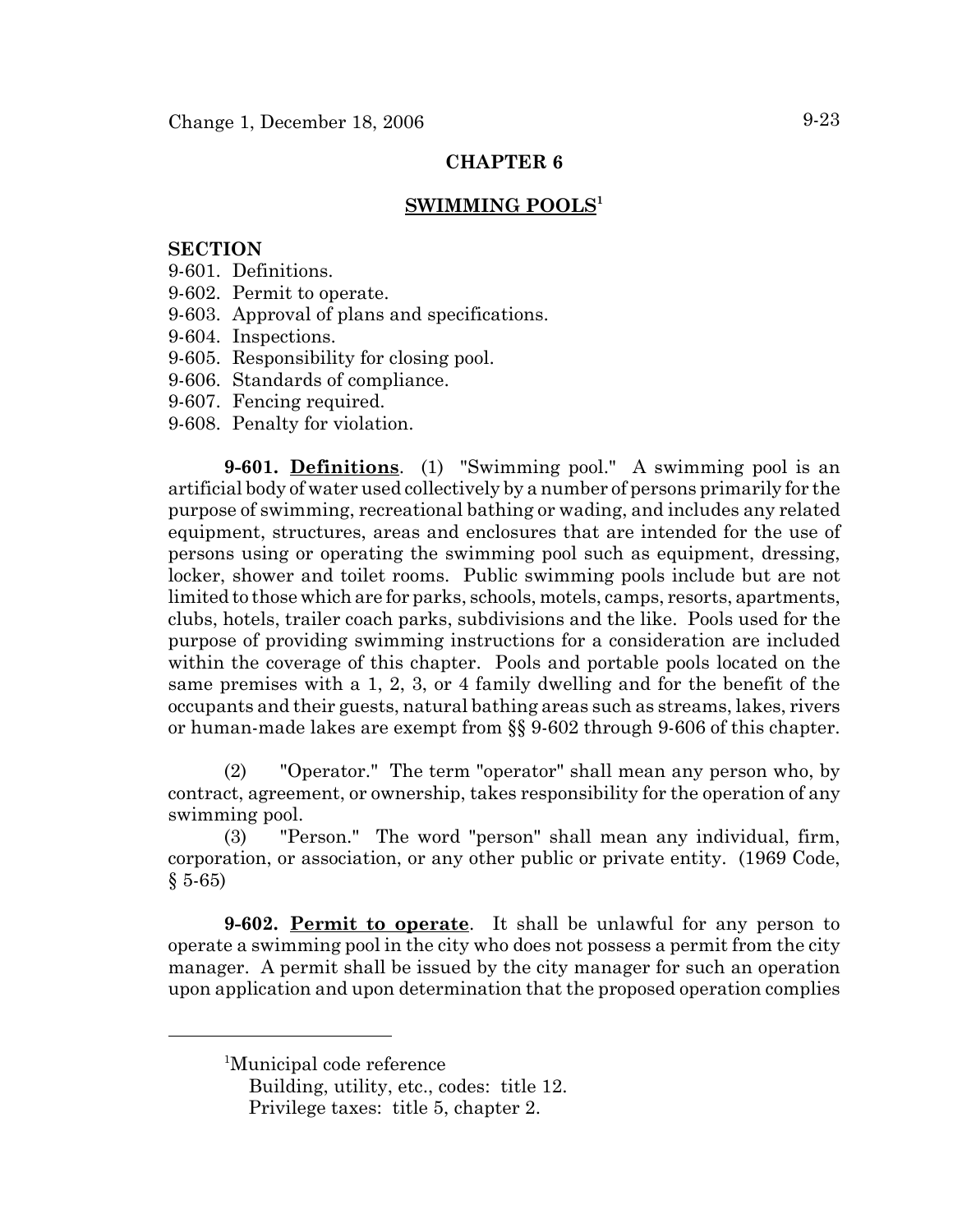with the requirements of this chapter. Permits shall not be transferrable with respect to persons or locations. Such a permit may be suspended by the city manager upon violation by the permit holder of any terms of this chapter, or for interference with the city manager in the performance of the city manager's duties, or may be revoked, after an opportunity for a hearing by the city manager, upon serious or repeated violations. (1969 Code, § 5-66)

**9-603. Approval of plans and specifications**. No person shall construct, install, provide, equip, or alter a swimming pool until the plans and specifications thereof have been submitted to and approved in writing by the city manager.

The city manager shall examine the plans and specifications using the Tennessee Department of Public Health minimum standards for public swimming pools as a guideline and determine whether the pool facilities, if constructed in accordance therewith, are or would be sufficient and adequate to protect the public health and safety. If the plans and specifications are not approved, the city manager shall notify the applicant of the deficiencies. The applicant may have plans and specifications amended to remedy the deficiencies and resubmit the documents for further consideration. All plans and specifications shall be approved by the city manager prior to beginning construction. (1969 Code, § 5-67)

**9-604. Inspections**. The city manager shall make periodic inspections of all public swimming pools. The city manager shall be permitted access to all areas of the swimming pool at any reasonable time and shall be permitted to make tests and collect samples required to determine the quality of the swimming pool water. (1969 Code, § 5-68)

**9-605. Responsibility for closing pool**. The pool operator shall be responsible for closing the swimming pool whenever it is unsafe for use and not reopening until the unsafe condition has been eliminated. The city manager may order such closing if the operator neglects to do so, or during an epidemic of certain diseases in the community. (1969 Code, § 5-69)

**9-606. Standards of compliance**. A swimming pool shall be considered unsafe for use when one or more of the following conditions exist:

(1) Whenever the disinfectant residual is too low or absent; the free chlorine residual is less than 0.4 ppm, or bromine residual is less than 1.0 ppm during any five hour period when the pool is open for use.

(2) Whenever turbidity is great enough that a disc two (2) inches in diameter which is divided into quadrants in alternate colors of red and black is not discernable through fifteen (15) feet of water and the different colors are not readily distinguishable.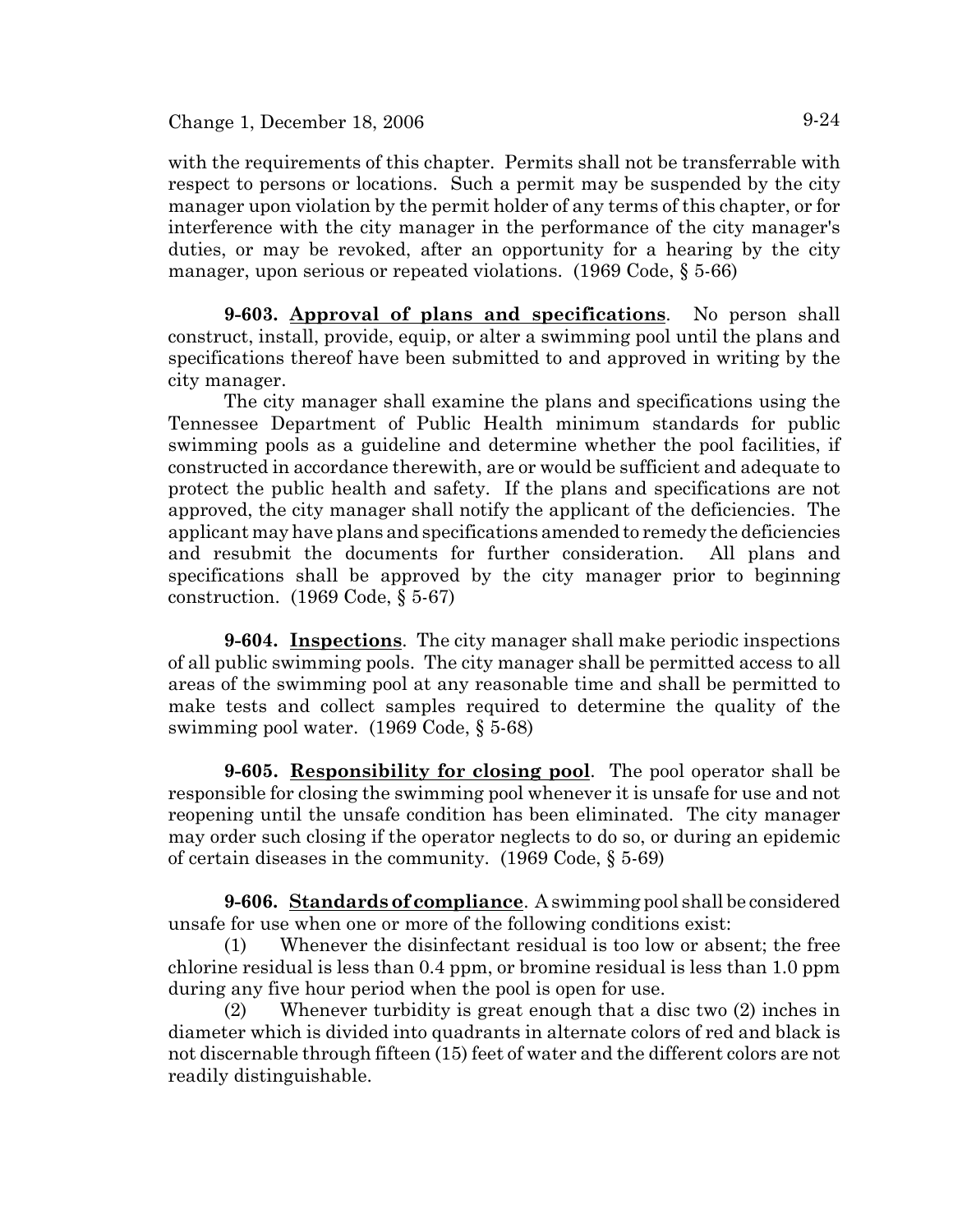$Change 1, December 18, 2006$   $9-25$ 

(3) Whenever the growth of algae is great enough to cause slipping hazards.

(4) When on two (2) successive samples collected twenty-four (24) hours apart, the coliform bacteria count exceed one organism of the coliform group per 100 ml of water or the total bacteria count exceeds 200 colonies per milliliter.

(5) Whenever the water level in the pool is too low or too high and prevents gutters or skimmers from functioning properly. If existing pools are not constructed with built in gutters or skimmer, other skimming methods may be approved which will remove extraneous floating matter, such as hair, lint, etc., from the pool.

(6) Whenever there are foreign objects, such as broken glass, in the pool which would impair the safety of the users.

(7) Whenever unapproved or unsafe chemicals or excessive quantities of otherwise proper chemicals are used.

(8) Whenever the surroundings such as the deck, shower areas and toilet rooms are insanitary or in disrepair.

(9) Whenever the pH of the swimming pool is less than 7.1 or greaer than 7.6. (1969 Code, § 5-70)

**9-607. Fencing required**. Every outdoor swimming pool shall be completely surrounded by a fence or wall not less than four (4) feet in height, which shall be so constructed as not to have openings, holes, or gaps larger than four (4) inches in any dimension except for doors and gates; and if a picket fence is erected or maintained, the horizontal dimensions shall not exceed four (4) inches. A dwelling house or accessory building may be used as part of such enclosure.

All gates or doors opening through such enclosure shall be equipped with a self-closing and self-latching device for keeping the gate or door securely closed at all times when not in actual use, except that the door of any dwelling which forms a part of the enclosure need not be so equipped.

This requirement shall be applicable to all new swimming pools hereafter constructed, other than indoor pools, and shall apply to all existing pools which have a depth of eighteen (18) inches or more of water. No person in possession of land within the city, either as owner, purchaser, lessee, tenant or a licensee, upon which is situated a swimming pool having a depth of eighteen (18) inches or more, shall fail to provide and maintain such fence or wall as herein provided.

The city manager may make modifications in individual cases, upon a showing of good cause with respect to the height, nature or location of the fence, wall, gates or latches, or the necessity therefor, provided the protection as sought hereunder is not reduced thereby. The city manager may permit other protective devices or structures to be used so long as the degree of protection afforded by the substitute devices or structures is not less than the protection afforded by the wall, fence, gate and latch described herein. The city manager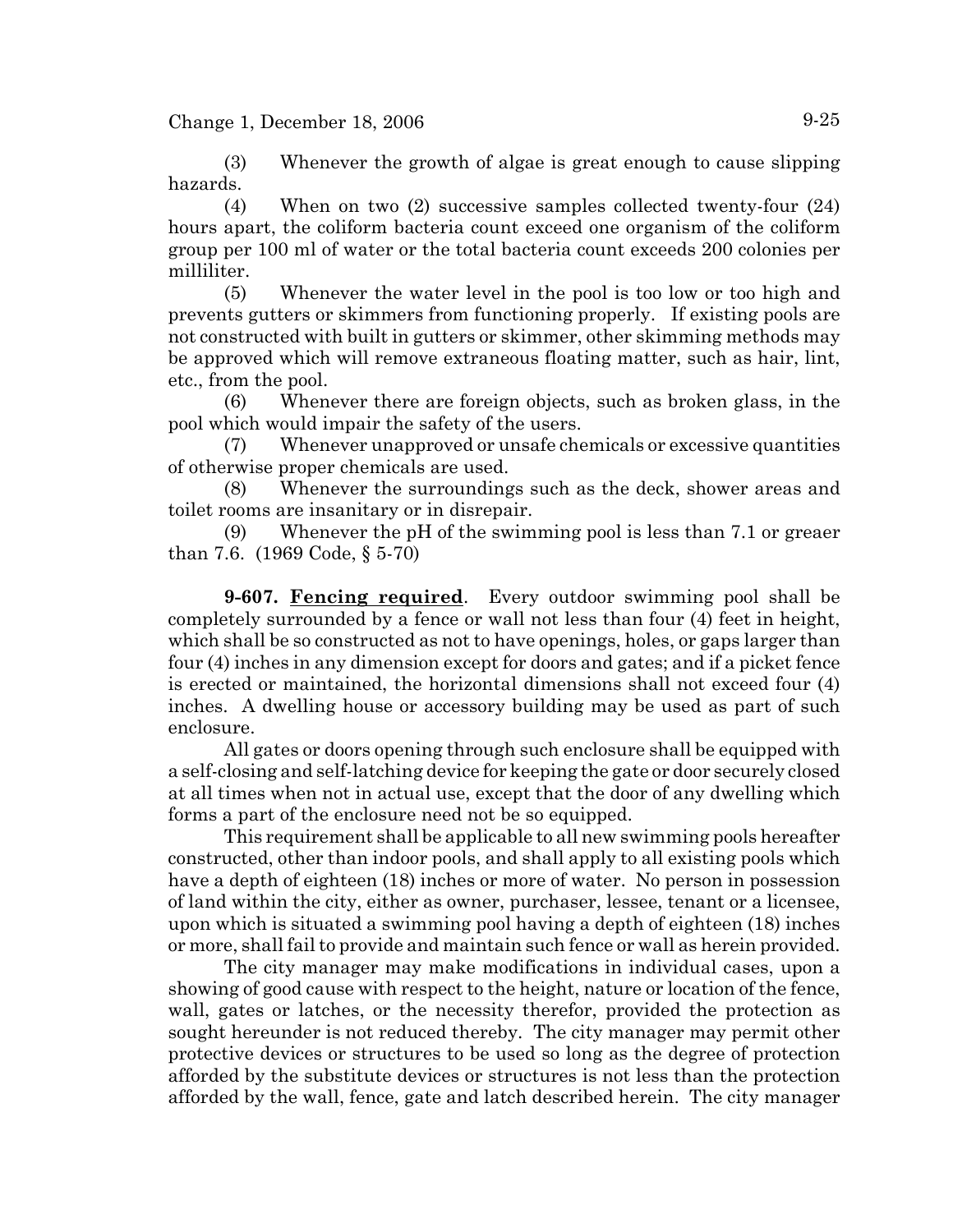Change 1, December 18, 2006 9-26

shall allow a reasonable period within which to comply with the requirements of this section, but in no case more than six  $(6)$  months.  $(1969 \text{ Code}, \S 5-71)$ 

**9-608. Penalty for violation**. Any person violating this chapter, upon conviction, shall be fined not less than five dollars (\$5.00) nor more than fifty dollars (\$50.00) or sentenced to city jail for not more than ninety (90) days, or both such fine and jail sentence in the discretion of the court. Each day that such violation continues shall constitute a separate offense. (1969 Code, § 5-72)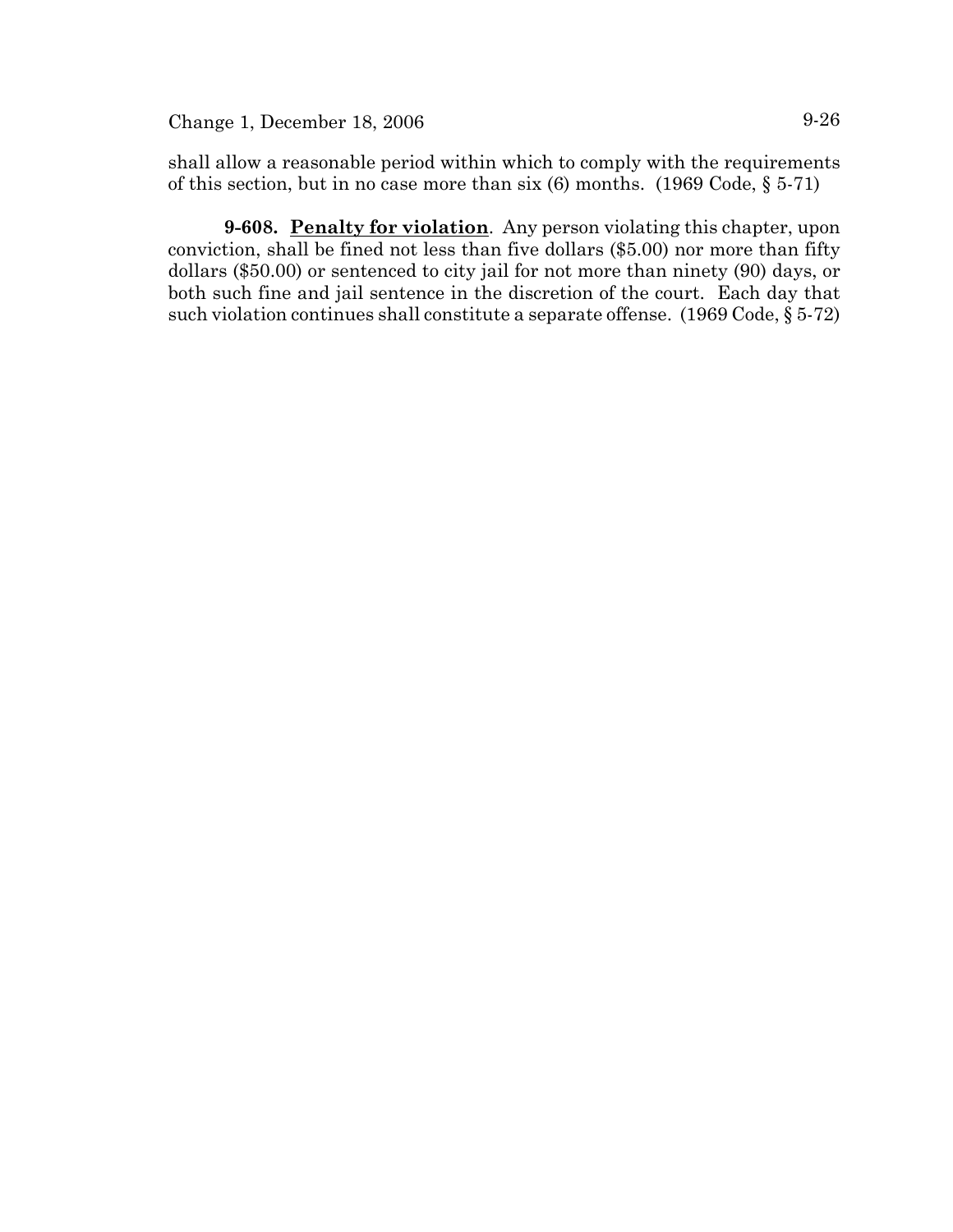# **CHAPTER 7**

## **ADULT ENTERTAINMENT ESTABLISHMENTS<sup>1</sup>**

#### **SECTION**

- 9-701. Purpose and findings.
- 9-702. Definitions.
- 9-703. Location of adult entertainment establishments.
- 9-704. Hours of operation; inspection.
- 9-705. License required.
- 9-706. Application for license.
- 9-707. Inspections.
- 9-708. Issuance of license.
- 9-709. Extensions of time for applicant.
- 9-710. Denial of license.
- 9-711. Layout standards for issuance of license.
- 9-712. Permit required.
- 9-713. Application for permit.
- 9-714. Standards for issuance of permit.
- 9-715. Fees.
- 9-716. Display of license or permit.
- 9-717. Renewal of license or permit.
- 9-718. Fees for renewal of license or permit.
- 9-719. Revocation or suspension of license or permit.
- 9-720. Appeal of revocation or suspension.
- 9-721. Judicial review.
- 9-722. Responsibilities of the operator and employees.
- 9-723. Prohibited activities.
- 9-724. Penalties.

**9-701. Purpose and findings**. (1) Purpose. It is the purpose of this chapter to regulate adult entertainment establishments to promote the health, safety, and welfare of the citizens of the City of Oak Ridge, and to establish reasonable and uniform regulations. The provisions of this chapter have neither the purpose nor effect of imposing a limitation or restriction on the content of any communicative materials, including sexually oriented materials or entertainment. Similarly, it is not the intent nor the effect of this chapter to restrict or deny access by adults to sexually oriented materials protected by the first amendment, or to deny access by the distributors and exhibitors of sexually oriented materials or entertainment to their intended market.

<sup>1</sup> Municipal code reference

Privilege taxes: title 5, chapter 2.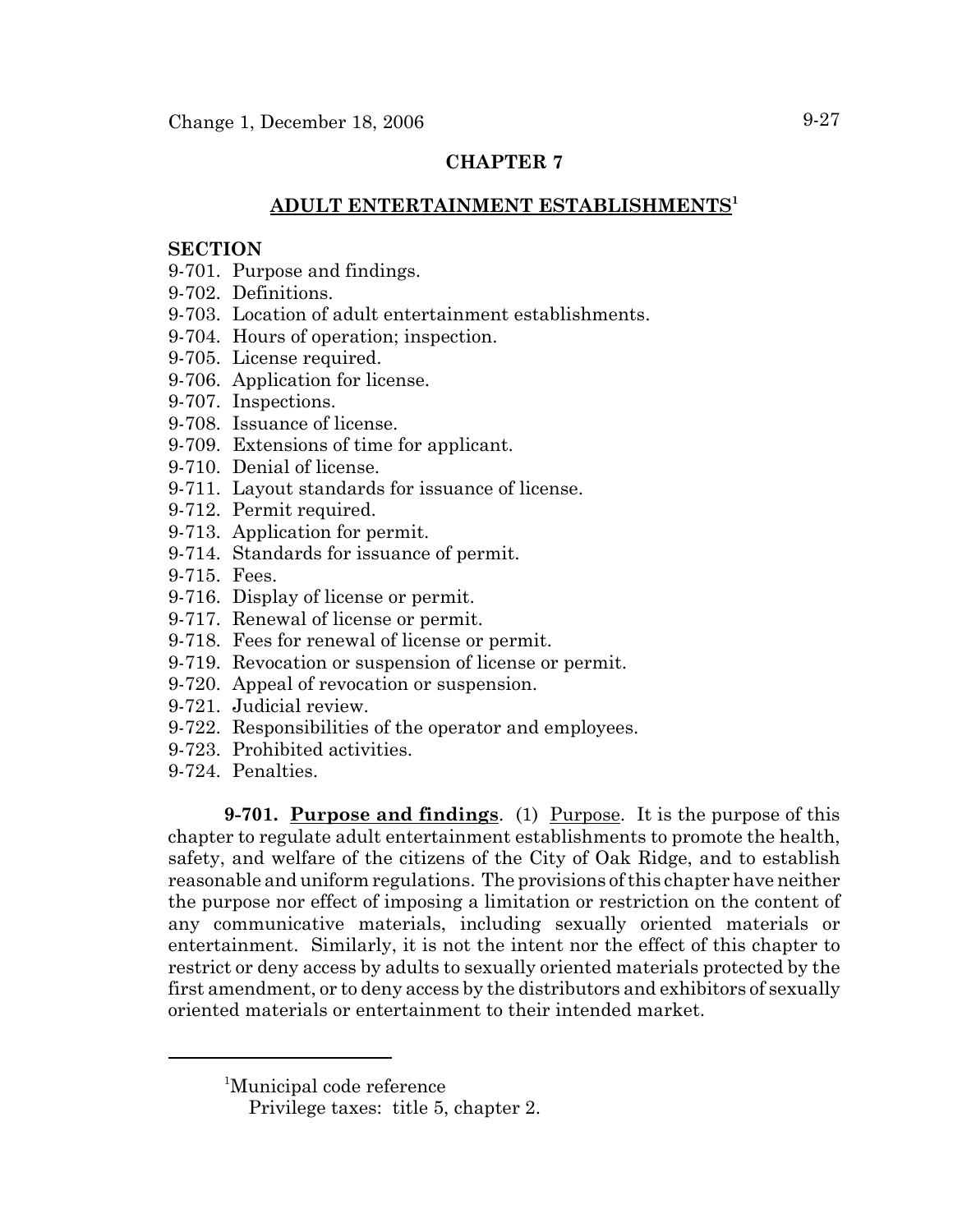(2) Findings. Based on evidence concerning the adverse secondary effects of adult entertainment establishments on communities presented in reports and studies made available to city council, including but not limited to, Austin, Texas; Phoenix, Arizona; Los Angeles, California; and Minnesota; and on findings incorporated in cases, including but not limited to, City of Renton v. Playtime Theatres, Inc., 106 S.Ct. 925 (1986); Young v. American Mini Theatres, Inc., 96 S.Ct. 2440 (1976); FW/PBS, Inc. v. City of Dallas, 110 S.Ct. 596 (1990); DLS Inc. a/b/a Diamonds and Lace Showbar v. City of Chattanooga, 107 F.3d 403 (6th Cir. 1997), 914 F. Supp. 193 (E.D. Tenn. 1995), 894 F. Supp. 1140 (E.D. Tenn. 1995); and on studies incorporated in the case of <u>ILQ Investments, Inc.</u> v. City of Rochester,  $25$  F.3d  $1413$  ( $8<sup>th</sup>$  Cir. 1994); the city finds:

(a) Adult entertainment establishments lend themselves to unlawful and unhealthy activities.

(b) Sexual acts, including masturbation, oral sex and anal sex, occur at adult entertainment establishments, especially those which provide private or semi-private booths or cubicles for secluded viewing adult material or live sex shows.

(c) Numerous diseases may be spread by activities occurring in adult entertainment establishments including, but not limited to, acquired immunodeficiency syndrome (AIDS), human immunodeficiency virus (HIV), chlamydia, gonorrhea, and syphilis.

(d) Numerous studies have determined that semen is found in the areas of adult entertainment establishments where persons view adult oriented films.

(e) Conditions in some adult entertainment establishments are unsanitary and unhealthy, in part because the activities conducted there are unhealthy and because the owners fail to regulate the activities and maintain the facilities in a healthy and sanitary manner.

(f) Permitting entertainers to be in close contact with patrons initiates the exchange of money which may reasonably be expected to serve as an opportunity to solicit for and an inducement to agree to unprotected and/or illegal sexual activity, including but not limited to, prostitution, pandering, solicitation for prostitution, exposing minors to harmful materials, and the possession, distribution and transportation of obscene materials. (Ord. #16-99, Aug. 1999)

**9-702. Definitions**. (1) "Adult entertainment" means the regular presentation, for a fee or incidentally to another service, of material or exhibitions distinguished or characterized by an emphasis on matter depicting, describing, or relating to "specified sexual activities" or "specified anatomical areas," as defined below, for observation by patrons.

(2) "Adult entertainment establishment" means any commercial establishment, including but not limited to: adult bookstore, adult cabaret, adult motel, adult nightclub, adult telecommunications business, adult theater,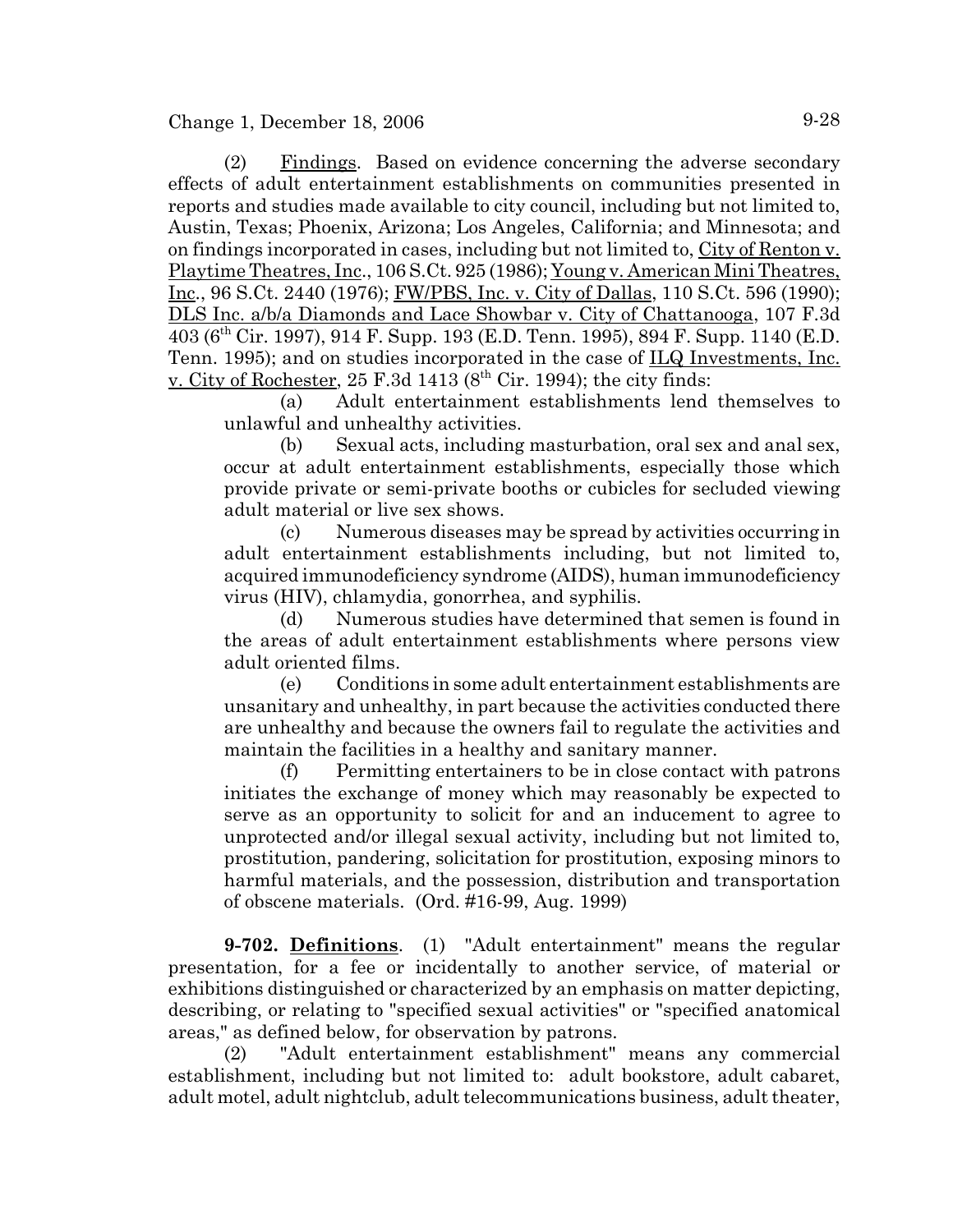and adult video store. Adult entertainment establishment further means any commercial establishment to which the public patrons or members are invited or admitted and which are so physically arranged as to provide booths, stalls, cubicles, or rooms separate from the common areas of the premises for the purpose of viewing sexually oriented motion pictures, sexually oriented movies, sexually oriented films, adult videos, or wherein an entertainer provides sexually oriented entertainment to a member of the public, a patron, or member.

(3) "Adult bookstore" means a business having a majority of its stock and trade, a majority of its total sales, or a majority of its floor space in books, films, video cassettes, magazines, other periodicals, devices, paraphernalia or any other items which are distinguished or characterized by their emphasis on matter depicting, describing, or relating to "specified sexual activities" or "specified anatomical areas," as defined below, or any combination or form thereof, for observation by patrons; or in conjunction therewith has facilities for the presentation of sexually oriented material, including sexually oriented movies, adult videos, sexually oriented films, or sexually oriented live entertainment, for observation by patrons.

(4) "Adult cabaret" means an establishment which features as a principal use of its business, entertainers or any employees who expose to the public view of patrons with the establishment, at any time, "specified anatomical areas" even if completely covered by translucent material; including swimsuits, lingerie, or latex covering. Adult cabarets also include any commercial establishments that feature entertainment of an erotic nature including female topless dancers, go-go dancers, exotic dancers, strippers, male or female impersonators, or similar entertainers.

(5) "Adult motel" means any hotel, motel, or similar commercial establishment which:

(a) Offers accommodations to the public for any form of consideration; provides patrons with closed-circuit television transmissions, films, motion pictures, video cassettes, slides, or other photographic reproductions which are characterized by the depiction or description of "specified sexual activities" or "specified anatomical areas," as defined below; and may have a sign visible from the public right-ofway which advertises the availability of this adult type of photographic reproductions. This definition shall not include "R-rated" films so defined by the Motion Picture Association; or

(b) Offers a sleeping room for rent more than two (2) times in a period of ten (10) hours; or

(c) Allows a tenant or occupant of a sleeping room to sub-rent the room for a period of time that is less than ten (10) hours; or

(d) Offers or allows a discount or refund which is less than half the normal daily rate.

(6) "Adult nightclub" means a theater, concert hall, auditorium, nightclub, bar, restaurant, or similar commercial establishment which regularly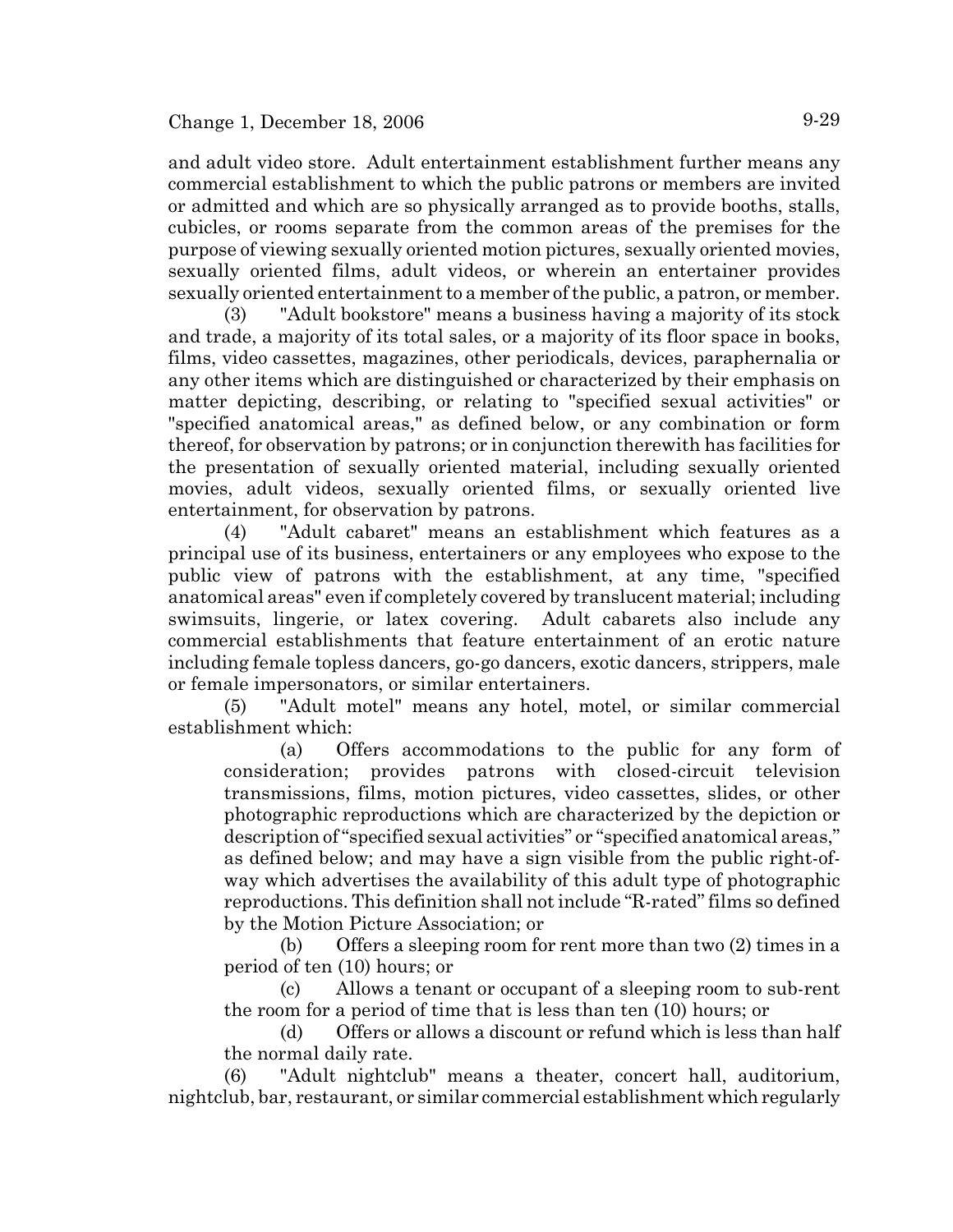features live performances that are characterized by any actual or simulated performance of "specified sexual activities" or the exposure of "specified anatomical areas," as defined below.

(7) "Adult telecommunications business" means a commercial establishment where, by means of a telephone or other telecommunications device, any communication characterized by the description of "specified sexual activities" or "specified anatomical areas," as defined below, is made for commercial purposes to any person, regardless of whether the maker of such communication placed the call.

(8) "Adult theater" means an enclosed building regularly used for presenting films, motion pictures, video cassettes, slides, or other photographic reproductions or other material having as a dominate theme or presenting material distinguished or characterized by an emphasis on matter depicting, describing, or relating to "specified sexual activities" or "specified anatomical areas," as defined below, for observation by patrons therein.

(9) "Adult video store" means an establishment having a majority of its stock and trade, a majority of its total sales, or a majority of its floor space in films, videos, or any other photographic reproductions or visual images which are distinguished or characterized by their emphasis on matter depicting, describing, or relating to "specified sexual activities" or "specified anatomical areas," as defined below, for observation, purchase, or rental of sexually oriented material, including sexually oriented movies, adult videos, sexually oriented films, or sexually oriented live entertainment. This definition shall only include films which receive a rating above "R-rated" by the Motion Picture Association.

(10) "Chief of police" means the Chief of Police for the City of Oak Ridge, Tennessee or his or her duly authorized representative.

(11) "Employee" means a person who performs any service on the premises of an adult entertainment establishment on a full-time, part-time, or contract basis, whether or not the person is denominated an employee, independent contractor, agent or otherwise and whether or not such person is paid a salary, wage, or other compensation by the operator of such business. Employee does not include a person exclusively on the premises for repair or maintenance of the premises or equipment on the premises or for the delivery of goods to the premises.

(12) "Entertainer" means any person who provides entertainment within an adult entertainment establishment, whether or not a fee is charged or accepted for entertainment and whether or not entertainment is provided as an employee, escort, or independent contractor.

(13) "Escort" means a person who, for consideration, dates, socializes, visits, consorts with, accompanies, or offers to date, socialize, visit, consort or accompany to social affairs, entertainment or places of amusement or within any place of public resort or within any private quarters of a place of public resort.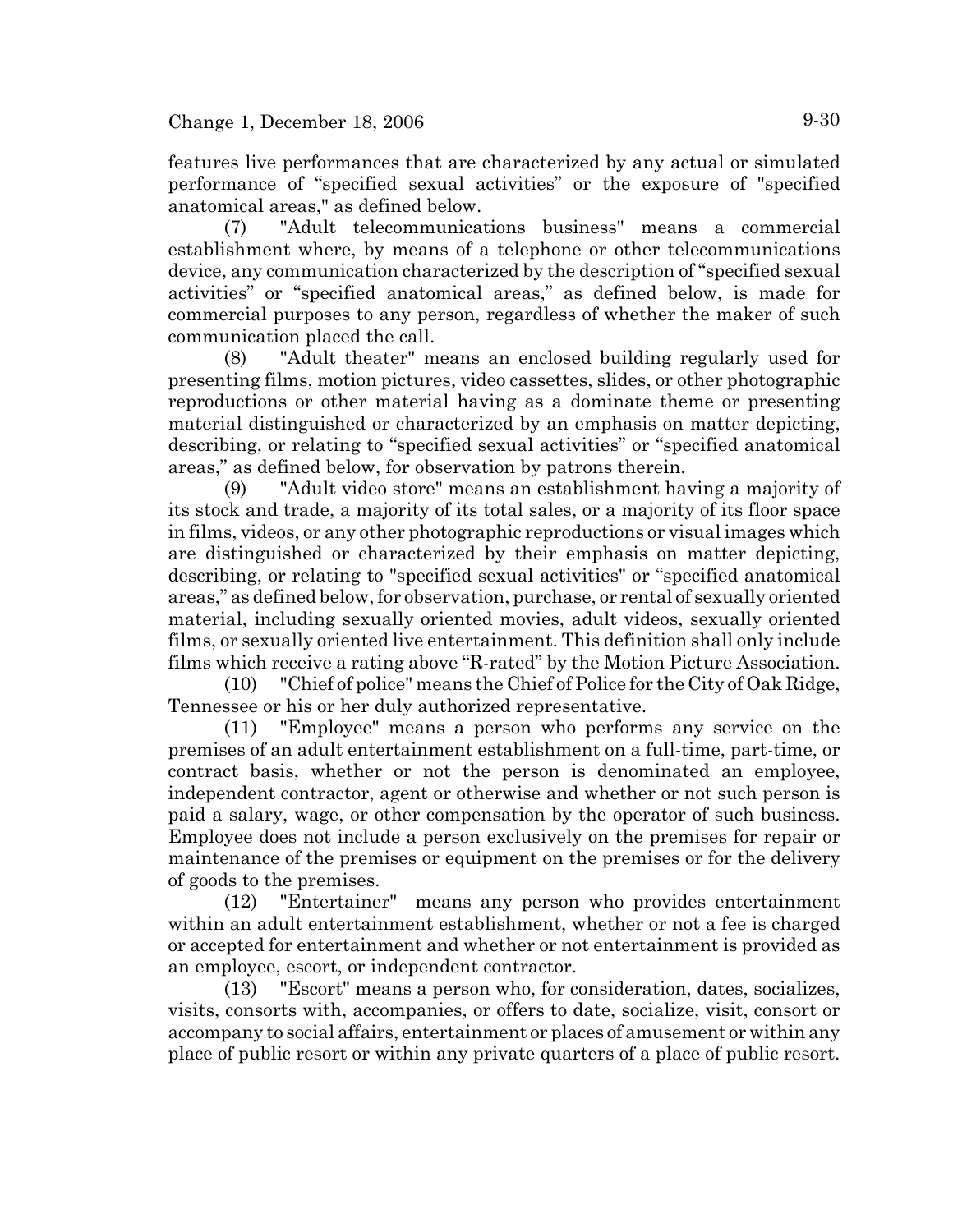(14) "Escort service" means a person or business association who, for consideration, furnishes, offers to furnish, or advertises to furnish escorts or provides or offers to introduce patrons to escorts.

(15) "Massage" means any method of exerting or applying pressure, friction, moisture, heat or cold to the human body, and/or stroking, kneading, rubbing, tapping, pounding, vibrating, stimulating or otherwise manipulating of a part or the whole of the human body or the muscles or joints thereof, with the hands or with the aid of any mechanical electrical appartus with or without supplementary aids such as rubbing alcohol, liniments, antiseptics, oils, powders, creams, lotions, ointment, or other such similar preparations commonly used in the practice of massage, under such circumstances that it is reasonably expected that the person to whom the treatment is provided, or some third person on his or her behalf, will pay money or give any other consideration or gratuity therefor. Massage shall also mean the giving, receiving or administering of a bath to any person, or the application of body paint to any person.

(16) "Massage establishment" means any establishment having a source of income or compensation derived from the practice of massage, and which has a fixed place of business where any person engages in or carries on any of the activities listed under the definition of massage.

(17) "Operator" means any person, partnership, corporation or other entity operating, conducting, or maintaining an adult entertainment establishment.

(18) "Police department" means the Police Department for the City of Oak Ridge, Tennessee.

(19) "Sexually oriented material" means any book, article, magazine, publication, or written matter of any kind, drawing, etching, painting, photograph, motion picture film, or sound recording, which depicts sexual activity, actual or simulated, involving human beings or human beings and animals, or which exhibits uncovered human genitals or pubic region in a lewd or lascivious manner or which exhibits human male genitals in a discernibly turgid state, even if completely covered, or any similar material.

(20) "Specified anatomical areas" mean:

- (a) Less than completely and opaquely covered:
	- (i) Human genitals;
	- (ii) Pubic region;
	- (iii) Buttocks; and

(iv) Female breasts below a point immediately above the top of the areola.

(b) Human male genitals in a discernibly turgid state, even if completely and opaquely covered.

(c) Use of artificial devices or inanimate objects to depict any of the items described above.

(21) "Specified sexual activities" means: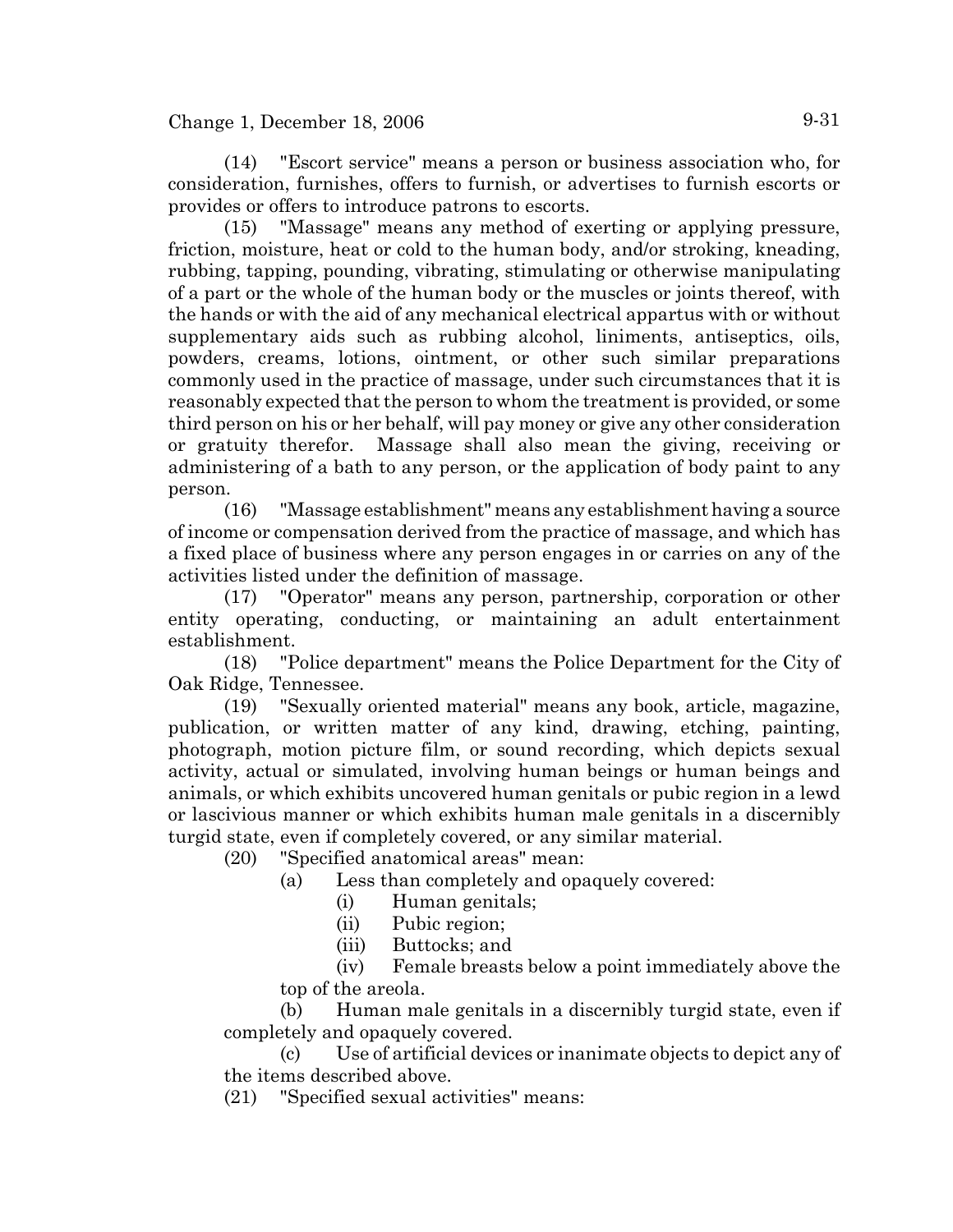(a) Human genitals in a state of sexual stimulation or arousal;

(b) Acts of human masturbation, sexual intercourse, oral sex, or sodomy;

(c) Fondling or erotic touching of human genitals, pubic region, buttocks, or female breasts;

(d) Acts of bestiality; and

(e) Use of artificial devices or inanimate objects to depict any of the activities described above. (Ord. #16-99, Aug. 1999)

**9-703. Location of adult entertainment establishments**. All adult entertainment establishments must be located within an area zoned as B-2 as set forth in the zoning ordinance and must comply with the additional requirements set forth below.

(1) An operator commits an offense if he or she operates or causes to be operated an adult entertainment establishment within one thousand feet (1,000') of any existing: public or private, or charter school; child care facility; public park; place of worship; family recreation center (as defined in Tennessee Code Annotated, § 7-51-1401); hospital; mortuary; or adult entertainment establishment.

(2) An operator commits an offense if he or she operates or causes to be operated an adult entertainment establishment within one thousand feet (1,000') of any existing residential zoning district.

(3) The distance shall be measured in a straight line, without regard to intervening structures or objects, from the nearest point on the property line of a parcel where an adult entertainment establishment is conducted, to the nearest point on the property line of the parcel containing any of the areas listed in subsections (1) and (2). (Ord. #16-99, Aug. 1999, as replaced by Ord. #16-2012, Oct. 2012)

**9-704. Hours of operation; inspection**. (1) No adult entertainment establishment shall be open to do business before eight o'clock A.M. (8:00 A.M.), Monday through Saturday; and no establishment shall remain open after twelve o'clock (12:00) midnight, Monday through Saturday. No adult entertainment establishment shall be open for business on any Sunday or legal holiday as designated by state law.

(2) All adult entertainment establishments shall be open to inspection during business hours to the following departments: code enforcement, fire and police. (Ord. #16-99, Aug. 1999)

**9-705. License required**. (1) No adult entertainment establishment shall be operated or maintained within the City of Oak Ridge without first obtaining a license to operate issued by the police department.

(2) A license may be issued only for one (1) adult entertainment establishment located at a fixed and a certain place. Any person, partnership,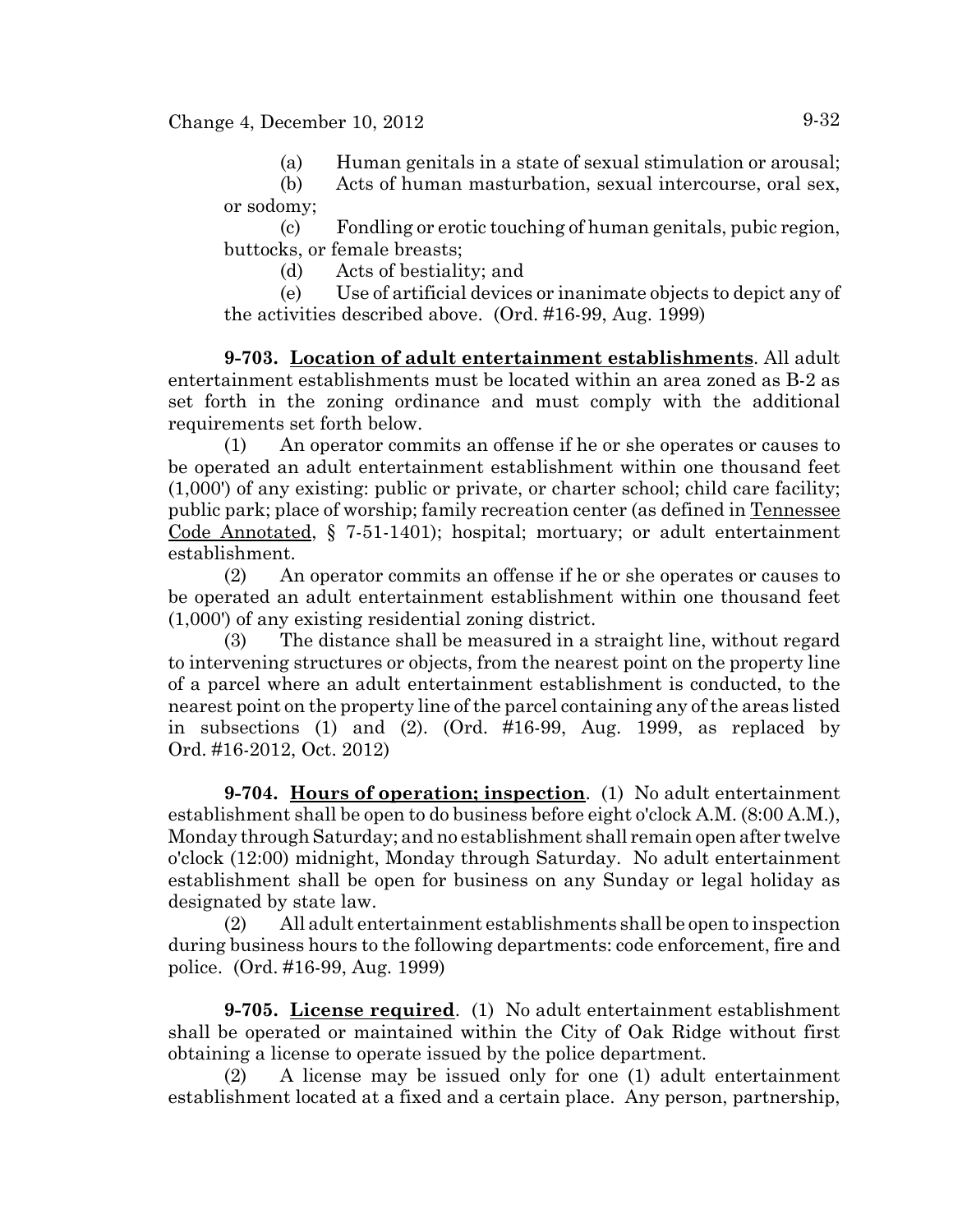corporation or other entity which desires to operate more than one (1) adult entertainment establishment must have a separate license for each establishment.

(3) No license or interest in a license may be transferred to any person, partnership, corporation or other entity.

(4) It shall be unlawful for any entertainer, employee, or operator to knowingly work in or about or to knowingly perform any service directly related to or at the request of the operation of any unlicensed adult entertainment establishment. (Ord. #16-99, Aug. 1999)

**9-706. Application for license**. (1) Any person, partnership, corporation or other entity desiring to secure a license shall make application to the police department. The application shall be filled in and dated by the police department. The application shall have three copies. The original shall be retained by the police department and the copies distributed promptly to code enforcement, the fire department and the applicant.

(2) The application for the license shall be upon a form provided by the police department.

(3) The following persons must obtain a license: any general partner of a partnership, any officer or director of a corporate applicant, and any stockholder holding a majority or a controlling percentage of the stock of a corporate applicant, and who is involved in the day to day operation of the establishment.

(4) The applicant shall furnish the following information under oath:

(a) Name and address, including all aliases;

(b) Written proof that the individual is at least eighteen (18) years of age;

(c) All residential addresses of the applicant for the past three (3) years;

(d) The applicant's height, weight, color of eyes and hair;

(e) The business, occupation, or employment of the applicant for the past five (5) years immediately preceding the date of the application;

(f) Whether the applicant previously operated in this or any other city, county, or state under an adult entertainment establishment license or similar business license; whether the applicant has ever had such a license revoked or suspended, the reason therefor; and the business entity or trade name under which the applicant operated that was subject to the suspension or revocation;

(g) All criminal statute violations, whether federal or state, or city ordinance violations, for which convictions, forfeiture of bond, or pleadings of nolo contendere have occurred, except minor traffic violations;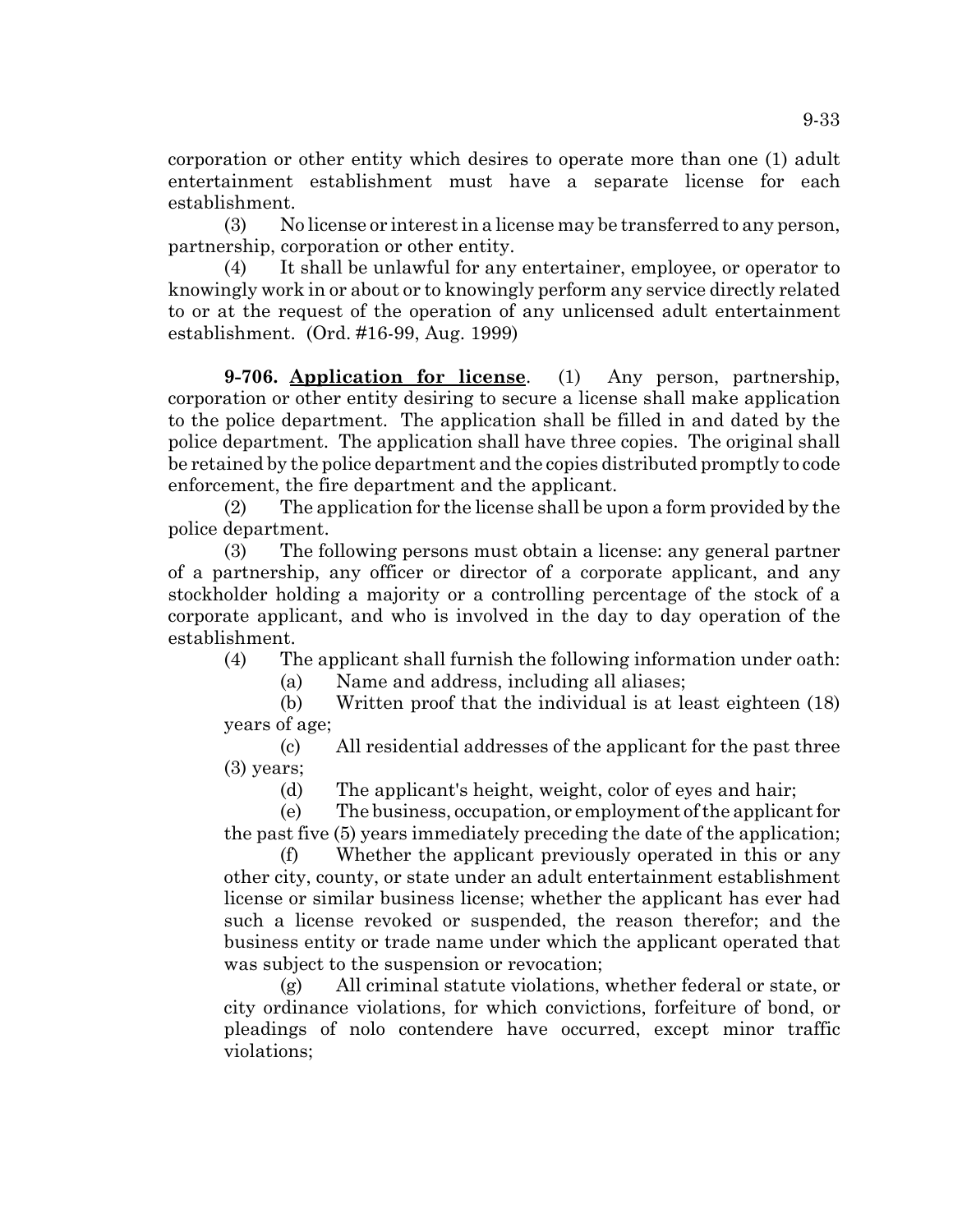(h) All citations issued and sustained by a court within the past two (2) years for violations of provisions of the zoning ordinance applicable to adult entertainment establishments;

(i) Fingerprints and two (2) portrait photographs at least two (2) inches by two (2) inches in size, taken within sixty (60) days immediately prior to the date of application, showing the head and shoulders of the applicant in a clear and distinguishable manner;

(j) The address of the adult entertainment establishment to be operated by the applicant;

(k) If the applicant is a corporation, the application shall specify the name, address and telephone number of the corporation, the date and state of incorporation, the name and address of the registered agent for service of process of the corporation, the name and address of all officers and directors of the corporation, and the name and address of any stockholder holding a majority or a controlling percentage of the stock and who will be involved in the day to day operation of the business;

(l) If the applicant is a partnership, joint venture, or any other type of business, the applicant shall specify the name and address of all persons who will be involved in the day to day operation of the business and the name and address of all general partners of the partnership;

(m) If the premises is being leased or purchased under contract, a copy of such lease or contract shall accompany the application;

(n) The length of time the applicant has been a resident of the City of Oak Ridge or its environs immediately preceding the date of the application;

(o) A statement by the applicant that he or she is familiar with the provisions of this chapter and is in compliance with them; and

(p) If the applicant intends to have booths, stalls, cubicles, or rooms on the premises for the purpose of viewing sexually oriented films, adult videos, or live sexually oriented exhibitions, then along with the application, the applicant shall provide the police department with a diagram, drawn to scale, of the premises, including but not limited to, the location and layout of all booths, stalls, cubicles, or rooms and the locations of the clerk/manager's stand or counter. Though the diagram must be drawn to scale, it does not have to be professionally prepared. (Ord. #16-99, Aug. 1999)

**9-707. Inspections**. (1) The police department, code enforcement and fire department shall, upon receipt of the application, inspect the premises to insure the establishment complies with the code of ordinances including applicable zoning ordinances, fire ordinances, and regulations.

(2) If a diagram is required to be submitted under  $\S 9-706(4)(p)$ , then the code inspector shall confirm that the layout of the booths, stalls, cubicles, or rooms complies with the submitted diagram and the requirements in § 9-711.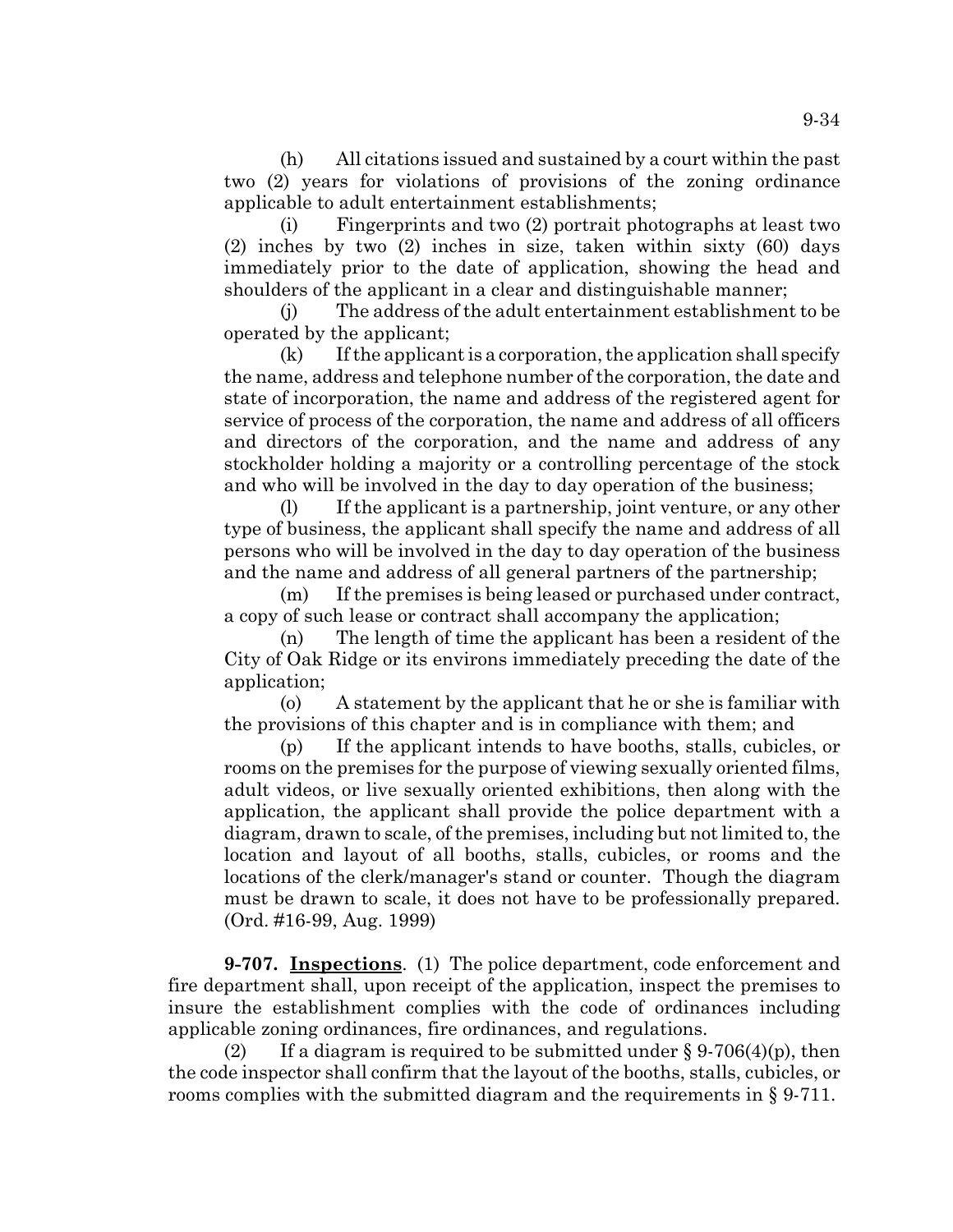(3) All departments shall complete their inspections and shall communicate their results to the chief of police, in writing, within thirty (30) days of receipt of the application. The writing shall end with one of the following statements:

"The location at complies with the relevant and applicable code sections, rules, and regulations."

"The location at does not comply with the relevant and applicable code sections, rules, and regulations. It is in violation of the following provisions: Section numbers of code violations.

(4) If the building has a valid use and occupancy permit, the applicant shall provide the police department with a copy of the valid use and occupancy permit which shall be made part of the applicant's file. (Ord. #16-99, Aug. 1999)

**9-708. Issuance of license**. (1) Within ten (10) days of receiving the results of all department investigations and the criminal background check, the chief of police shall determine if the applicant is in compliance with applicable statutes, ordinances, rules, and regulations. If the applicant, including any officer, director or stockholder required to be named under  $\S 9-706(4)(k)$ , is in compliance and is at least eighteen (18) years of age, has not given any false or misleading information on the application, and has not omitted any material facts from the application, then the chief of police shall grant the license.

(2) Any applicant including any officer, director or stockholder required to be named under  $\S 9-706(4)$ (k), convicted of or who pleaded nolo contendere to any crime of a sexual nature, or any crime involving moral turpitude shall be ineligible to receive a license for the time period described below. Such denial and reason for the denial shall be mailed to the applicant within ten (10) days of receiving the results of the investigations. The applicant may re-apply once the time period has expired.

(a) If the conviction or plea was for a misdemeanor violation, then the applicant shall be ineligible to receive a license for two (2) years.

(b) If the conviction or plea was for a felony violation, then the applicant shall be ineligible to receive a license for five (5) years.

(c) The time is computed from the date of the conviction, plea, or release from confinement, whichever is later.

(3) If the applicant has violated the provisions of the zoning ordinance applicable to adult entertainment establishments within the past two (2) years, then the applicant shall be ineligible to receive a license for one (1) year from the date the citation was issued.

(4) If the establishment is not in compliance with the layout requirements or the submitted diagram, then the applicant is not in compliance and the license shall be denied until the applicant is in compliance.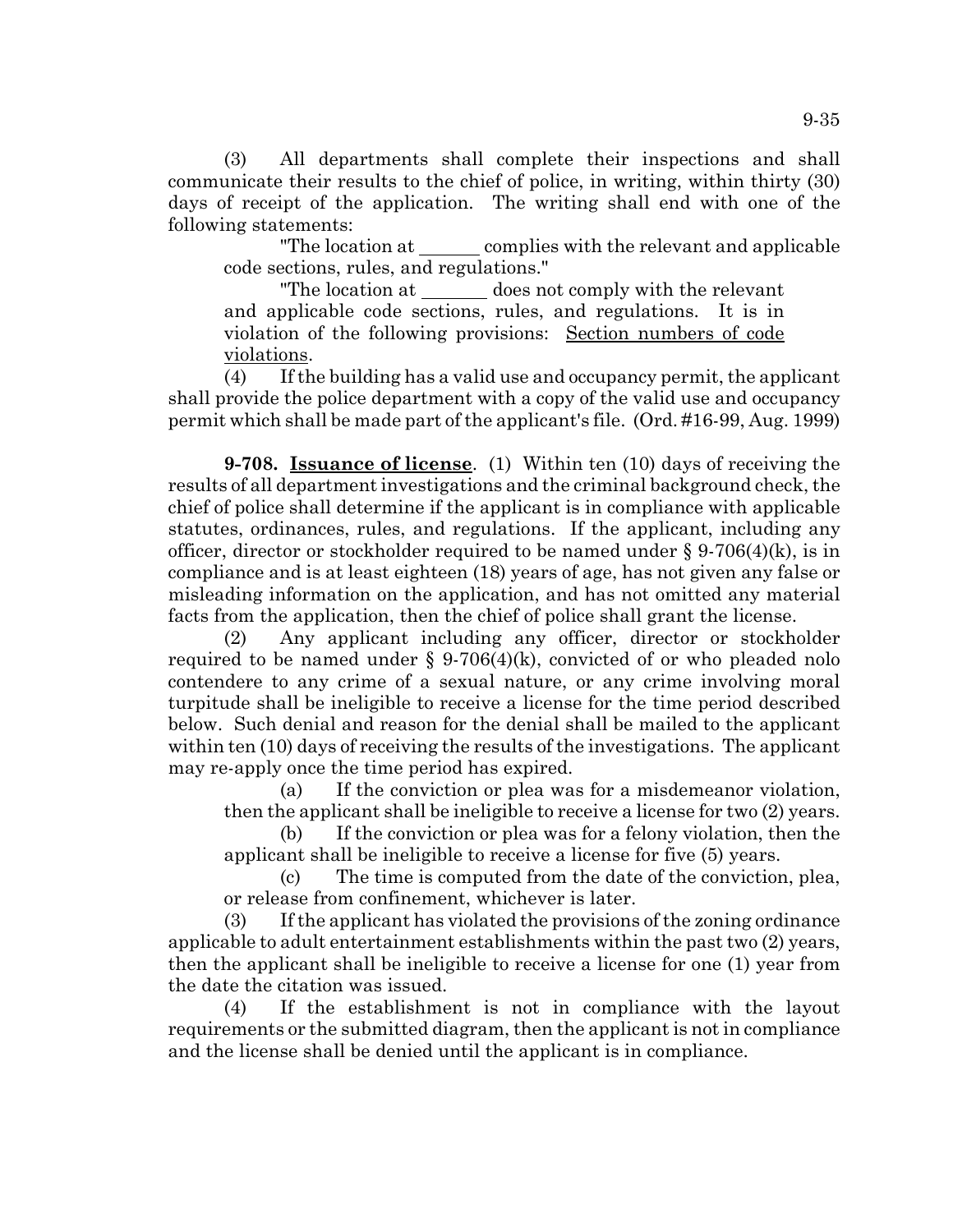(5) If in the course of any investigation it is discovered that any false or misleading information was given on the application, or material facts omitted, the chief of police shall deny the application.

(a) The applicant shall be ineligible to receive a license for one (1) year from the date of the application which contained misleading, false, or omitted information, unless such information referred to the age of the applicant or to any crime.

(b) If the false, misleading, or omitted information referred to the age of the applicant, then the applicant shall be ineligible to receive a license until all persons who will participate in the day to day operation of the establishment are eighteen (18) years of age or until one (1) year has passed from the date of the application, whichever is longer.

(c) If the false, misleading, or omitted information referred to any crime, then the applicant shall be ineligible to receive a license until the time limit in subsection (2) has expired.

(6) The chief of police has the discretion to hold any and all applications for further investigation, which shall not exceed thirty (30) days, unless the applicant agrees otherwise, if:

(a) The initial investigation indicates a need for additional information,

(b) The initial investigation requires investigation into out-ofstate records, or

(c) Verification of out-of-state employment is needed.

(7) In no circumstances shall a license be issued without the police department completing a full investigation into the applicant's criminal background. (Ord. #16-99, Aug. 1999)

**9-709. Extensions of time for applicant**. (1) The applicant has ten (10) days from the mailing of the notice to cure the violations and notify the police department. The police department has five (5) days, from the date of notification by the applicant, to notify the appropriate department that the applicant believes he or she has come into compliance and requests another inspection. The inspector shall reinspect within ten (10) days of receiving notice by the police department and notify the police department of the result.

(2) The applicant may request an extension from the police department if the process of curing the violation takes longer than ten (10) days. The request shall be in writing and filed with the police department within ten (10) days of the notice of denial. The police department shall grant the extension only when the applicant has made a good faith effort to make the necessary repairs or cure the violation(s) in a timely manner. Once the applicant notifies the police department that the applicant believes he or she has come into compliance, the time limits imposed under subsection (1) shall apply. (Ord. #16-99, Aug. 1999)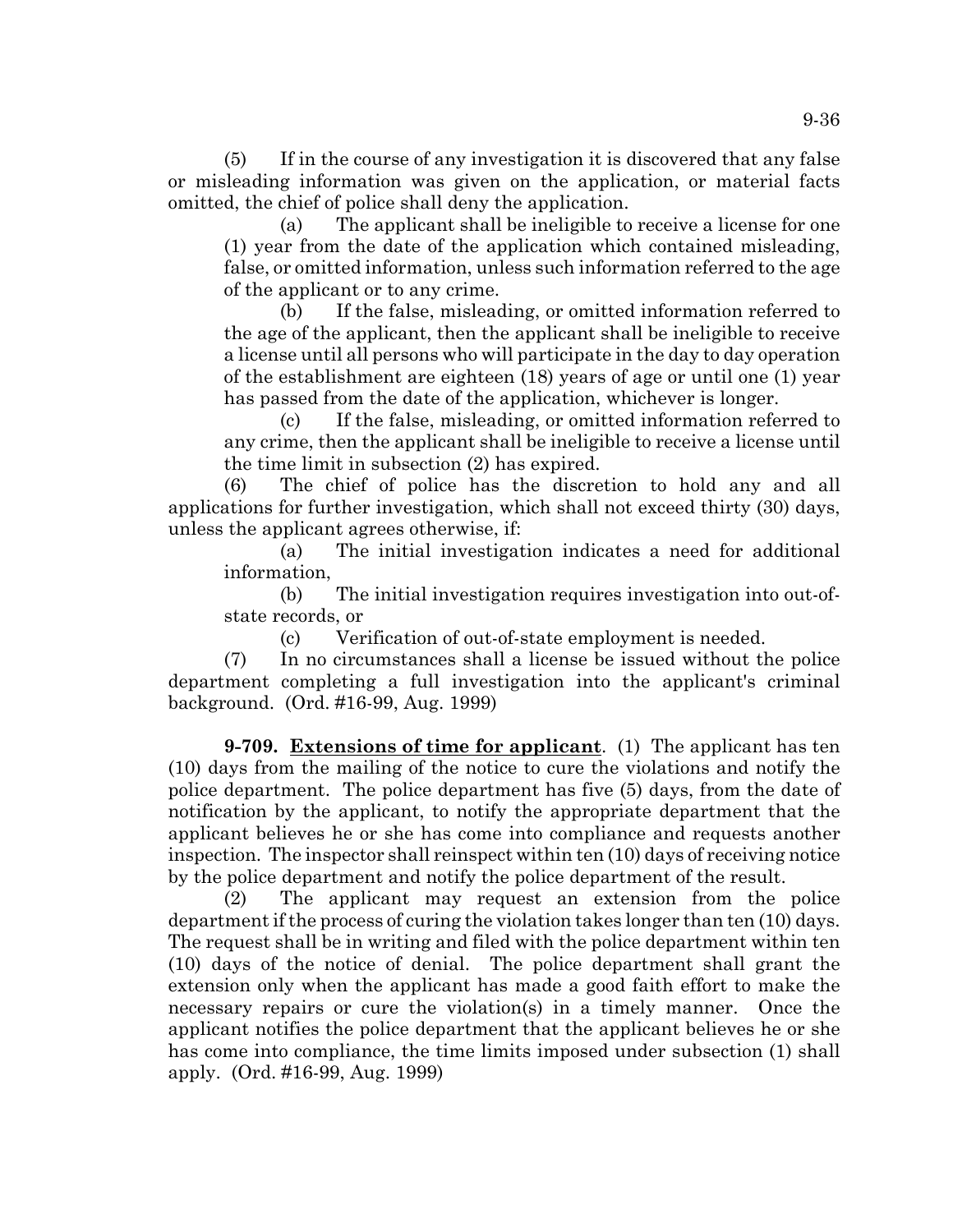**9-710. Denial of license**. (1) Whenever an application has been denied or held for further investigation, the chief of police shall notify the applicant in writing of the reasons for such action. If the applicant requests a hearing, in writing, to the police department within ten (10) of the mailing of the notification of denial, a public hearing shall be held thereafter before city council at which time the applicant may present evidence as to why his or her license should not be denied. The public hearing shall be within thirty (30) days of the police department's receipt of the request. City council shall either affirm or reject the denial of the application at the hearing.

(2) Failure on the part of the applicant to request within the time limit provided is a waiver of the right to a hearing before city council.

(3) Failure or refusal of the applicant to give any information relevant to the investigation of the application, or his or her refusal or failure to appear at any reasonable time and place for examination under oath regarding said application, or his or her refusal to submit to or cooperate with any investigation required by this chapter, shall constitute an admission by the applicant that he or she is ineligible for such license and shall be grounds for denial thereof by the chief of police. (Ord. #16-99, Aug. 1999)

**9-711. Layout standards for issuance of license**. (1) Any adult entertainment establishment having available for customers, patrons, or members any booth, stall, cubicle, or room for private viewing of any adult entertainment including but not limited to, sexually oriented films, sexually oriented movies, adult videos, or sexually oriented live exhibitions, shall submit a diagram with the application and such diagram shall be substantially the same as the structure observed by the inspector.

(2) Each booth, stall, cubicle, or room shall be totally accessible to and from aisles and public areas of the adult entertainment establishment and shall be unobstructed by any door, curtain, gate, lock, or other control-type devices.

(3) Every booth, stall, cubicle, or room shall meet the following construction requirements:

(a) It shall be separated from adjacent booths, stalls, cubicles, and rooms and any nonpublic areas by a solid or opaque wall;

(b) It shall have at least one (1) side totally open to a lighted public aisle so that there is an unobstructed view at all times of anyone occupying same;

(c) All walls shall be solid and without any openings, extended from the floor to a height of not less than six (6) feet and be light colored, nonabsorbent, smooth textured, and easily cleaned; and

(d) Each booth, stall, cubicle, or room shall be illuminated by a light bulb of wattage no less than twenty-five (25) watts.

(4) Only one patron shall occupy a booth, stall, cubicle, or room at any time. No occupant of the same shall engage in any type of sexual activity, cause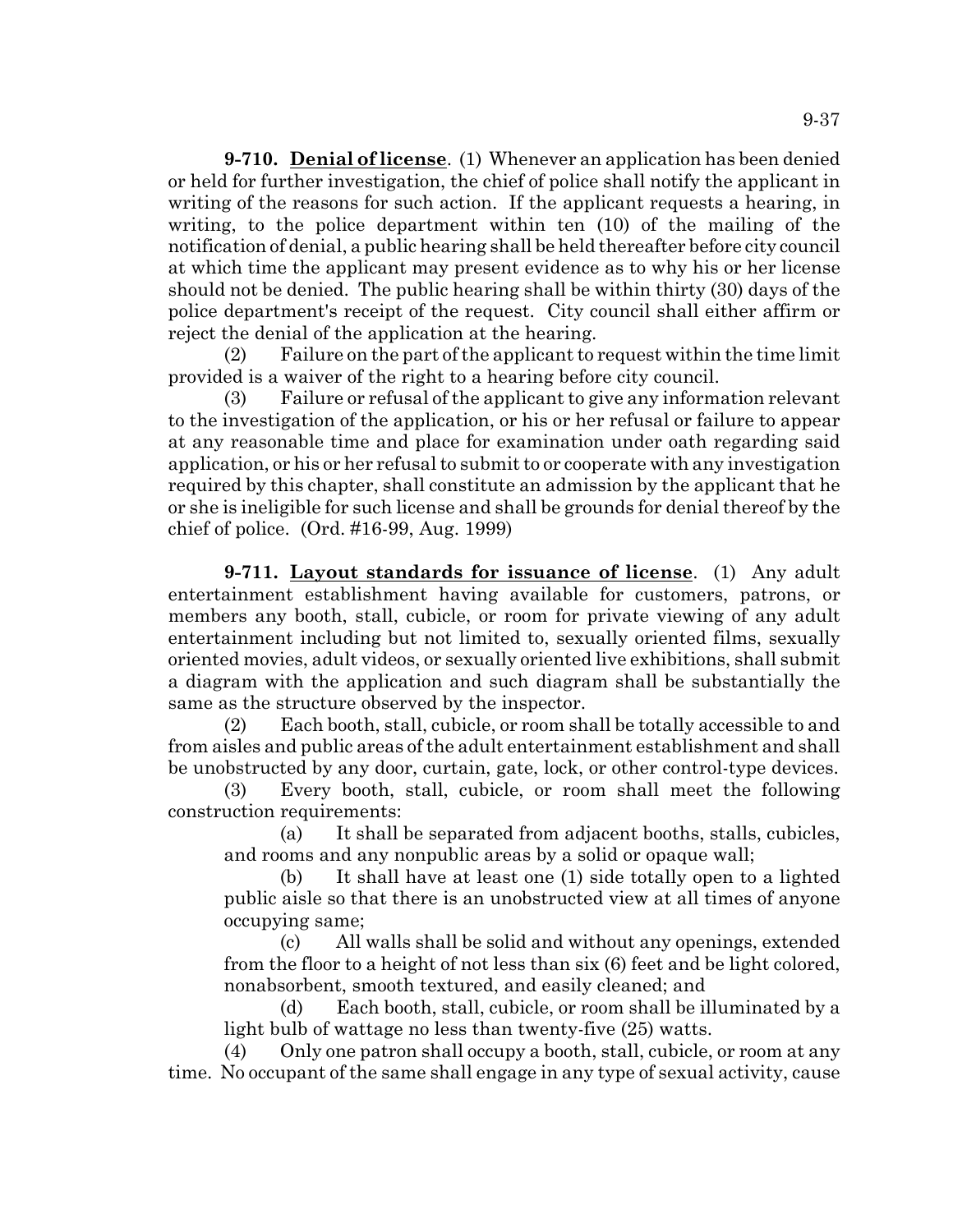any bodily discharge, or litter while in the booth. No individual shall damage or deface any portion of the booth.

 $(5)$  The requirements of subsections  $(1)$  through  $(3)$  of this section shall not apply to bathrooms unless the bathroom contains any equipment which would allow the viewing of sexually oriented films, sexually oriented movies, adult videos, or sexually oriented live exhibitions. (Ord. #16-99, Aug. 1999)

**9-712. Permit required**. In addition to the license requirements previously set forth for owners and operators of adult entertainment establishments, no person shall be an employee or entertainer in an adult entertainment establishment without first obtaining a valid permit issued by the police department. (Ord. #16-99, Aug. 1999)

**9-713. Application for permit.** (1) Any person desiring to secure a permit shall make application to the police department. The original shall be filed with the police department and the copy given to the applicant.

(2) The application for a permit shall be upon a form provided by the police department. An applicant for a permit shall furnish the following information under oath:

(a) Name and address, including all aliases;

(b) Written proof that the individual is at least eighteen (18) years of age;

(c) All residential addresses of the applicant for the past three (3) years;

(d) The applicant's height, weight, color of eyes and hair;

(e) The business, occupation, or employment of the applicant for five (5) years immediately preceding the date of the application;

(f) Whether the applicant, while previously employed in this or any other city or state under an adult entertainment establishment permit or similar business for whom applicant was employed or associated at the time, he or she has ever had such a permit revoked or suspended, the reason thereof, and the business entity or trade name for whom the applicant was employed or associated at the time of such suspension or revocation.

(g) All criminal statute violations, whether federal or state, or city ordinance violations, for which conviction, forfeiture of bond, and pleadings of nolo contendere have occurred, except minor traffic violations.

(h) Fingerprints and two (2) portrait photographs at least two (2) inches by two (2) inches in size, taken within sixty (60) days immediately prior to the date of application, showing the head and shoulders of the applicant in a clear and distinguishable manner.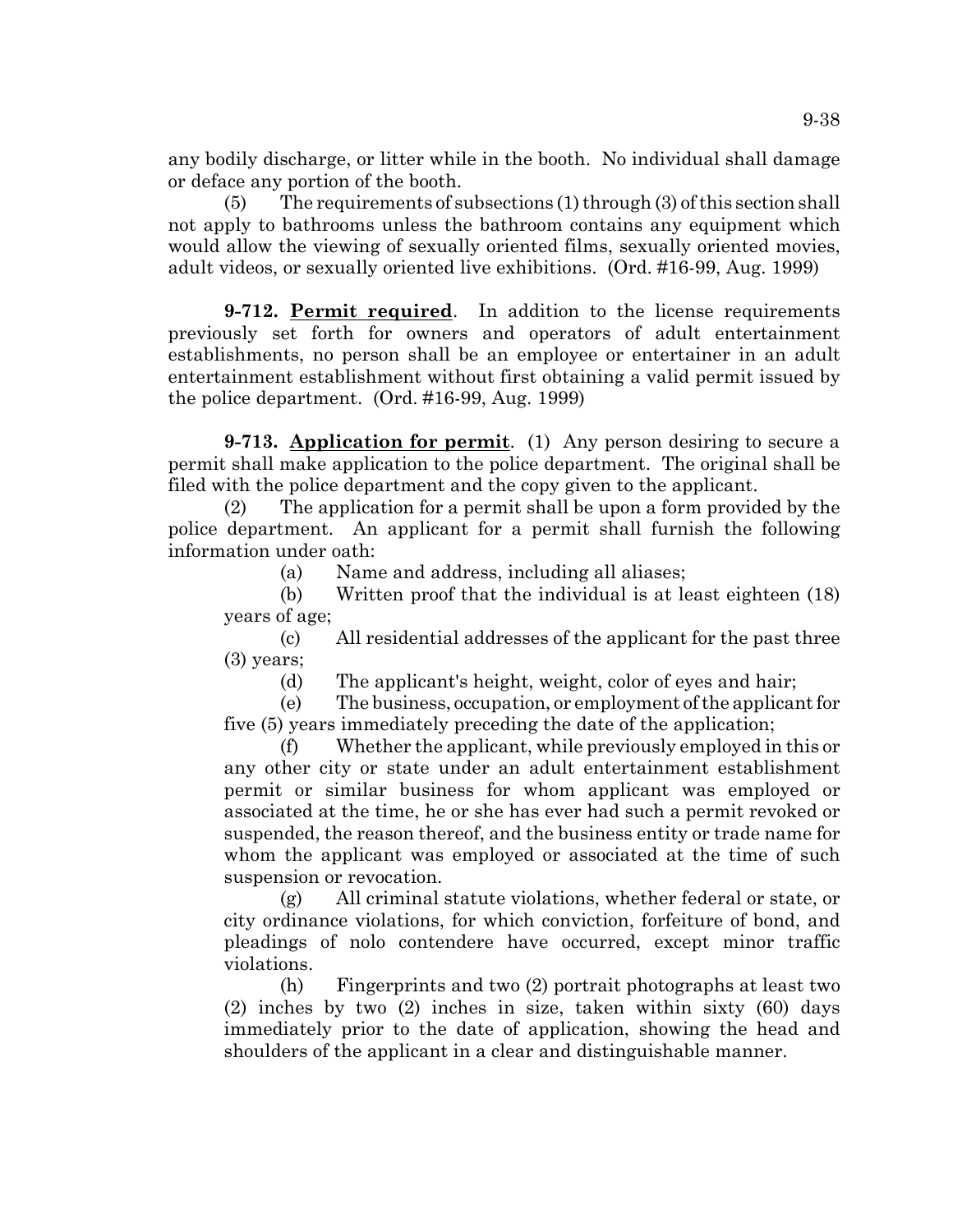(i) The length of time the applicant has been a resident of the City of Oak Ridge or its environs immediately preceding the date of the application.

(j) A statement by the applicant that he or she is familiar with the provisions of this chapter and is in compliance.

(3) Within ten (10) days of completing the investigation, the chief of police shall notify the applicant, in writing, that his or her application is granted, denied, or held for further investigation.

(4) The chief of police has the discretion to hold any and all applications for further investigation, which shall not exceed an additional thirty (30) days, unless otherwise agreed to by the applicant. Upon conclusion of such additional investigations, the chief of police shall advise the applicant, in writing, whether the application is granted or denied. The chief of police may hold an application for further investigation if:

(a) The initial investigation indicates a need for additional information,

(b) The initial investigation requires investigation into out-ofstate records, or

(c) Verification of out-of-state employment is needed.

(5) Whenever an application is denied or held for further investigation, the chief of police shall advise the applicant, in writing, of the reasons for such action. If the applicant requests a hearing, in writing, to the police department within ten (10) days of the mailing of notification of denial, a public hearing shall be held thereafter before city council at which time the applicant may present evidence bearing upon the question. The public hearing shall be held within thirty (30) days of the police department's receipt of the request. City council shall either affirm or reject the denial of the application at the hearing.

(6) Failure or refusal of the applicant to give any information relevant to the investigation of the application, or his or her refusal or failure to appear at any reasonable time and place for examination under oath regarding said application, or his or her refusal to submit to or cooperate with any investigation required by this chapter, shall constitute an admission by the applicant that he or she is ineligible for such permit and shall be grounds for denial thereof by the chief of police. (Ord. #16-99, Aug. 1999)

**9-714. Standards for issuance of permit**. (1) To receive a permit as an employee, an applicant must meet the following standards:

(a) The applicant shall be at least eighteen (18) years of age.

(b) The applicant shall not have been convicted of or plead nolo contendere to any felony or any crime of a sexual nature or involving moral turpitude within the past five (5) years immediately preceding the date of the application.

(c) The applicant shall not have been convicted of or plead nolo contendere to any misdemeanor of a sexual nature or involving moral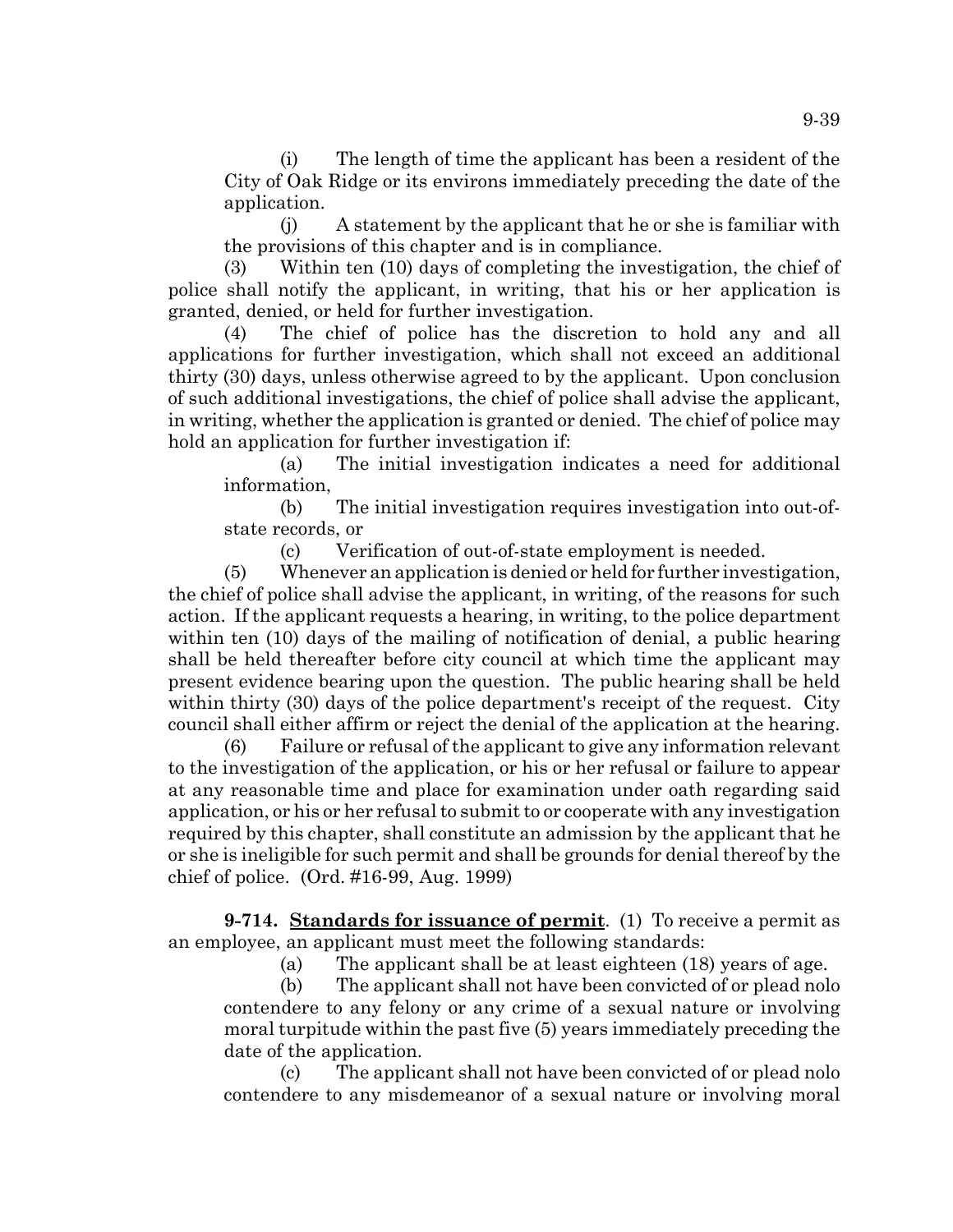turpitude within the past two (2) years immediately preceding the date of the application.

(d) The time is computed from the date of the conviction, plea, or release from confinement.

(e) The applicant shall not have been found to violate any provision of this chapter within one (1) year immediately preceding the date of the application.

(f) If, in the course of any investigation, it is discovered that any false or misleading information was given on the application, or material facts omitted from the application, the chief of police shall deny the application.

(i) The applicant shall be ineligible to receive a permit for one (1) year from the date of the application which contained the false, misleading, or omitted information, unless such information referred to the age of the applicant or to any crime.

(ii) If the false, misleading, or omitted information referred to the age of the applicant, then the applicant shall be ineligible to receive a permit until he or she is eighteen (18) years of age or until one (1) year has passed from the date of the application, whichever is longer.

(iii) If the false, misleading, or omitted information referred to any crime, then the applicant shall be ineligible to receive a permit until the time period described in § 9-708(2) has expired.

(g) The permit carried by the employee shall only contain the following information: a photo identification as provided by the applicant, a computer-generated number assigned to each employee that corresponds to the file maintained on each applicant by the police department, and the applicant's date of birth.

(2) No permit shall be issued until the police department has conducted a full investigation into the applicant's qualifications to receive a permit. (Ord. #16-99, Aug. 1999)

**9-715. Fees**. (1) A license fee of five hundred dollars (\$500) shall be submitted with the application for a license. If the application is denied, one-half  $(\frac{1}{2})$  of the fee shall be returned.

(2) A permit fee of one hundred dollars (\$100) shall be submitted with the application for a permit. If the application is denied, one-half  $(\frac{1}{2})$  of the fee shall be returned. (Ord. #16-99, Aug. 1999)

**9-716. Display of license or permit**. (1) The license shall be displayed in a conspicuous public place in the adult entertainment establishment.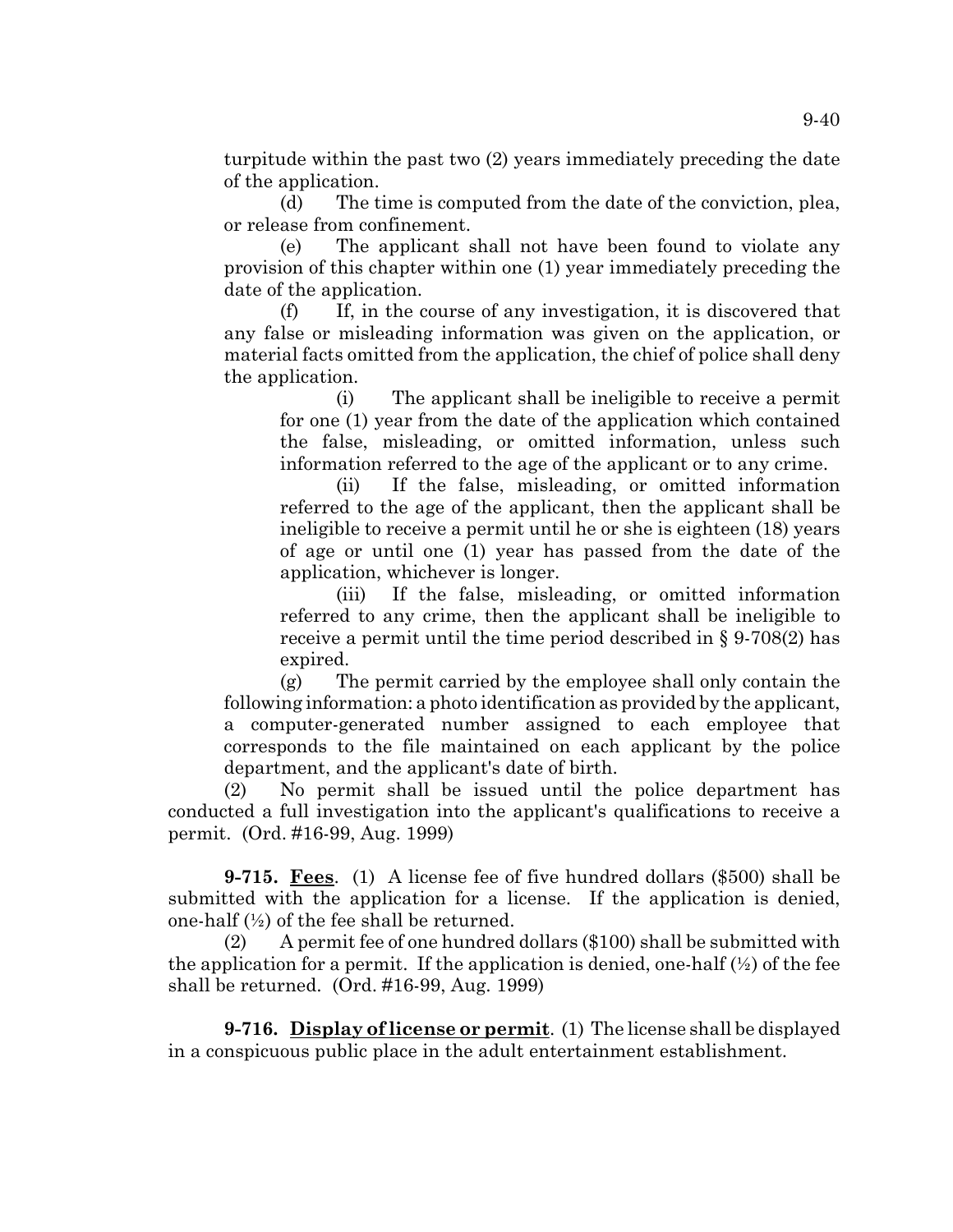(2) The permit shall be carried by or be accessible to the employee during the employee's working hours and shall be displayed upon request of any patron, customer or law enforcement personnel.

(3) If the business for which a license was issued ceases to exist for any reason, such license shall be returned to the police department. (Ord. #16-99, Aug. 1999)

**9-717. Renewal of license or permit**. (1) Every license and permit issued pursuant to this chapter shall terminate at the expiration of one (1) year from the date of the issuance, unless sooner revoked, and must be renewed before operation is allowed in the following year.

(2) Any operator desiring to renew a license or employee desiring to renew a permit shall make application to the police department.

(3) Application for renewal must be filed not later than sixty (60) days prior to the expiration of the license or permit.

(4) An application for renewal of a license requires three copies: the original is retained by the police department and the copies are given to code enforcement, the fire department and the applicant.

(5) An application for renewal of a permit requires one copy: the original is retained by the police department and the copy is given to the applicant.

(6) The police department shall provide the applicant with a copy of the application from the previous year and a new application form. The form shall be the same as the original application except the final line shall state:

"I swear the information I have given in the application from (previous year) is still accurate and any facts or circumstances which have changed are indicated in this application for renewal of the license/permit."

(7) For a renewal, an applicant may fill out the new application in its entirety or may fill in any information which has changed over the year and is now different from the prior year.

(8) If the applicant chooses to only include information which has changed in the past year, the applicant shall swear to the accuracy of both the information contained in the renewal application and the information attached from the prior year.

(9) Notwithstanding anything herein to the contrary, any application for renewal of a license or a permit shall be handled, investigated and approved or denied within the same time periods as those established in this chapter for original license and permit applications. (Ord. #16-99, Aug. 1999)

**9-718. Fees for renewal of license or permit**. (1) A license renewal fee of five hundred dollars (\$500) shall be submitted with the application for renewal. In addition to the renewal fee, a late penalty of one hundred dollars (\$100) shall be assessed against the applicant who files for renewal less than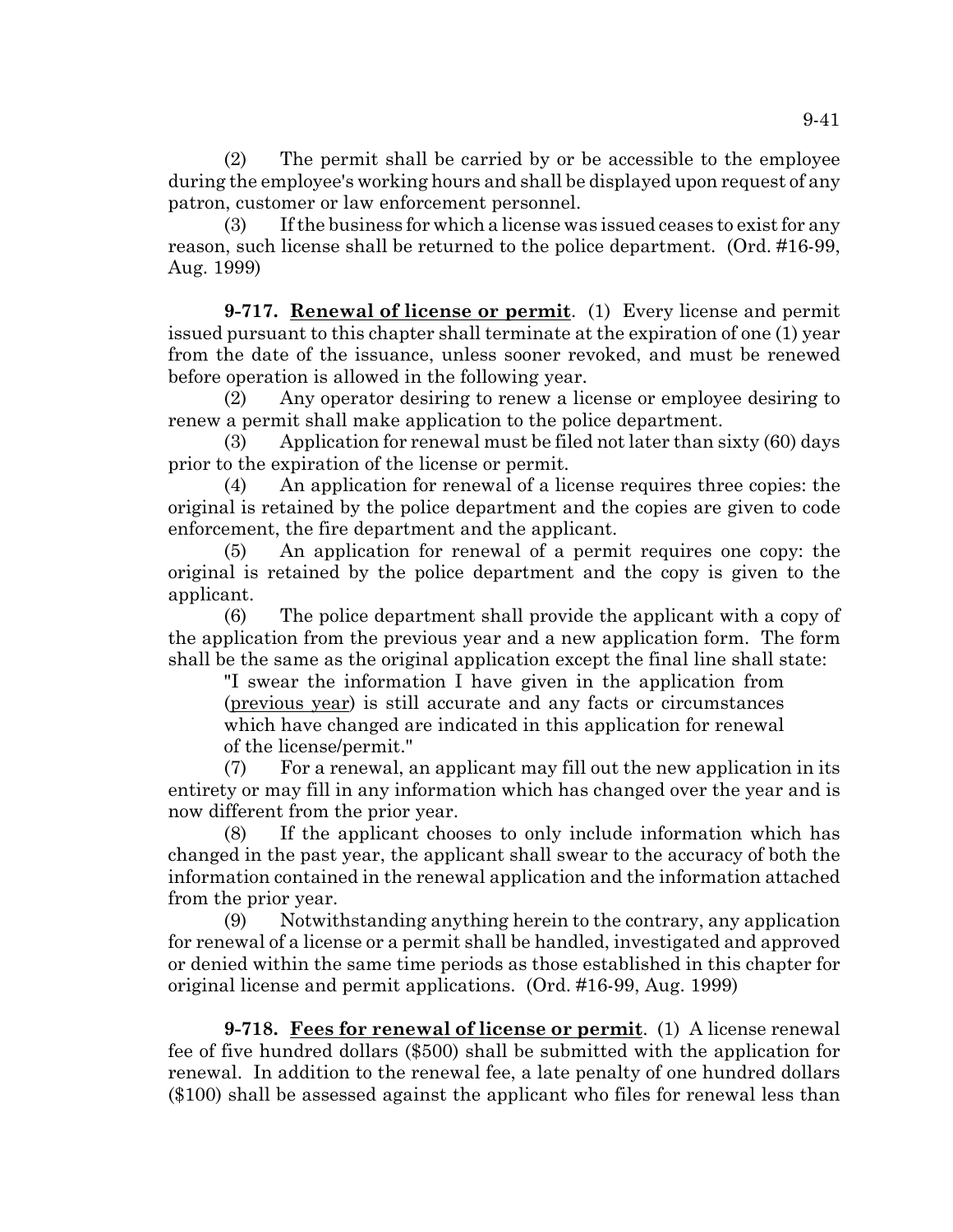sixty (60) days before the license expires. If the application for renewal is denied, one-half (½) of the total fees shall be returned.

(2) A permit renewal fee of one hundred dollars (\$100) shall be submitted with the application for renewal. In addition to the renewal fee, a late penalty of fifty dollars (\$50) shall be assessed against the applicant who files for renewal less than sixty (60) days before the permit expires. If the application for renewal is denied, one-half  $(\frac{1}{2})$  of the total fees shall be returned. (Ord. #16-99, Aug. 1999)

**9-719. Revocation or suspension of license or permit**. The chief of police shall revoke a license or permit when:

(1) It is discovered that false or misleading information was given on any application or material facts were omitted from any application;

(2) The operator or any employee of the operator violated a provision of this chapter or any rule or regulation adopted by city council pursuant to this chapter; provided, however, that in the case of the first offense by an operator where the conduct was solely that of an employee, the penalty shall not exceed a suspension of thirty (30) days if the police department shall find that the operator had no actual or constructive knowledge of such violation and could not by the exercise of due diligence have had such actual or constructive knowledge;

(3) The operator or employee becomes ineligible to obtain a license or permit;

(4) Any cost or fee required to be paid by this chapter is not paid;

(5) An operator employs an employee who does not have a permit or otherwise provides space on the premises, whether by lease or otherwise, to an independent contractor who performs or works as an employee or entertainer without a permit;

(6) Any intoxicating liquor, malt beverage, narcotic, or controlled substance is allowed to be sold or consumed on the licensed premises;

(7) An operator, employee, or entertainer sells, furnishes, gives or displays, or causes to be sold, furnished, given or displayed to any minor any adult entertainment or sexually oriented material;

(8) An operator, employee, or entertainer denies access to law enforcement personnel to any portion of the licensed premises wherein adult entertainment is permitted or to any portion of the licensed premises wherein sexually oriented materials is displayed or sold;

(9) An operator allows the continuing violation of any city ordinance, including any of the rules and regulations of code enforcement, the fire department or the zoning ordinance;

(10) An operator fails to maintain the premises in a clean, sanitary, and safe condition; or

(11) Any person transfers or attempts to transfer a license or permit or any interest in a license or permit. This shall automatically and immediately revoke the license or permit.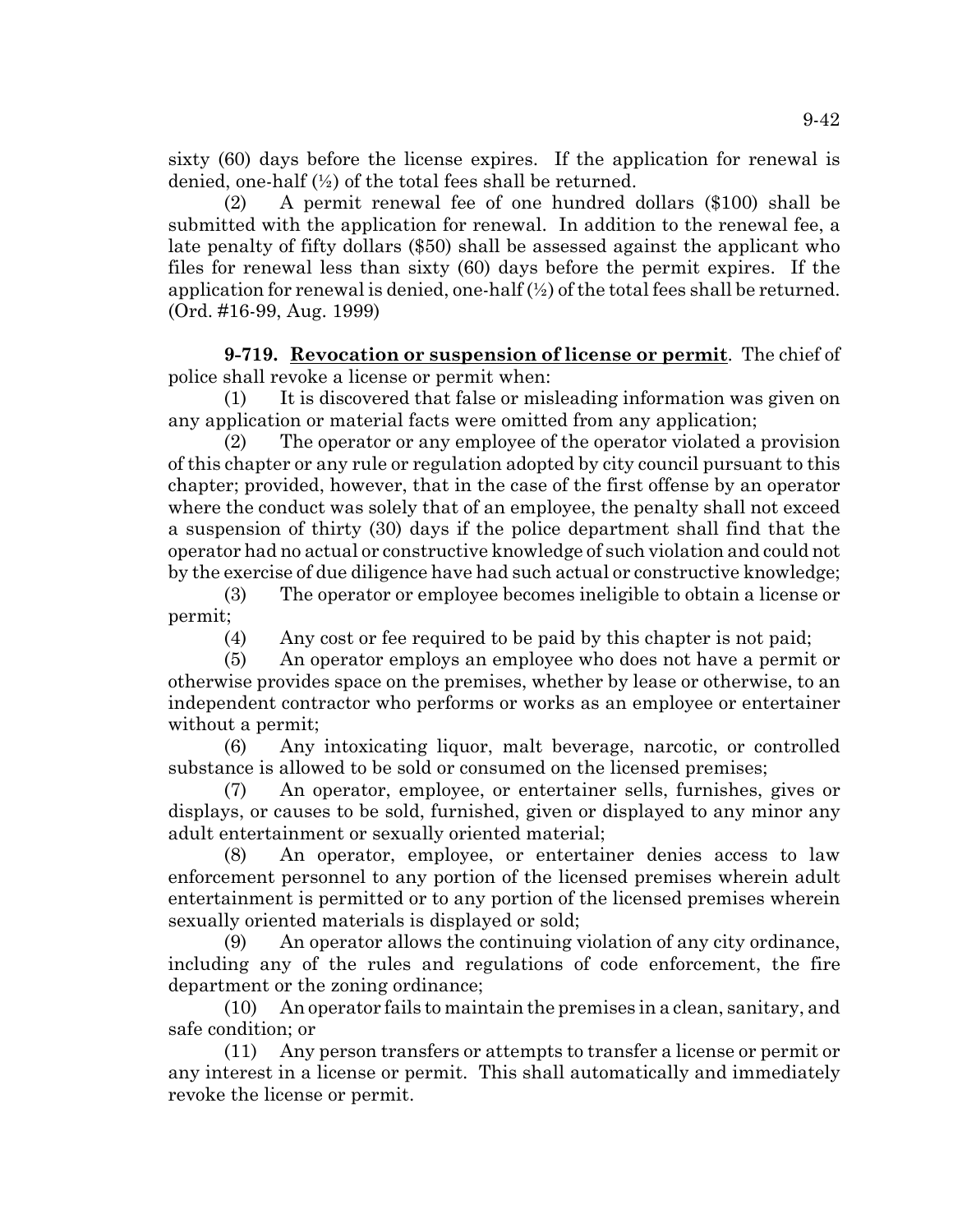An operator or employee whose license or permit is revoked shall not be eligible to receive a license or permit for five (5) years from the date of revocation. (Ord. #16-99, Aug. 1999)

**9-720. Appeal of revocation or suspension**. (1) The police department shall give the operator or employee at least fifteen (15) days written notice of the revocation or suspension listing the specific charges against him or her and the opportunity to have a public hearing before city council.

(2) The operator or employee may make a written request, within ten (10) days from the mailing of the notification of the police department, for a hearing before city council on the issue of the revocation or suspension. The written request must be sent to the police department.

(3) If the operator or employee requests a hearing before city council, the license or permit shall remain in effect and valid during the appeal to city council.

(4) The operator or employee may present evidence bearing on the question of revocation or suspension.

(5) City council shall hear, within thirty (30) days, all evidence pertaining to the revocation or suspension. At the meeting, city council shall either affirm or reject the revocation or suspension.

(6) If the operator or employee fails to request a hearing within ten (10) days of the mailing of notification from the police department, he or she will have waived the right to a hearing before city council. (Ord. #16-99, Aug. 1999)

**9-721. Judicial review**. All decisions on the revocation, suspension, refusal to issue, or non-renewal of a license or permit may be reviewed by the chancery courts. (Ord. #16-99, Aug. 1999)

**9-722. Responsibilities of the operator and employees**. (1) The operator shall maintain a register of all employees, showing the name and aliases used by the employee, home address, age, birthdate, sex, height, weight, color of hair and eyes, telephone numbers, social security number, driver license number, date of employment and termination, and duties of each employee. This information shall be maintained in the register on the premises for a period of three (3) years following termination.

(2) The operator shall make the register of employees available immediately for inspection by law enforcement personnel during business hours.

(3) Every act or omission by an employee constituting a violation of the provisions of this chapter shall be deemed the act or omission of the operator if such act or omission occurs either with the authorization, knowledge, or approval of the operator, or as a result of the operator's negligent failure to supervise the employee's conduct, and the operator shall be punishable for such act or omission in the same manner as if the operator committed the act of omission.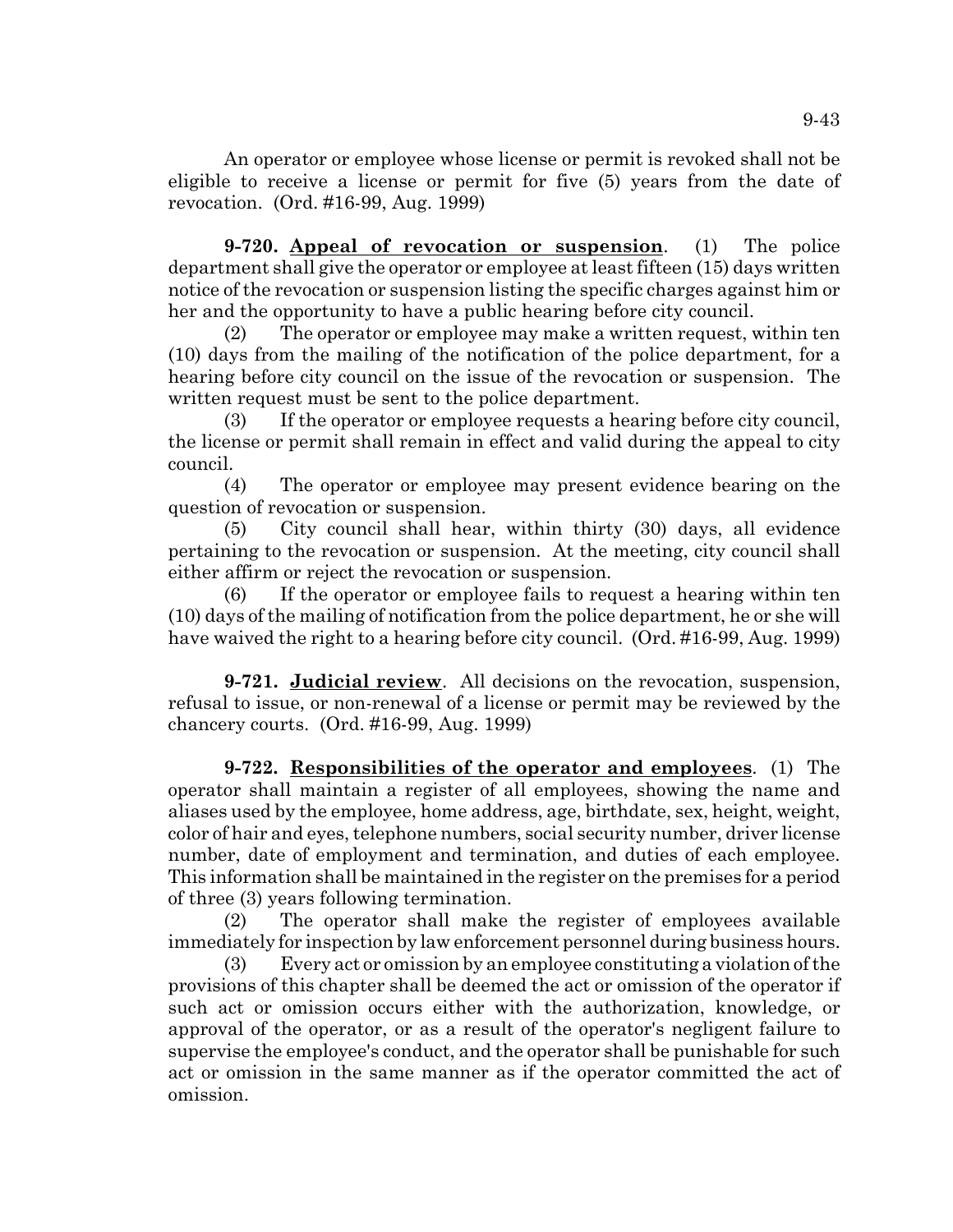(4) An operator shall be responsible for the conduct of all employees while on the licensed premises and any act or omission of any employee constituting a violation of the provisions of this chapter shall be deemed the act or omission of the operator for purposes of determining whether the operator's license shall be revoked, suspended, or renewed.

(5) There shall be posted and conspicuously displayed in the common areas of each adult entertainment establishment a list of any and all entertainment provided on the premises. Such list shall further indicate the specific fee or charge in dollar amounts for each entertainment listed. Viewing adult motion pictures shall be considered entertainment. The operator shall make a list available immediately upon demand by law enforcement personnel during business hours.

(6) No employee of an adult entertainment establishment shall allow any minor to loiter around or to frequent the establishment or to allow any minor to view adult entertainment as defined herein.

(7) Every adult entertainment establishment shall be physically arranged in such a manner that the entire interior portion of the booths, stalls, cubicles, or rooms, wherein adult entertainment is provided, shall be visible from the common areas of the premises. Visibility shall not be blocked or obscured by doors, curtains, partitions, drapes, or any other obstruction whatsoever. It shall be unlawful to install booth, stalls, cubicles, or rooms within an establishment for the purpose of secluded viewing.

(8) The operator shall be responsible for and shall provide that any room or area used for the purpose of viewing adult motion picture or other types of live entertainment shall be readily accessible at all times and shall be continuously opened to view in its entirety.

(9) No operator or employees of an adult entertainment establishment shall demand or collect all or any portion of a fee for entertainment before its completion.

(10) A sign shall be conspicuously displayed in the common areas of the premises and shall read as follows:

This Adult Entertainment Establishment is Regulated by Code of Ordinances, City of Oak Ridge, Tennessee, title 9, chapter 7. Employees are:

(a) Not permitted to engage in any type of sexual conduct;

(b) Not permitted to expose their sex organs;

(c) Not permitted to demand or collect all or any portion of a fee or charge for entertainment before its completion. (Ord. #16-99, Aug. 1999)

**9-723. Prohibited activities**. (1) No operator, employee or entertainer of an adult entertainment establishment shall permit to be performed, offer to perform, perform, or allow customers to perform sexual intercourse or oral or anal copulation or other contact stimulation of the genitalia.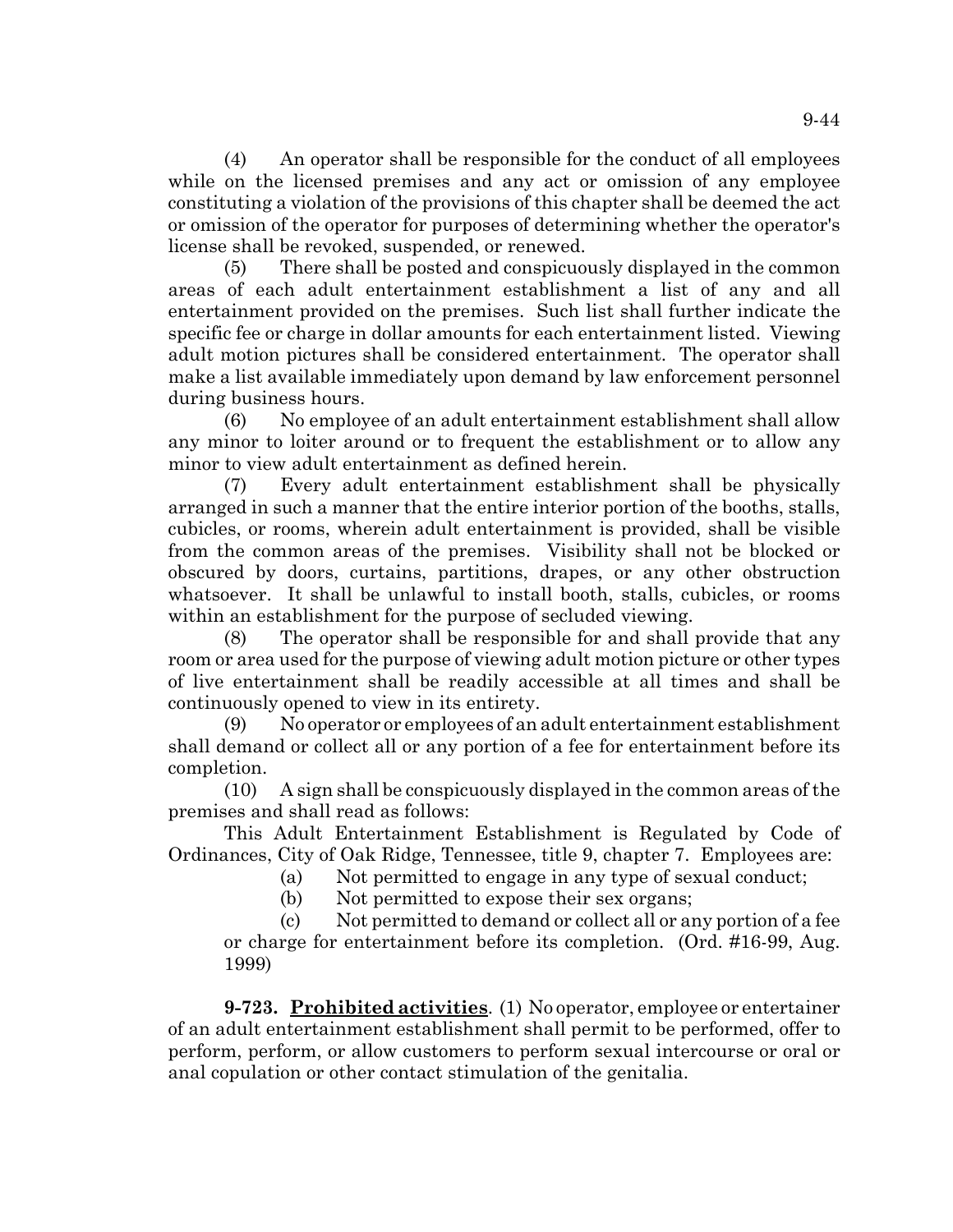(2) No operator, employee or entertainer shall encourage or permit any person upon the premises to touch, caress, or fondle the breasts, buttocks, anus, or genitalia of any other person.

(3) No employee, entertainer or customer shall be permitted to have any physical contact with any other person on the premises during any performance and all performance shall only occur upon a stage at least eighteen inches (18") above the immediate floor level and removed at least six feet (6') from the nearest employee or customer. (Ord. #16-99, Aug. 1999)

**9-724. Penalties**. (1) Any individual, partnership, corporation or other entity violating any of the provisions of this chapter shall be subject to any of the following penalties:

(a) Five hundred dollars (\$500) for each offense; and/or

(b) Suspension of any license or permit for a specified time for each offense; or

(c) Revocation of any license or permit for any conduct listed in § 9-719.

(2) The penalty of suspension shall not be combined with revocation. However, the five hundred dollar (\$500) penalty may be combined with suspension.

(3) Each violation of this chapter shall be considered a separate offense and any violation continuing more than one (1) hour shall be considered a separate offense for each hour of the violation. (Ord. #16-99, Aug. 1999)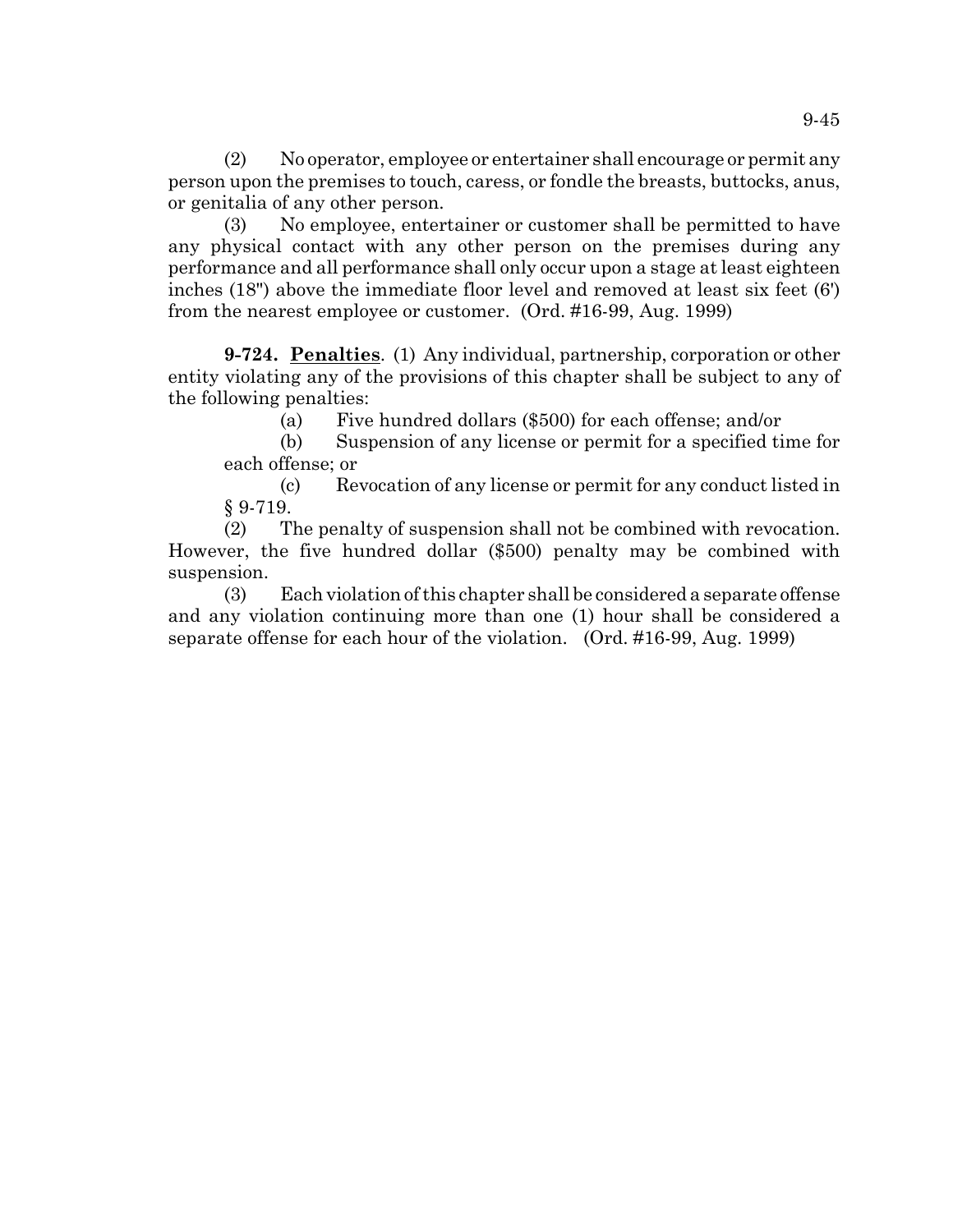#### **CHAPTER 8**

# **ADULT ENTERTAINMENT--RELATED ESTABLISHMENTS**

#### **SECTION**

9-801. Escort service.

9-802. Massage establishments.

**9-801. Escort service**. An escort service shall be subject to the licensing and permit provisions, location and inspection requirements, display requirements and the penalties of this chapter as it applies to adult entertainment establishments. (Ord. #16-99, Aug. 1999)

**9-802. Massage establishments**. (1) A massage establishment shall be subject to the licensing and permit provisions, location and inspection requirements, display requirements and the penalties of this chapter as it applies to adult entertainment establishments, except as follows:

(a) The application fee for a license shall be two hundred and fifty dollars (\$250);

(b) The application renewal fee for a license shall be two hundred and fifty dollars (\$250); and a late penalty of one hundred and twenty-five dollars (\$125) shall be assessed against the applicant who files for renewal less than sixty (60) days before the license expires.

(2) This section is inapplicable to those persons who perform massage as part of their profession, while acting within the scope of their profession, including but not limited to, state registered and licensed:

(a) Physicians or surgeons,

- (b) Chiropractors,
- (c) Physical therapists,
- (d) Nurses,

(e) Health practitioner, or

(f) Barbers or beauticians, except that this exemption shall only apply to massaging of the neck, face, scalp, hair, hands and feet of the customer or client for cosmetic or beautifying purposes.

(3) The facilities of a massage establishment must comply with the following requirements, in addition to any other requirements provided in this chapter:

(a) Construction of rooms used for toilets, tubs, steambaths, and showers shall be made waterproof and shall be installed in accordance with the city building code. Plumbing fixtures shall be in accordance with the plumbing code.

(b) Steam rooms and showers shall have waterproof floors, walls, and ceilings.